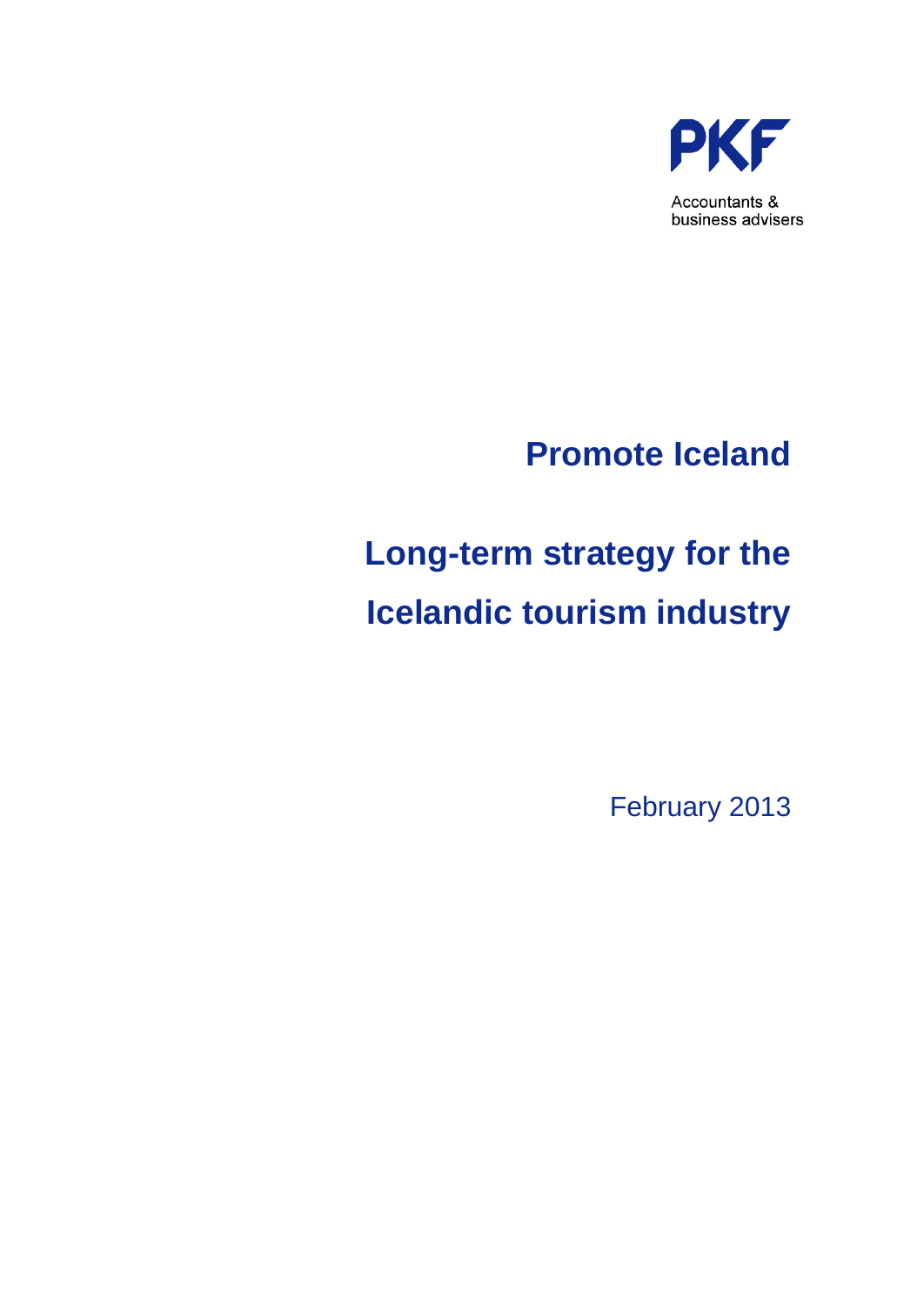# **1 Background**

- 1.1 In May 2012, PKF was commissioned by Promote Iceland to carry out a master mapping project for the Icelandic tourism industry and to establish its foreign direct investment (FDI) potential.
- 1.2 The aim of the project is to create a platform for the government and tourism industry The aim of the project is to create a platform for the government and tourism industry<br>stakeholders to formulate a long-term strategy and goals to maximise tourism's economic contribution. The formulation of a clear and concise long-term strategy, which has stakeholders to formulate a long-term strategy and goals to maximise tourism's economic<br>contribution. The formulation of a clear and concise long-term strategy, which has<br>stakeholder buy-in at all levels, for the tourism i international competitiveness, market position and the economic contribution of the tourism Sector to Iceland's GDP.<br>Sector to Iceland's GDP.
- 1.3 The scope of the project comprised the following three deliverables:
	- (i) Capsule situation analysis;
	-
	- (ii) Long-term strategy for the Icelandic tourism industry; and<br>(iii) Realising the Icelandic tourism sector's FDI potential.
- 1.4 The completed capsule situation analysis was presented to the senior management team at Promote Iceland and a select group of key tourism industry stakeholders at the end of September 2012.
- 1.5 This document comprises the **long-term strategy for the Icelandic tourism industry** of the master mapping project. It builds on the research and analysis presented in the capsule situation analysis  $-$  most importantly the SWOT analysis and the outline strategic options presented therein. As such this document should be read in conjunction with the capsule situation analysis report.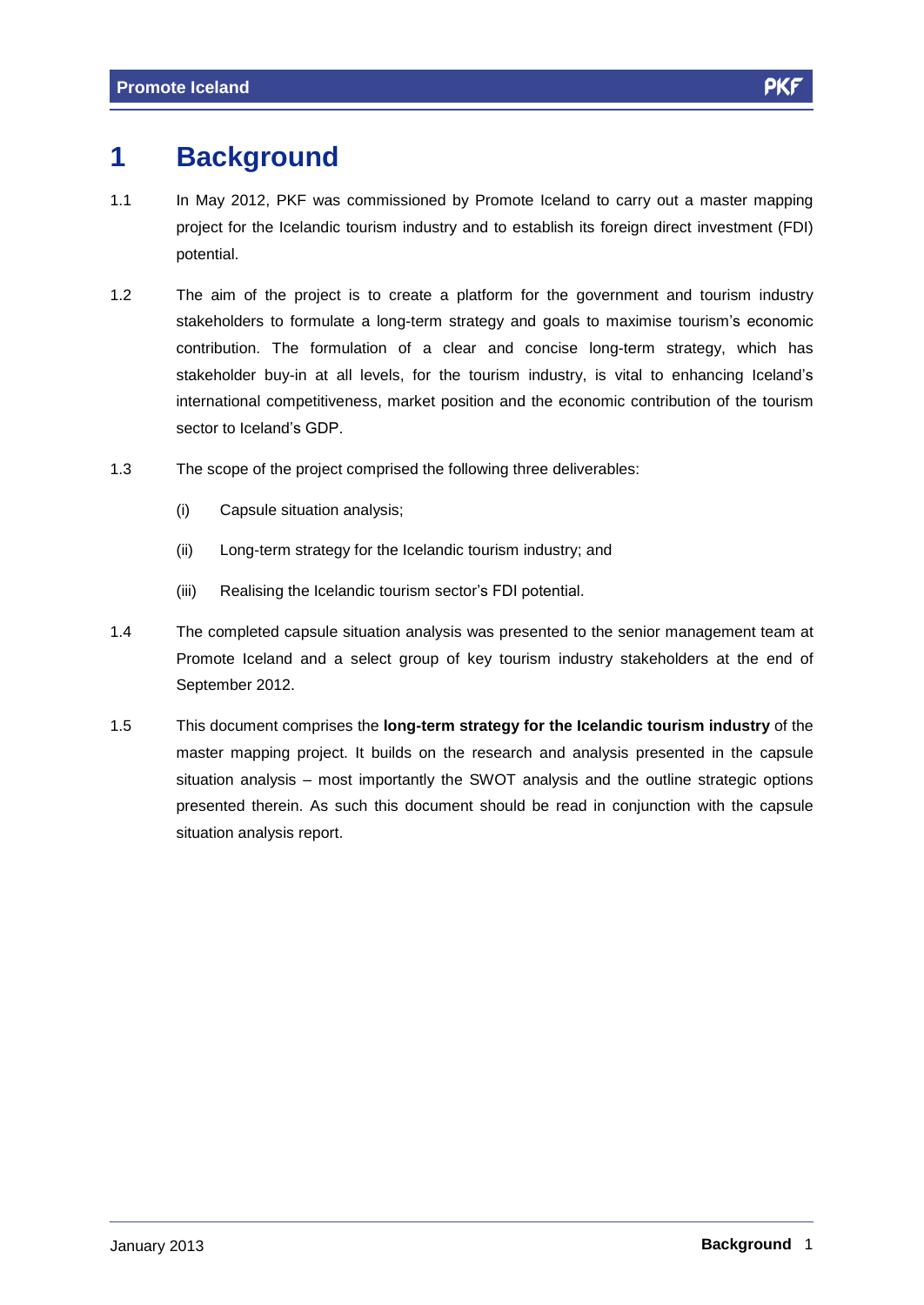## **2 Introduction**

- 2.1 The purpose of the long-term strategy for the Icelandic tourism industry is to create a framework for the next ten years so that Iceland can capitalise on its future growth potential as a tourism destination that offers an authentic and unique visitor experience. This will enable Iceland to maximise the economic contribution of the tourism sector by creating an enabling environment for investment and in turn, attract FDI.
- 2.2 In order to prepare the long-term strategy for the Icelandic tourism industry we undertook the following:
	- Preparation and presentation of a capsule situation analysis to a group of key tourism industry stakeholders;
	- Conducted a limited international tour operator survey to build on existing travel surveys;
	- Evaluated the key geographic source markets and segments identifying potential opportunities;
	- Formulated a strategic mission, vision, objectives and targets for the next ten years;
	- Recommended a future positioning and promotional model;
	- Specified the institutional framework and tourism policy requirements;
	- Prepared a detailed annual action plan matrix for the next ten years;
	- Prepared an annual monitoring and evaluation grid to enable the Icelandic tourism industry to monitor the progress of the implementation of the long-term strategy; and
	- Prepared an indicative annual budget to facilitate the above.

#### **Master mapping project context**

- 2.3 As a result of the on-going global economic crisis, governments are increasingly recognising the tourism sectorís potential as <sup>a</sup> means to diversifying and stimulating economic growth and social contribution. It is widely understood that tourism has the ability to create jobs, attract FDI, earn foreign currency and stimulate national, regional and local economic growth, provided that the sector is given adequate government support and regulated where needed.
- 2.4 Promote Iceland has an important role to play in terms of developing an attractive image of Iceland, whether the goal is to attract tourists, businesses or FDI. The formulation of a longterm strategy is considered key to enhancing Iceland's international competitiveness and market position. However, Promote Iceland must collaborate with both public and private sector partners, as the achievement of destination success is a shared responsibility.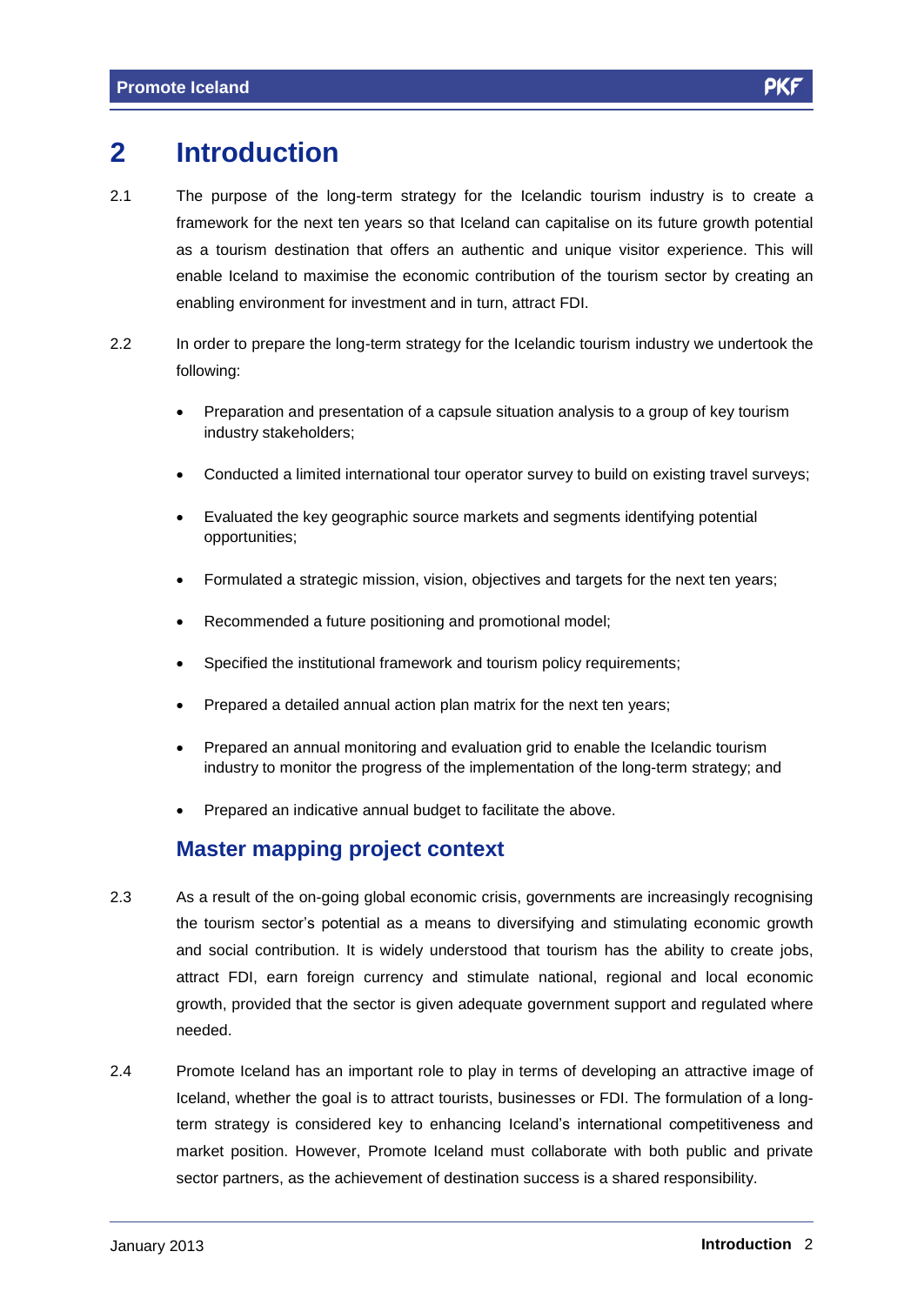- 2.5 Currently the responsibility for tourism, in its widest sense, including at national level, is very fragmented. In order for the tourism sector to continue to flourish there is a need to adopt a coherent and integrated approach to the sector, in order to ensure that this complex industry is represented fairly across all stakeholders.
- 2.6 As tourism is an ëopení industry it is subject to political, social, environmental and technological changes and trends to which it must respond. In the case of Iceland, the fall out from the financial crisis in 2008 and 2010 eruption of Eyjafjallajökull are poignant reminders of some of the recent challenges facing the tourism sector.
- 2.7 Interestingly, Iceland has been able to turn these negative events into a relative success story and combined with the award-winning 'Inspired by Iceland' campaign, this has had a positive impact on the tourism industry. Together they have raised awareness of the country positive impact on the tourism industry. Together they have raised awareness of the country<br>and stimulated people's appetite to visit the destination and the increase in visitor numbers and stimulated people's appetite to visit the destination and the increase in visitor numbers has also been underpinned by Icelandair's aggressive growth strategy through a 'hub and<br>spoke' model. This has led to a dramatic increase in visitation to the country in recent years. The country is therefore now at crossroads on how to balance economic growth underpinned by tourism, with a need for sustained responsibility in regard to the preservation of the product and culture.
- 2.8 The tourism industry has a complex nature and as such it requires co-ordination of government, at both national and regional level, as well as private sector businesses that both compete and co-operate with one another. Currently, in Iceland, the vast majority of tourism services are provided by micro suppliers in stark contrast to, for example, aviation which is dominated by a large company.
- 2.9 Governments are involved in tourism in a variety of capacities including the provision of border security, the regulation of markets such as aviation, controlling or managing tourism attractions such as national parks, land planning and funding the development of roads and other infrastructure. The private sector would then ideally provide end user services that would enable sustainable product delivery. Unless industry and government policymakers work together effectively, this complex system may therefore not function optimally.
- 2.10 Given the recent growth in visitor numbers to Iceland and increasing awareness of the country as a destination, this is therefore an opportune time for key stakeholders to formulate a clear and integrated long-term strategy with a view to maximising the economic contribution of the Icelandic tourism industry and create an enabling environment for investment.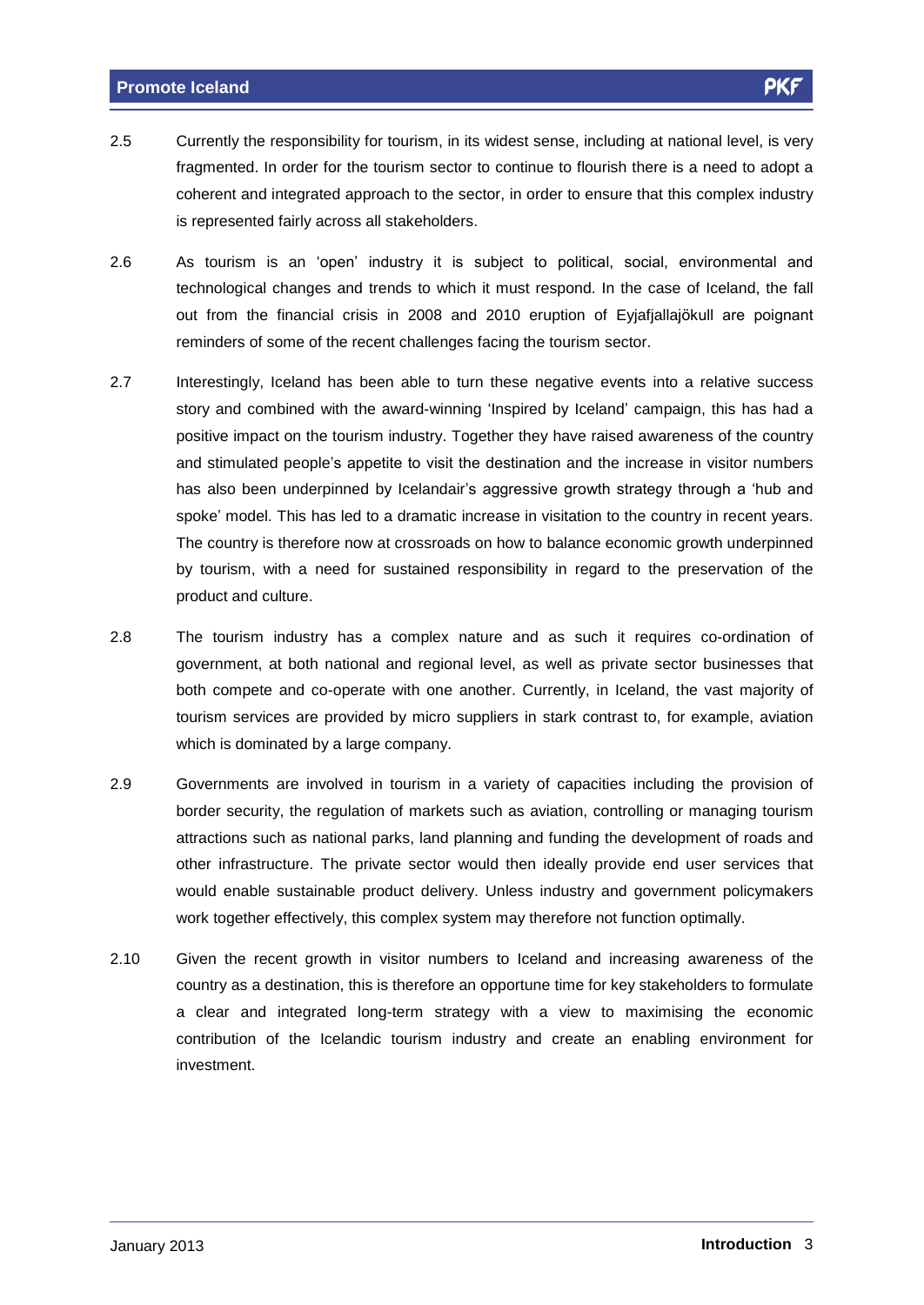## **3 A summary of tourism trends in Iceland**

3.1 In this section we present a summary of current tourism trends in Iceland together with the results of our visitor and international tour operator surveys. This builds and completes our observations of existing trends presented in our capsule situation analysis document and forms part of the background towards formulation of the long-term strategy.

## **Background**

#### **Economic contribution of tourism sector in Iceland**

3.2 In recent years it is clear that tourism has become an increasingly important sector of the Icelandic economy as may be seen from Figure 3.1.



**Figure** 3.1 **International tourism receipts** (1998 – 2011)

Source: Statistics Iceland

- 3.3 Since 2008, the export value of tourism has been around 14% increasing to 19% of total exports when including the activities of Icelandic tourism companies outside Iceland. In exports when including the activities of Icelandic tourism companies outside Iceland. In<br>2011, tourism's share of GDP was 5.9% compared with 5.1% in 2001. This is in line with 2011, tourism's share of GDP was 5.9% compared with 5.1% in 2001. This is in line with tourism's average contribution to a nation's GDP, globally.
- 3.4 In 2009 (latest available data), total travel consumption reached ISK184bn of which around 40% was consumed by Icelandic households and companies. During this year the number of people employed in the tourism sector exceeded 8,500, equivalent to 5.2% of the working population, clearly demonstrating its importance.

This all underpins the sector's growing importance to the country's overall diversification and sustainability.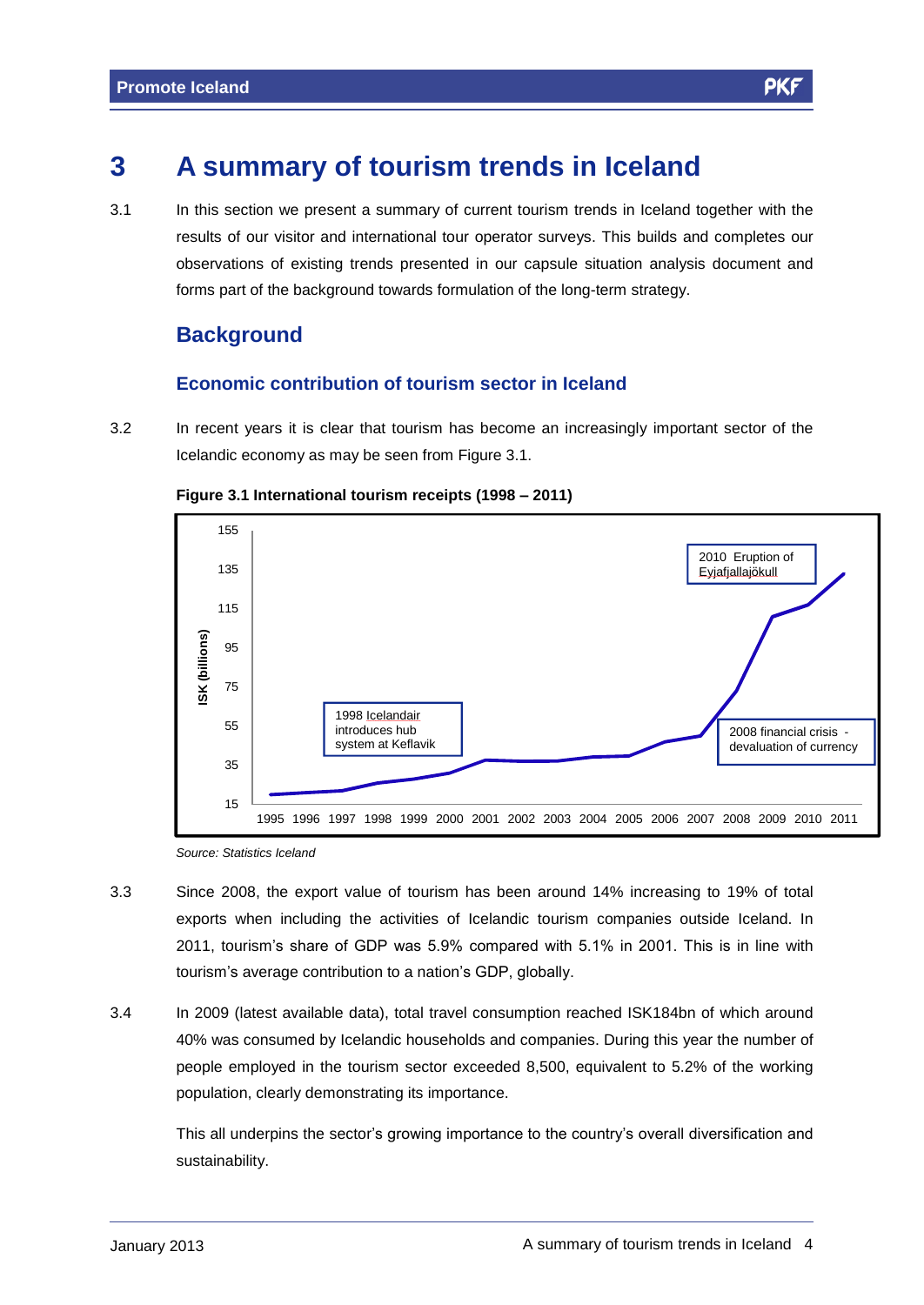### **Visitor arrivals**

- 3.5 The successful evolution of the tourism sector in Iceland is in large part due to the success The successful evolution of the tourism sector in Iceland is in large part due to the success<br>of the 'hub and spoke' model which was introduced by Icelandair in 1998 using Keflavik airport as its main hub. This has allowed Iceland to attract international visitors from a number of key geographic source markets by offering direct flights to an increasing number of destinations. However, this was also facilitated by a number of other factors including currency devaluation, improved border controls and heightened marketing.
- 3.6 In Figure 3.2 we illustrate the evolution in total air passenger movements between 2002 and 2011.



**Figure 3.2 Total air passenger movements (2002 <sup>ñ</sup> 2011)**

- 3.7 Significantly more than 80% of air services are provided by Icelandair with Keflavik Airport acting as the main gateway to Iceland.
- 3.8 Between 2001 and 2011 arrivals at Keflavik grew bya compound annual growth rate (CAGR) of 5.2% increasing from 519k to 865k while peaking at 946k in 2007.
- 3.9 Due to Icelandís rapid growth in tourism <sup>a</sup> number of new airlines have started flying to the destination including easyJet, Norwegian, Air Berlin and Icelandic airline WOW (which Iceland Express recently became part of). However, current load factors between 79% and 85% suggest there is an opportunity to increase the frequency of flights and attract new airlines in order to further stimulate competition.
- 3.10 Seasonality remains high and this is reflected in passenger movements.

Source: ISAVIA (latest available)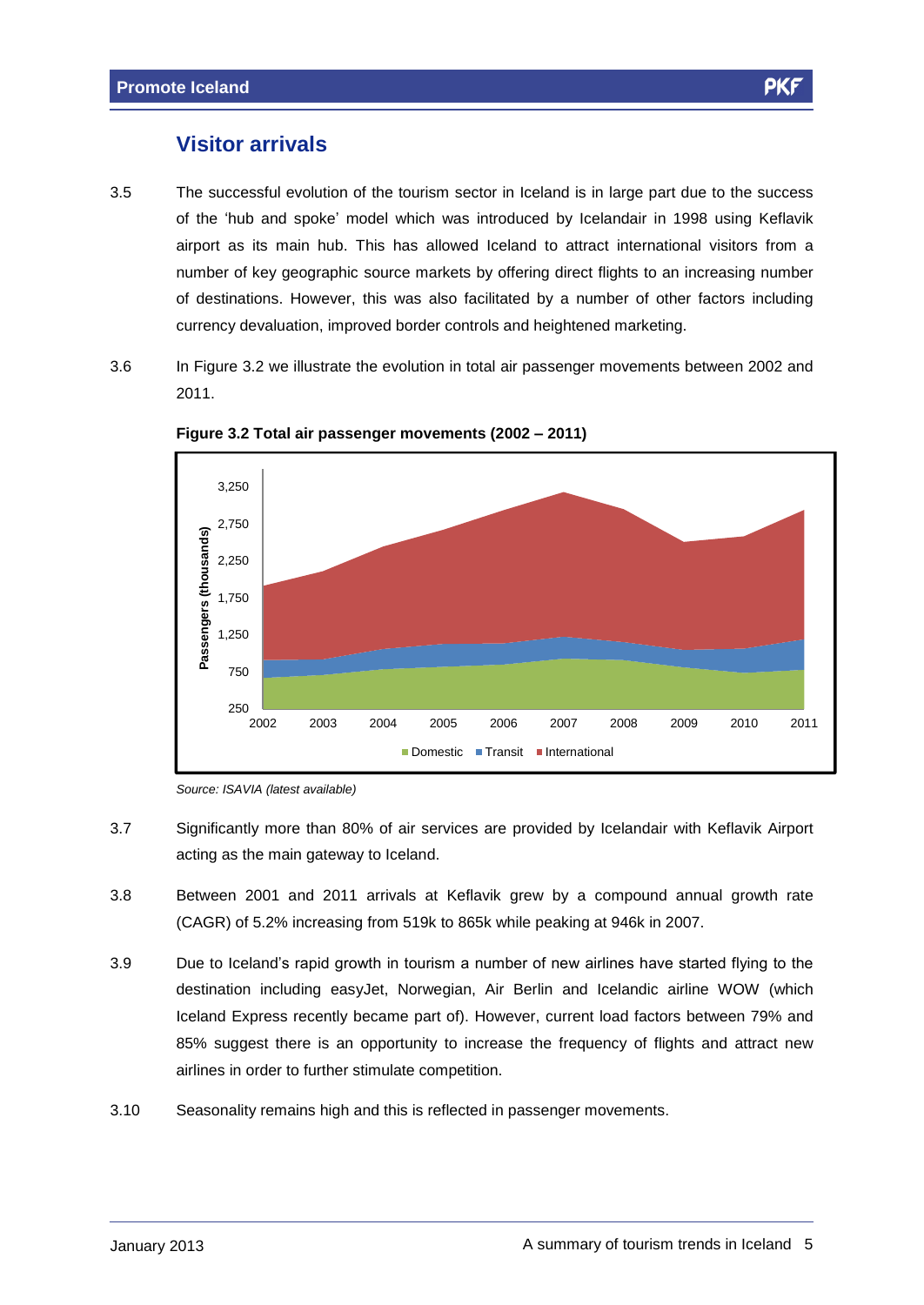

**Figure 3.3 Keflavik Airport monthly passenger movements (2007 <sup>ñ</sup> 2011)**

Source: ISAVIA (latest available)

- 3.11 Over 95% of international visitors to Iceland arrive by air at the main gateway Keflavik. A Over 95% of international visitors to Iceland arrive by air at the main gateway Keflavik. A<br>Iimited number of international visitors arrive at Reykjavík, Akureyri and Egilsstadir airports. limited number of international visitors arrive at Reykjavík, Akureyri and Egilsstadir airports.<br>A small number of mainly Northern European visitors arrive by sea at Seydisfjördur with Smyril Line from Denmark via the Faroe Islands.
- 3.12 In 2011, just under half of all international visitors arrived during the peak summer months. This reflects the reduced airlift during the winter period and also the wider perception of the destination as mainly a summer offering.

#### **Visitor arrivals at all accommodation**

- 3.13 Figure 3.3 shows total visitor arrivals at all accommodation over the period 2001 to 2011.
- 3.14 Total visitor arrivals at all types of accommodation has almost doubled over the past decade reaching 1.9m in 2011. Of this, international arrivals at all accommodation have increased by a CAGR of 7.8% since 2001 reaching just over 1.4m in 2011 with a slight drop in 2009/10 as a result of the global economic crisis.
- 3.15 Domestic arrivals at all accommodation grew steadily until 2009, before slowing down to reach just over 0.5m in 2011.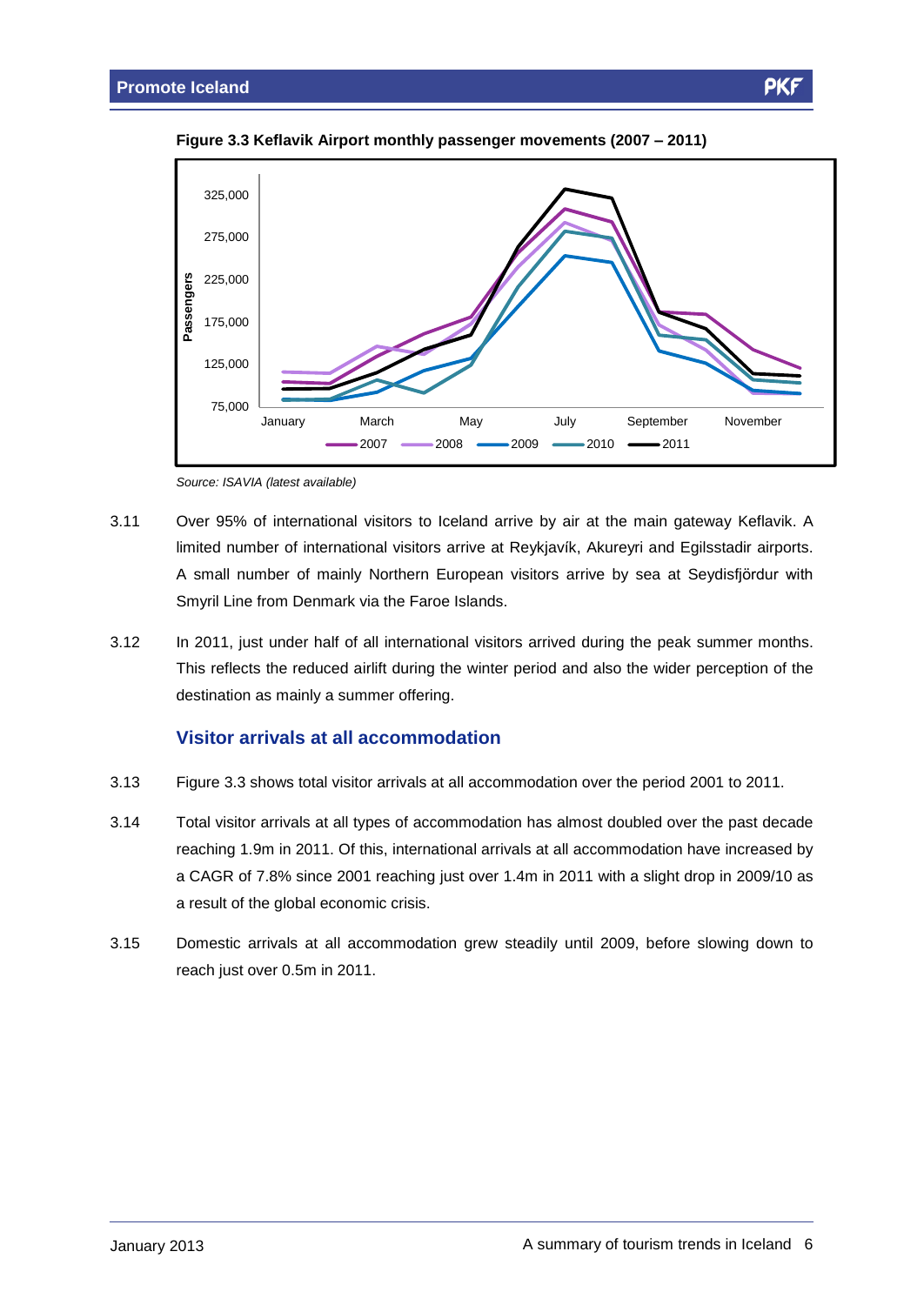PK

**Figure 3.3 Visitor arrivals all accommodation (2001 <sup>ñ</sup> 2011)**



Source: Statistics Iceland

3.16 In Figure 3.4 below, we show the evolution in visitor arrivals at all accommodation by region during the period 2001 to 2011. Total arrivals increased from 1m in 2001 to 1.9m in 2011, representing a CAGR of 6.3%. The Southwest (11.8%), West (9.0%) and Capital Region (7.6%) recorded the highest levels of growth.



**Figure 3.4 Visitor arrivals at all accommodation by region (2001 <sup>ñ</sup> 2011)**

Source: Statistics Iceland

3.17 In 2001, over 60% of all visitor arrivals at all accommodation were recorded in the South and Capital Region, highlighting the current focus on destinations in Reykjavik and the southern region ie the Golden Circle.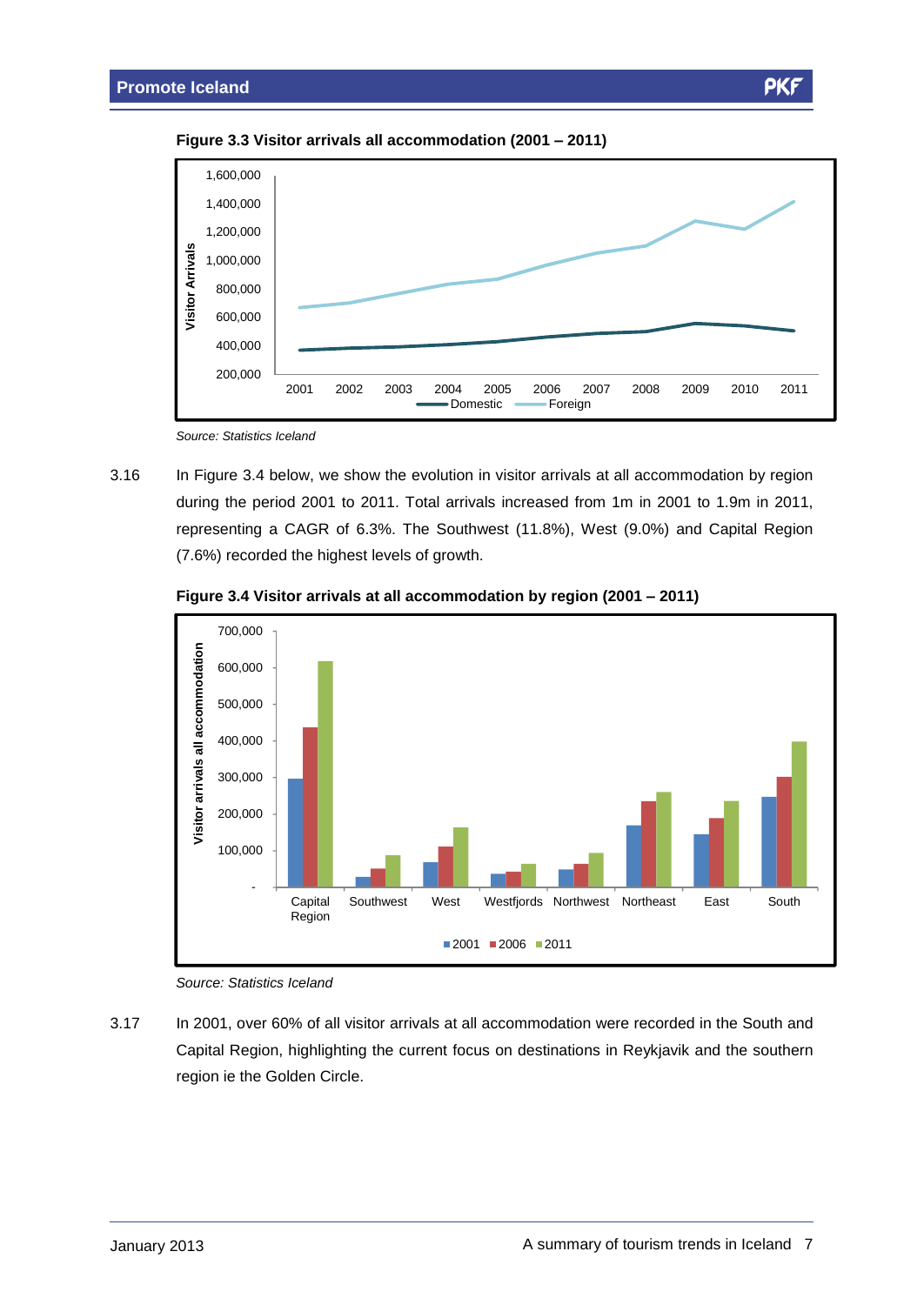#### **Overnight stays at all accommodation**

- 3.18 For those staying in accommodation, total overnight stays reached 3.2m in 2011 up from 1.8m in 2001 representing a CAGR of 6.4%.
- 3.19 International overnight stays reached 2.4m in 2011, of which 1.8m were spent in hotels and guest houses. Domestic overnight stays reached 800k in 2011 with around 50% spent in hotels and guest houses.
- 3.20 In Figure 3.5, we show the evolution in overnight stays at all accommodation by region during the period 2001 to 2011.



#### **Figure 3.5 Overnight stays at all accommodation (2001 <sup>ñ</sup> 2011)**

- 3.21 Around two-thirds of the overnight stays in all regions were recorded in the summer. We note that in 2011, nearly 80% of visitor nights spent outside the South and the Capital Region were recorded during the summer. This not demonstrates the high seasonality of the destination but also the relative lack of infrastructure outside the Capital and South regions.
- 3.22 In terms of the average length of stay this has remained more or less constant in the regions over the last decade at 1.7 nights. In 2011, the longest average length of stay at a particular establishment was in the Capital Region at 2.3 nights, while the shortest was in the East at 1.2 nights.
- 3.23 As may be seen from Figure 3.6, the main international source markets in terms of overnight stays are Germany, UK, USA and the Netherlands, while the Nordic countries are also strong.

Source: Statistics Iceland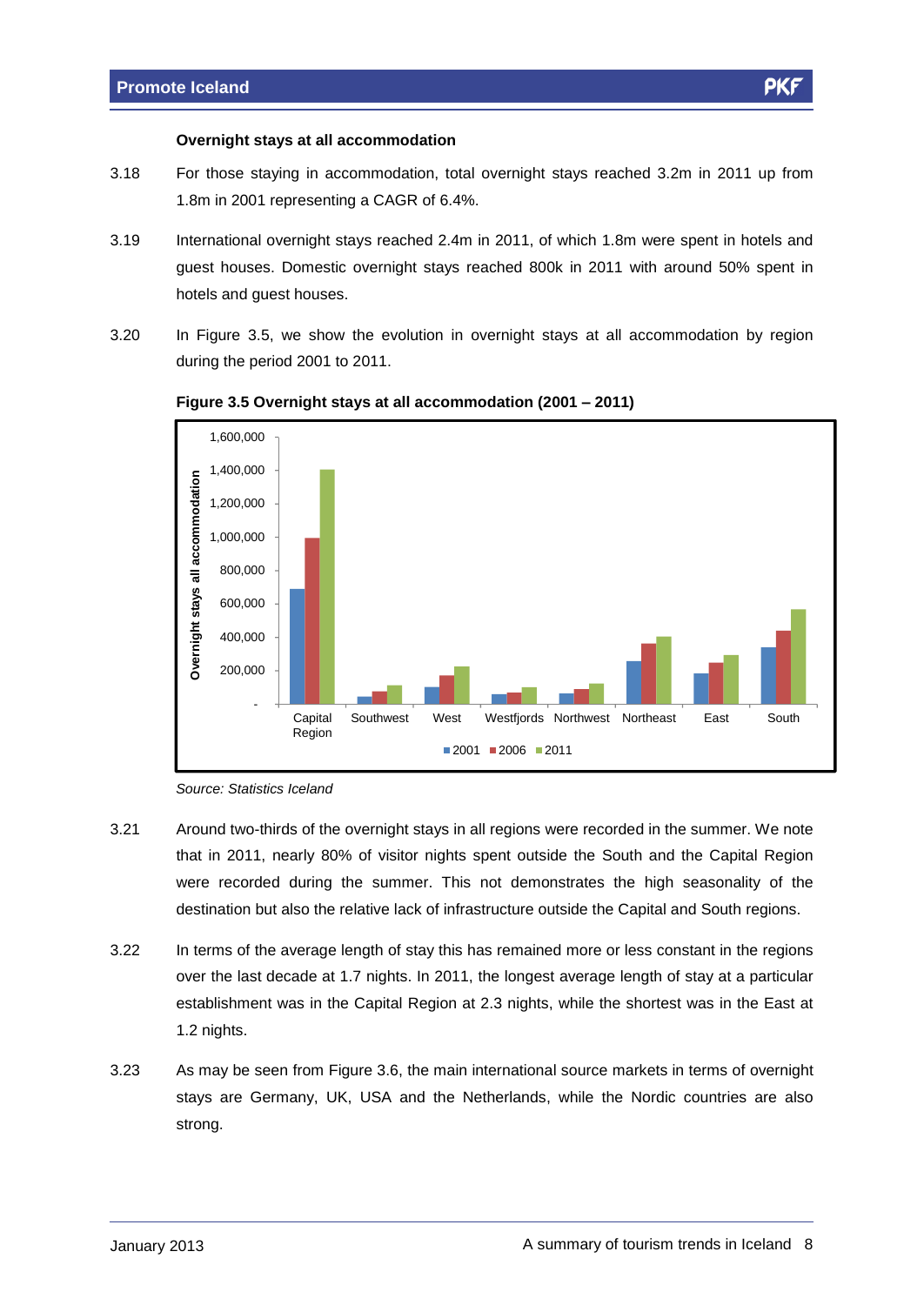



#### Source: Statistics Iceland

Source: Statistics Iceland<br>3.24 The main components of the 'other' category were 138k 'other' European and 117k 'unknown'. The lack of a detailed breakdown makes it difficult to identify the growth areas but we are aware they include visitation from some of the so called BRIC (Brazil, Russia, India and China) countries.

#### **Visitor survey trends**

- 3.25 Visitor surveys are an important tool used to assess the reception of a destination by visitors. It enables an understanding of what is being done right and what is not and can and should therefore influence policy.
- 3.26 The Icelandic Tourist Board carried out a survey with 2,359 visitors during summer 2011 and with 2,181 visitors during the 2011/12 winter season. In summary, the results of the summer survey suggested that the main purpose of visit recorded was vacation/holidays at 86.3% followed by meetings, incentives, conferences and exhibitions (MICE) at 13.3% and visiting friends and relatives (VFR) at 6.2%. The winter pattern was similar apart from a slight increase in the number of MICE visitors at 16.5% and business visitors at 4.5%.
- 3.27 There was a high number of returning visitors both during the summer and winter. In summer 79.6% of those interviewed came on an individually arranged trip compared with 67.8% during the winter. During the summer 10.2% were part of a package tour whereas in winter the figure was slightly higher at 17.6%. The remaining 10.2% (summer) and 14.6% (winter) were a mixture of packaged tours and individually organised trips.

PK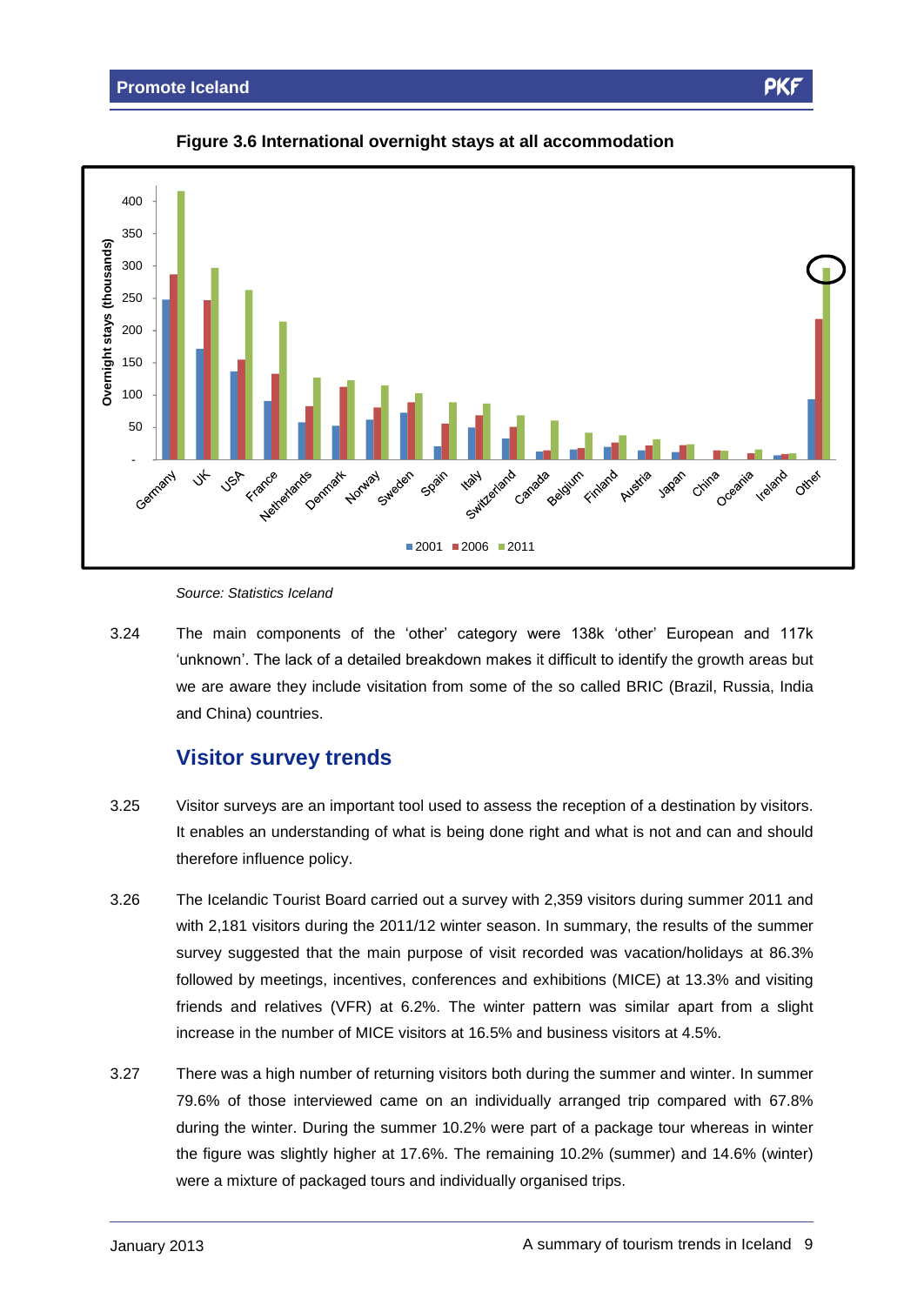- 3.28 The average age of the respondents during the summer was 39.6 years and 46.8% were classified as having a high average household income. In winter the average age of the respondents was 40.5 years. 47.5% of winter respondents were classified as having a high average household income.
- 3.29 The average length of stay in the country during the summer was recorded at 10.2 nights with almost half of all visitors staying seven nights or less whereas during the winter it was only 6.6% with only 16.7% staying longer than eight nights.



#### **Figure 3.7 Average length of stay summer (2011)**

- 3.30 The summer trends above suggest that whilst the country still is widely perceived as a long stay destination there is a growing short-stay trend especially during the winter months. This can be mainly attributed to the introduction of stay-over packages being offered by Icelandair and other local tour operators. Further analysis suggests, unsurprisingly, that it is MICE and corporate visitors that tend to have a shorter propensity to stay when compared to leisure travellers.
- 3.31 As evidenced previously, most visits tend to be centred in the Capital and South, with the former acting as a central hub. This trend is even more pronounced during the winter months when the average length of stay is shorter and access to some of the more remote areas more difficult.

Source: Icelandic Tourist Board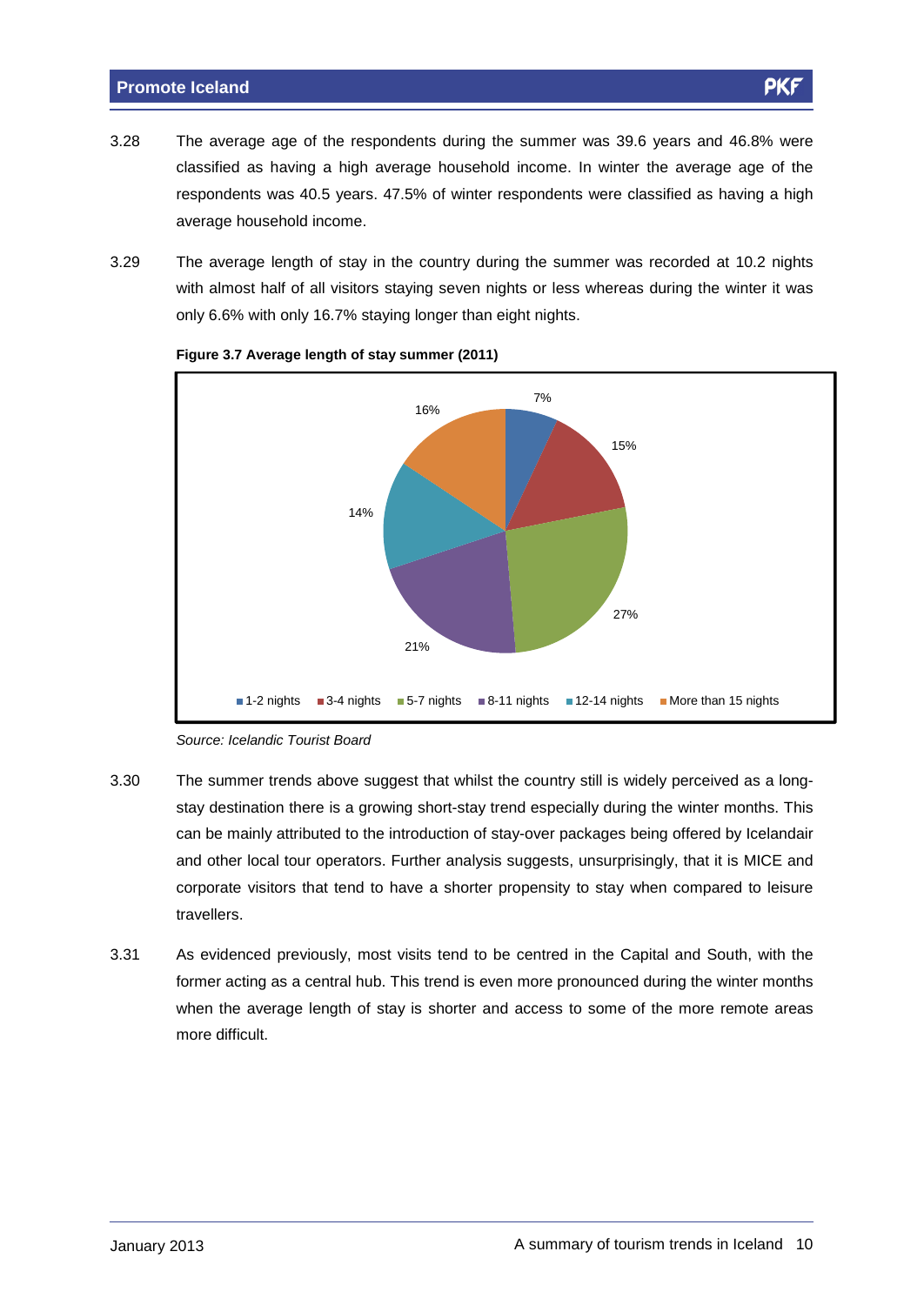



Source: Icelandic Tourist Board

3.32 The most popular mode of transport used in Iceland is coaches and this largely reflects the current market positioning of Iceland, which is to a large degree, volume driven. As with cruises, coach and similar group business can have a large impact on a destination in the long run. However, they are necessary especially as a destination matures and during low periods of demand. During the summer, rented cars remain the far the most popular choice and illustrate the ease of accessibility around the country.





3.33 Unsurprisingly most visits to Iceland were influenced by its natural appeal and this is clearly what is currently marketed by most of the tourism campaigns. Interestingly, we note that Icelandic culture and history scores highly as a factor influencing a visit, with spa and

Source: Icelandic Tourist Board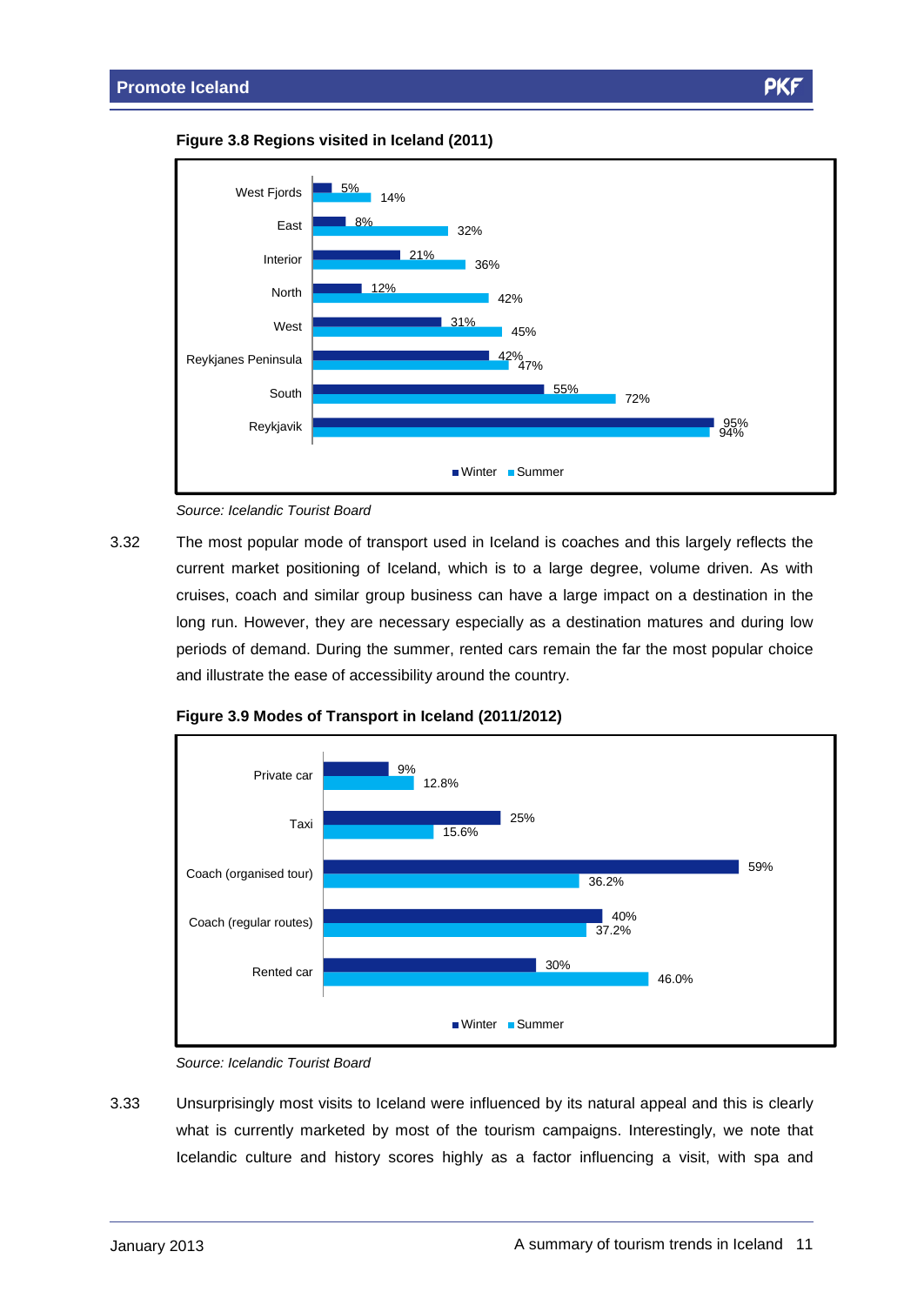wellness very low during the summer. Attractive offers are appealing particularly during the winter season.





Source: Icelandic Tourist Board

#### **PKF visitor survey results**

- 3.34 During our visit to Iceland in June/July 2012 we conducted a limited visitor survey with 22 visitors from the UK, USA, Canada, Denmark, Italy, Netherlands, Germany, Spain, Austria, Japan and Switzerland. The survey was conducted by the PKF team in order to engage with, and understand visitor experiences and perceptions first-hand, rather than to undertake a comprehensive analysis.
- 3.35 Despite the small sample size, the results were not dissimilar to those of the 2011 summer survey discussed above. Our survey did, however, highlight useful 'micro' trends.
- 3.36 Most respondents only considered visiting Iceland for that specific trip. However, given a choice, the most popular alternatives considered were Greenland, Alaska and the Faroe Islands. Apart from those on around-the-world trips, Iceland was the only destination visited on the trip. We consider Greenland and the Faroe Islands as complementary rather than competitive parameter processes of the terms in the terms in processes are complementary rather than<br>competitive destinations, whereas Alaska can be considered one of Iceland's key competitive destinations, whereas Alaska can be considered one of Ice<br>competitors. We discuss Iceland's key competitors in Section 4 of this report.
- 3.37 In Figure 3.11 overleaf, we show the main sources of information on Iceland used prior to the visit.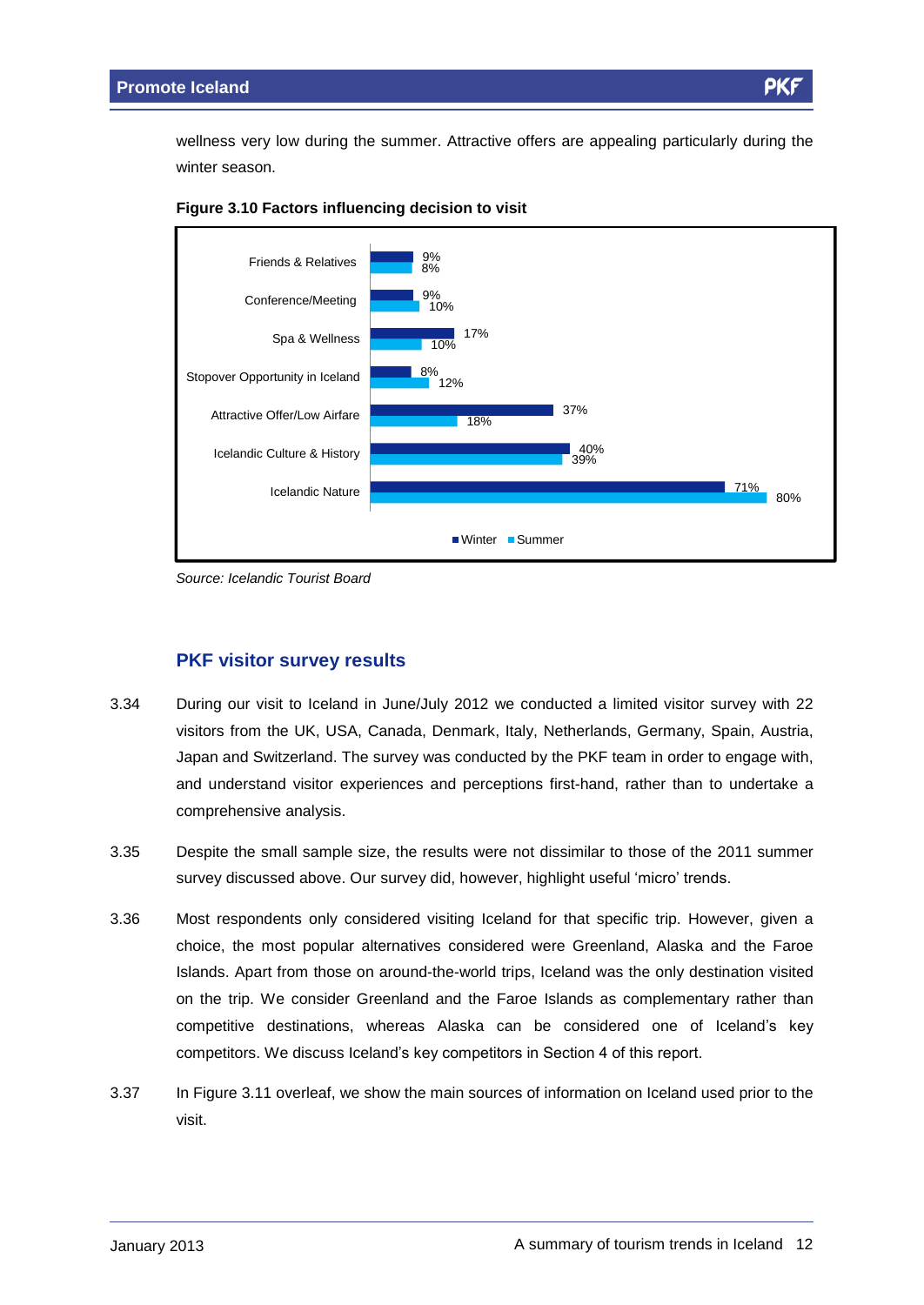

14%

19%



5%

4%

Source: Icelandic Tourist Board and PKF visitor survey

- 3.38 As may be seen the Internet, guide books, word-of-mouth and the official Visit Iceland website/s were the most important sources of information prior to visiting Iceland. We note the lack of social media as a driving force for a first visit and initial source of information.
- 3.39 Interestingly, we also note the high propensity of the willingness of respondents to return following their initial visit.





Source: Icelandic Tourist Board and PKF visitor survey

3.40 Iceland benefits from a good level of repeat visitation. The summer and winter surveys indicated that about 20% of interviewees had been to Iceland previously. In the 2012 PKF survey it was about a third. All three surveys showed a very high degree of visitor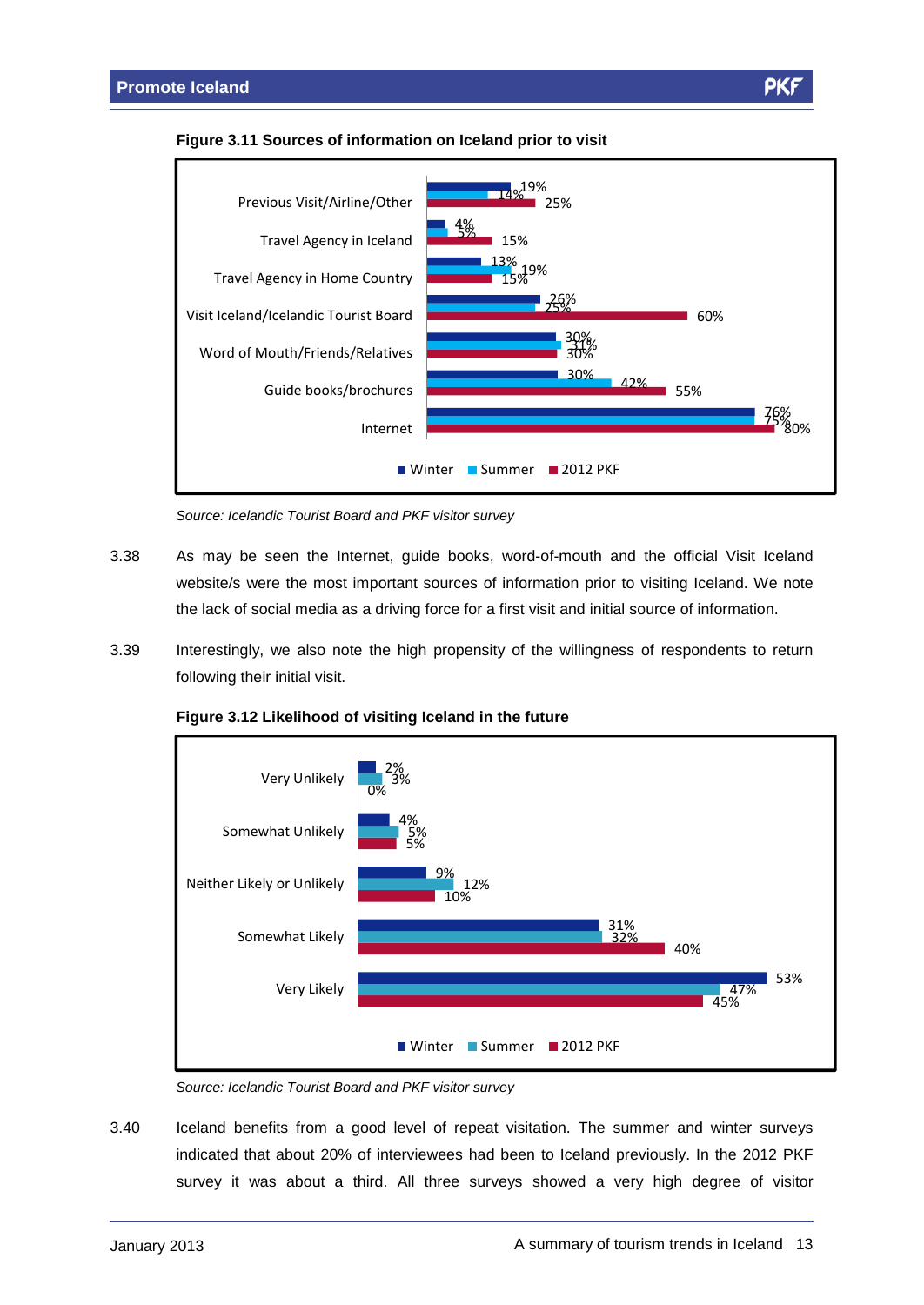satisfaction with in excess of 90% of interviewees being satisfied or highly satisfied with their Icelandic experience.

- 3.41 Over 90% of the PKF interviewees stated that they would recommend visiting Iceland to friends and relatives which is a reflection of the high satisfaction levels.
- 3.42 All three surveys also asked visitors for suggestions on how to improve the Icelandic tourism industry. As may be seen from Figure 3.13, similar issues were raised in both surveys.





Source: Icelandic Tourist Board and PKF visitor survey

- 3.43 The 2012 PKF survey highlighted the need for better information forindependent travellers both prior to arrival and while in Iceland. The expense of visiting Iceland and price levels were raised by many visitors including the cost of taxis from Keflavik to Reykjavik.
- 3.44 The quality of accommodation was of particular concern in the summer and the PKF surveys, with some visitors suggesting that five-star prices were being charged for budgetstyle hotels. However, this was probably due to the fact the survey was conducted during the peak season when accommodation and prices were at their peak, and this trend seemed somewhat reversed during the winter survey period. However, we consider it does highlight the limited choice of accommodation available in the country year round.
- 3.45 With regard to food, the main issue was around promoting the quality and variety available throughout Iceland. Again, the cost of food was of concern to some interviewees.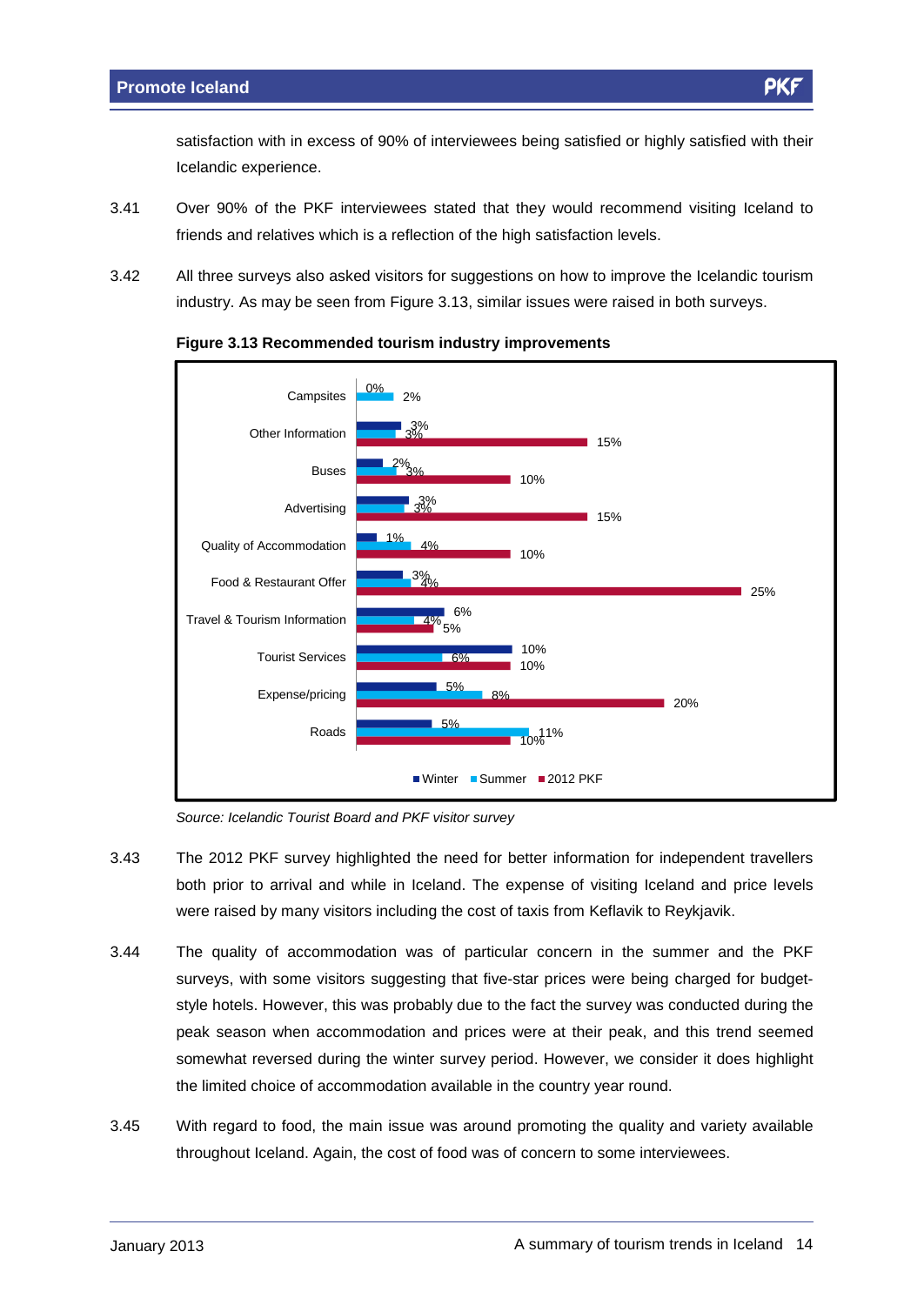- 3.46 The roads and difficult access to the West Fjords was mentioned by a number of visitors and were seen as a barrier to visiting certain parts of the country.
- 3.47 A number of visitors felt that Iceland could be promoted better in their home countries. It was thought that the link between films shot in Iceland and tourism could be used for promotional purposes to raise awareness of the destination.
- 3.48 In order to corroborate the PKF survey findings regarding Iceland being perceived as an expensive destination for independent travellers, we carried out a simple price comparison exercise. In Figure 3.14 we show the cost of a short-break holiday to Iceland when compared to some of its key competitors.



**Figure 3.14 Price comparisons for a short-break for two adults (February 14-17 2013)**

Source: Opodo/PKF research

- 3.49 The chart in Figure 3.14 includes a return flight from London for two adults, staying in a four star hotel on a bed and breakfast basis and car hire for the duration of their stay during the low season.
- 3.50 It is evident that Iceland is more expensive than the Nordic countries mainly due to the cost of flights, with flights to both Vancouver and Alaska even more expensive due to high taxes and lower airlift in respect of the latter. This is unsurprising as it is clear that the Nordic countries benefit from continued good airlift year round when compared to Iceland, which largely operates a much reduced schedule during winter. We note that that the cost of hotel accommodation and car hire is broadly consistent across the destinations.
- 3.51 We carried out the same exercise for a seven night family holiday, including return flights from London, staying in a four-star hotel and car hire for two adults and two children, staying in the summer.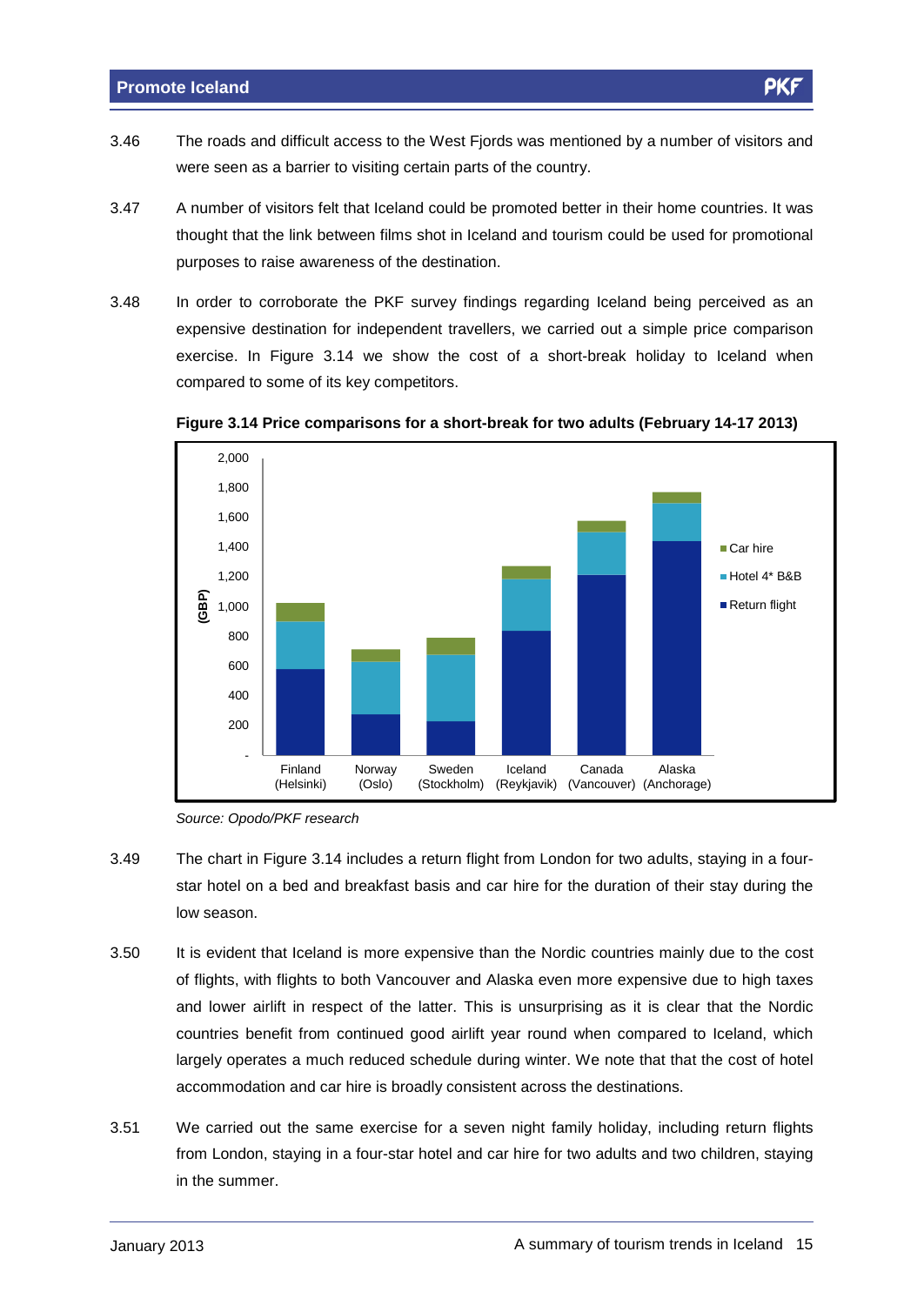

**Figure 3.15 Price comparisons for a seven night family holiday for four people (August 10-17 2013)**

- 3.52 As in the previous comparison, Iceland is more expensive than its Nordic competitors mainly due to the cost of flights and to a lesser degree car hire. An independently organised holiday to Iceland during the peak summer season is only marginally cheaper than going to New Zealand and Canada which are both long-haul destinations.
- 3.53 As such, whilst Iceland remains one of the more expensive destinations, this could mainly be attributed to inherent limiting factors and growing demand especially during peak periods. This is particularly exacerbated by the cost of flights as airlift to the destination remains relatively constrained, although this has improved considerably in recent years.

#### **PKF international tour operator survey results**

- 3.54 As part of our primary research into the future potential geographic source markets, market segments and who both did or did not feature the destination in their programmes. This was to gauge their views of the destination's future potential as well as highlight existing barriers and challenges. Using a structured telephone questionnaire we obtained responses from 31 operators or a 60% response rate.
- 3.55 The respondents consisted of two US/UK operators, seven UK operators, two North American operators, nine Nordic operators, three French operators, one Italian operator, seven German and Swiss operators.
- 3.56 In the following figure we present a summary of the responses.

ρĸ

Source: Opodo/PKF research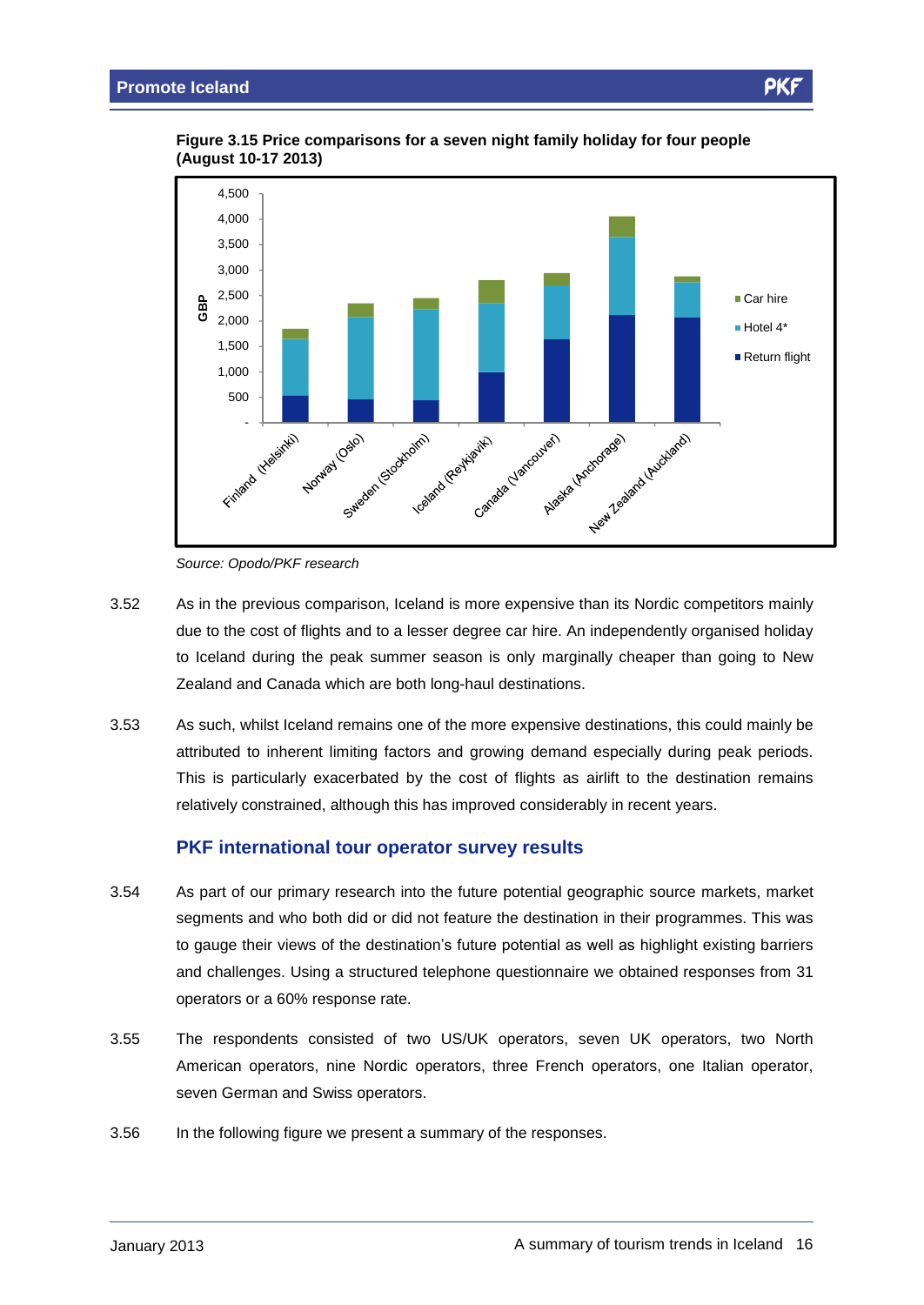#### **Figure 3.16 International tour operator survey conclusions**

| <b>Topic</b>               | <b>Conclusions</b>                                                                                                                              |  |  |  |  |  |
|----------------------------|-------------------------------------------------------------------------------------------------------------------------------------------------|--|--|--|--|--|
| <b>Product attributes</b>  | Unique and unspoilt nature including volcanoes, geology, terrain, wilderness,<br>$\bullet$                                                      |  |  |  |  |  |
|                            | whales and distinctive culture.                                                                                                                 |  |  |  |  |  |
|                            | Relatively short travel distance to experience such diverse landscapes and<br>$\bullet$                                                         |  |  |  |  |  |
|                            | nature.                                                                                                                                         |  |  |  |  |  |
|                            | Excellent opportunities for sustainable travel.<br>$\bullet$                                                                                    |  |  |  |  |  |
|                            | Growing demand for authentic and unique travel experiences.<br>$\bullet$                                                                        |  |  |  |  |  |
| Packaging                  | Iceland works well both as a stand-alone and multi-destination. Greenland.<br>$\bullet$<br>Norway (Svalbard/Spitsbergen) and the Faroe Islands. |  |  |  |  |  |
|                            | Ideal stopover destination between US and Europe also for city and short-<br>$\bullet$                                                          |  |  |  |  |  |
|                            | breaks including MICE.                                                                                                                          |  |  |  |  |  |
|                            | Cruises around the Arctic as well as the Faroe Islands and the Orkneys.<br>$\bullet$                                                            |  |  |  |  |  |
|                            | Extensive range of activities and excursions available that engage with the<br>$\bullet$                                                        |  |  |  |  |  |
|                            | natural environment.                                                                                                                            |  |  |  |  |  |
|                            | Independent fly-drive and accommodation only is becoming more popular.<br>$\bullet$                                                             |  |  |  |  |  |
| <b>Seasonality</b>         | Highly seasonal with demand peaking in June, July and August.<br>$\bullet$                                                                      |  |  |  |  |  |
|                            | Increasingly popular in the shoulder season, especially city and short-breaks.<br>$\bullet$                                                     |  |  |  |  |  |
|                            | The Northern Lights and winter months becoming more popular.<br>$\bullet$                                                                       |  |  |  |  |  |
| <b>Satisfaction levels</b> | High degree of satisfaction overall.<br>$\bullet$                                                                                               |  |  |  |  |  |
|                            | Some concerns regarding access and frequency of flights both within Iceland<br>$\bullet$                                                        |  |  |  |  |  |
|                            | and to/from source market destinations.                                                                                                         |  |  |  |  |  |
|                            | Limited availability of accommodation during the peak season.<br>$\bullet$                                                                      |  |  |  |  |  |
|                            | Pricing levels are increasing giving rise to concerns over value for money.<br>$\bullet$                                                        |  |  |  |  |  |
| <b>Recommendations</b>     | Improve access through more frequent flights to/from more destinations.<br>$\bullet$                                                            |  |  |  |  |  |
|                            | Better access to the North and the West Fjords.<br>$\bullet$                                                                                    |  |  |  |  |  |
|                            | Need for more boutique hotels throughout the country.<br>$\bullet$                                                                              |  |  |  |  |  |
|                            | More restaurants open year-round outside Reykjavík.<br>$\bullet$                                                                                |  |  |  |  |  |
|                            | Better signage and maps.<br>$\bullet$                                                                                                           |  |  |  |  |  |
|                            | Develop on sustainable basis to avoid negative impacts.<br>$\bullet$                                                                            |  |  |  |  |  |
| <b>Competitiveness</b>     | Nature-based destinations throughout the world e.g. Norway, Finland, Sweden,<br>$\bullet$                                                       |  |  |  |  |  |
|                            | Alaska and Canada and to a lesser extent New Zealand, Scotland, Ireland and                                                                     |  |  |  |  |  |
|                            | Chile.                                                                                                                                          |  |  |  |  |  |
|                            | City and short-breaks' destinations within a three to four hour flight of the<br>$\bullet$                                                      |  |  |  |  |  |
|                            | source market destination.                                                                                                                      |  |  |  |  |  |

Source: PKF International tour operator survey

#### **Key attributes of the Icelandic tourism product**

- 3.57 Unsurprisingly all tour operators interviewed featuring Iceland mentioned the unique and Unsurprisingly all tour operators interviewed featuring Iceland mentioned the unique and<br>unspoilt nature as the destination's main selling point. Other key attributes of the Icelandic tourism product included the geology, volcanoes, terrain, wilderness, whale watching and a distinctive culture.
- 3.58 A number of the tour operators interviewed mentioned the advantage of a relatively short travel distance to experience such diverse landscapes and nature.
- 3.59 One operator stated that Iceland provided excellent opportunities for sustainable travel.

#### **Stand-alone or multi-trip destination**

3.60 Of the tour operators interviewed, 85% feature it as a stand-alone destination while 57% feature it as a part of a multi-destination trip or as a stopover. 64% of the tour operators offer Iceland both as a stand-alone and a multi-destination.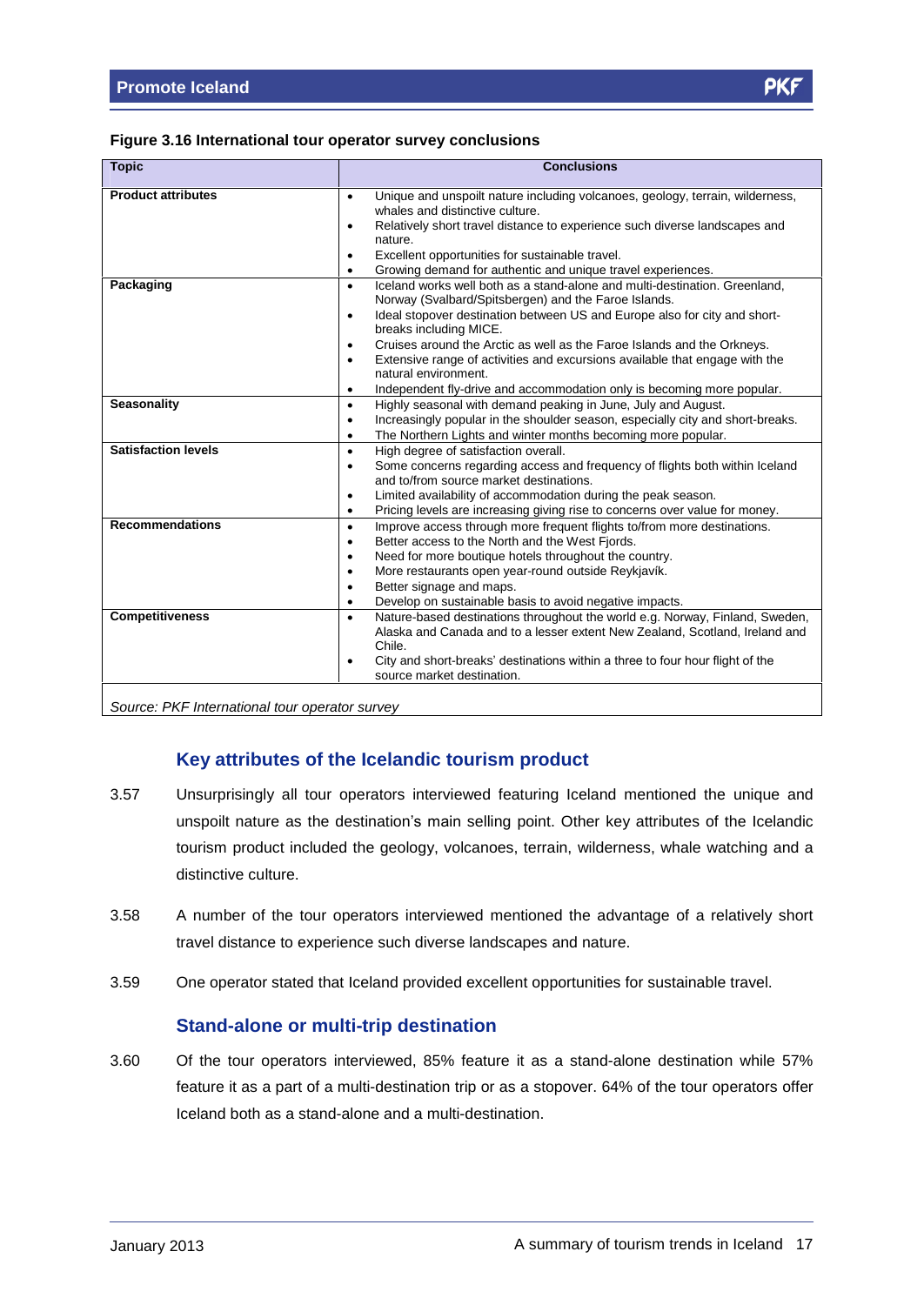- 3.61 However, with the exception of cruise operators, stand-alone was by far the most popular. Cruise operators typically combine Iceland with Svalbard/Spitsbergen, Greenland and the Faroe Islands.
- 3.62 If sold as a multi-destination the most popular combination is with Greenland, which is not surprising given the excellent access to Greenland from Iceland. Other combinations include the US, UK and the Icehotel in Sweden, highlighting the strength of Icelandair's hub and spoke network.

#### **Frequency and size of groups**

- 3.63 Not all operators interviewed were willing to share their annual volumes to Iceland due to commercial sensitivity. However, we estimate that of the tour operators interviewed, they handle between 25,000 and 30,000 visitors to Iceland each year.
- 3.64 There was a more or less even split between individual and group travel. Groups ranged in size from 8 to 40 individuals with a typical group size being between 15 and 30 individuals.

#### **Trends in demand for Iceland**

3.65 In the Figure 3.17, we illustrate the current trend in demand based on the completed interviews with international tour operators.



#### **Figure 3.17 Trends in demand for Iceland**

Source: PKF international tour operator survey

- 3.66 As may be seen from the chart above, the outlook for Iceland is very encouraging with 74% considering demand for Iceland to be growing. This is due to a number of factors, but most importantly, awareness of Iceland has risen due to the extensive media coverage as a result of the fall out from the 2008 financial crisis and 2010 eruption of Eyjafjallajökull combined<br>of the fall out from the 2008 financial crisis and 2010 eruption of Eyjafjallajökull combined of the fall out from the 2008 financial crisis and 2010 eruption of Eyjafjallajökull combined<br>with the 'Inspired by Iceland', Icelandair and other operators' marketing campaigns.
- 3.67 Prospective visitors have better knowledge and awareness of Iceland which is generally perceived as an emerging destination providing people with the opportunity to get close to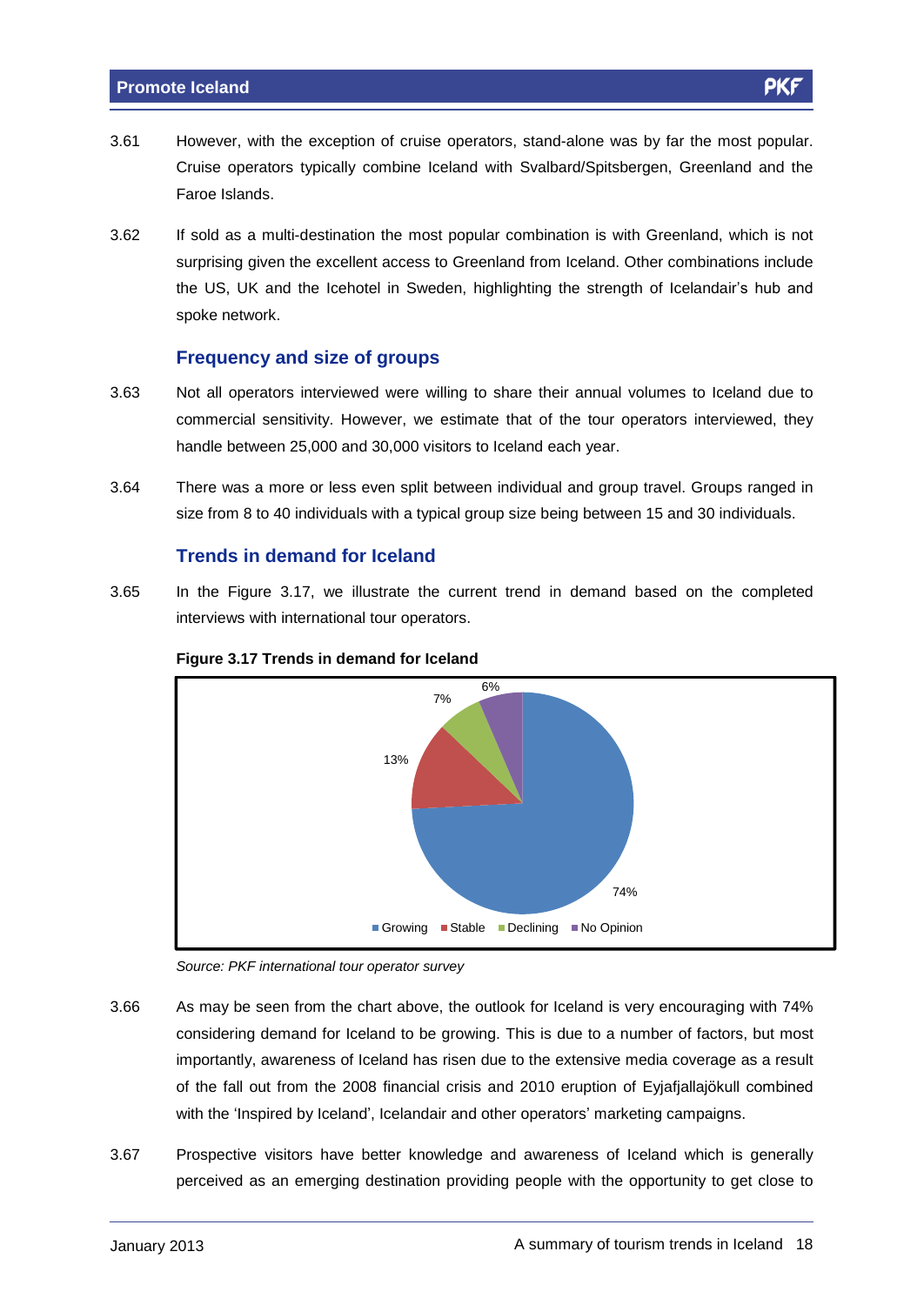nature and escape city life. There is a tendency towards experienced travellers wishing to experience something different and Iceland provides them with that opportunity. However, a few operators expressed a note of caution stating that the rapid growth in visitor numbers in recent years is putting Iceland at risk of becoming a mass destination thereby spoiling its uniqueness.

- 3.68 Another reason for the growing demand was that Iceland became more affordable, especially for the Nordic countries, as a result of the devaluation of the Icelandic Krona in 2008, as well as the introduction of cheaper flights by low cost carriers.
- 3.69 Finally, a couple of operators mentioned an increasing interest in the Nordic countries, as these are considered to be politically stable and safe. Iceland is currently considered to provide a cheaper alternative to some of the other Nordic countries. A number of operators expressed concern regarding the recently announced increase in VAT due to be introduced expressed concern regarding the recently announced increase in VAT due to be introduced<br>in 2013. It is felt that the increase is likely to have a very negative impact on visitor's perception of price levels in Iceland.

#### **Types of activities offered**

- 3.70 In our capsule situation analysis we highlighted that one of the strengths of the Icelandic tourism industry is the plethora of entrepreneurial micro and small businesses offering a huge range of innovative adventure and outdoor tourism products. In Figure 3.16 overleaf, we show the top ten most popular activities offered by the international tour operators.
- 3.71 It is interesting to note that accommodation/hotel only and fly-drive are ranked highly illustrating the move towards more independent travellers. It is clear that the most popular products are adventure and nature based ranging from glacier hikes to snorkelling at Thingvellir and from horse riding to watching the Northern Lights. Eco/sustainable tours feature highly supporting the view that travellers are increasingly looking for an authentic and unique experience without compromising the destination visited.

Special interest such as bird watching, fishing/angling/hunting, health and wellness also scored well as did cruise and MICE suggesting that there is significant untapped potential within these segments.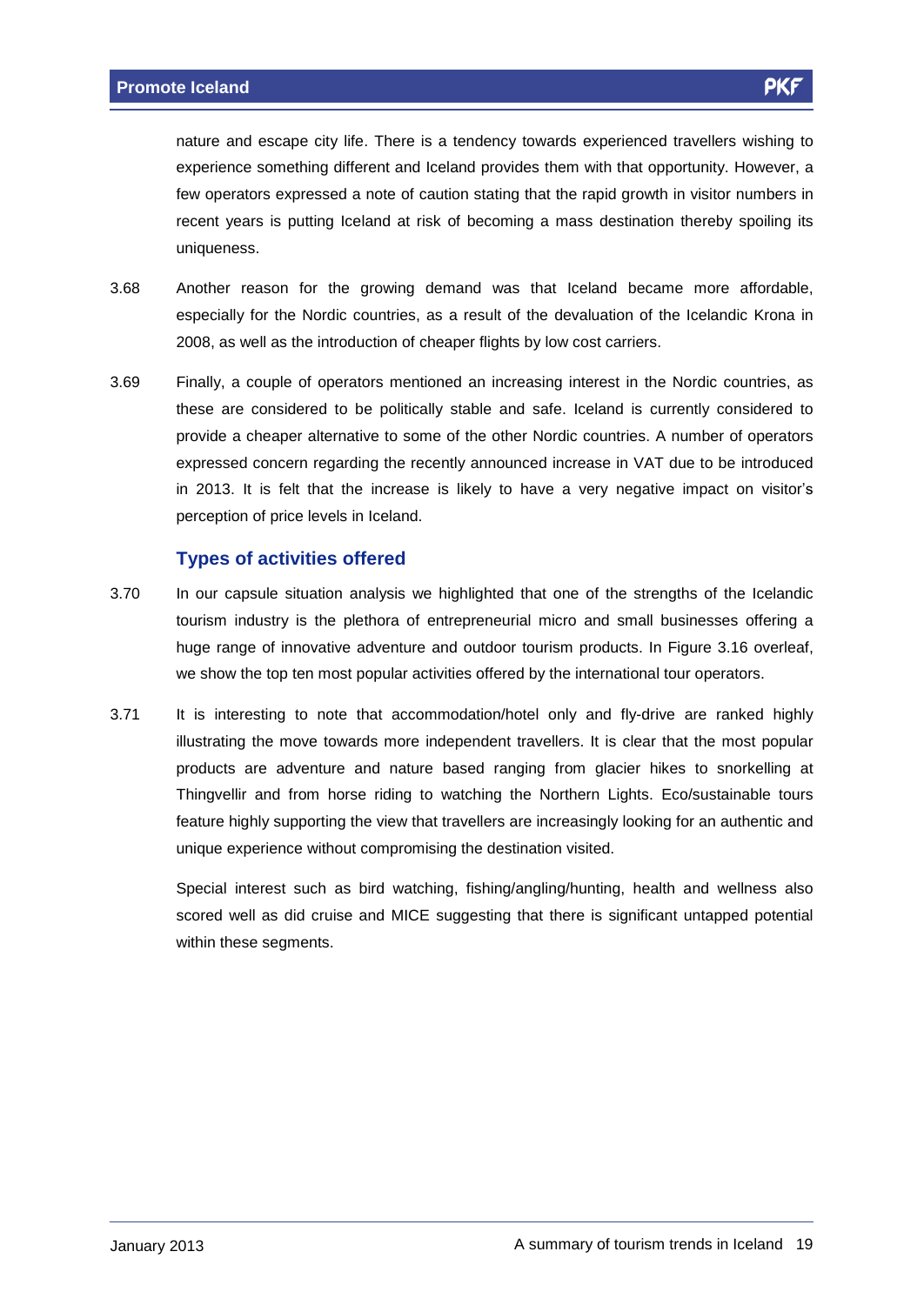| <b>Country</b> | <b>Expenditure</b> | <b>Populations</b> | <b>Expenditure per</b> | <b>Market Share</b> |
|----------------|--------------------|--------------------|------------------------|---------------------|
|                | (USD billions)     | (Millions)         | Capita (USD)           | $(\%)$              |
| Germany        | 84.3               | 82                 | 1,031                  | 8.2                 |
| <b>USA</b>     | 79.1               | 312                | 254                    | 7.7                 |
| China          | 72.6               | 1,348              | 54                     | 7.0                 |
| UK             | 50.6               | 63                 | 807                    | 4.9                 |
| France         | 41.7               | 63                 | 660                    | 4.0                 |
| Canada         | 33.0               | 34                 | 958                    | 3.2                 |
| Russia         | 32.5               | 142                | 228                    | 3.2                 |
| Italy          | 28.7               | 61                 | 473                    | 2.8                 |
| Japan          | 27.2               | 128                | 213                    | 2.6                 |
| Australia      | 26.9               | 23                 | 1,184                  | 2.6                 |
| World          | 1,030.0            | 6,946              | 148                    | 100.0               |

| Figure 5.3 Top 10 international tourism spenders 2011 (most recent available) |  |  |
|-------------------------------------------------------------------------------|--|--|
|                                                                               |  |  |

Source: UNWTO

5.11 We note that Iceland's top four geographic source markets, in terms of overnight stays, are included in the top five international tourism spenders in 2011. **Icelandís market share**

5.12 Iceland is fortunate in that, due to its a mid-Atlantic location, it is within a relatively short flight distance of some of half a billion people living in some of the world's most affluent source markets. In 2010 (most recent available data), North America, the Nordic Countries, United Kingdom, Germany, France and Switzerland generated around 300m Countries, United Kingdom, Germany, France and Switchbound international trips, spending over €250bn.

outbound international trips, spending over €250bn.<br>In Figure 5.4 overleaf, we show the current size of Iceland's key geographic source In Figure 5.4 overleaf, we show the current size of Iceland's key geographic source<br>markets together with Iceland's current market share. It is evident from the table that markets together with Iceland's current market share. It is evident from the table that<br>Iceland's penetration of its key geographic source markets is very low and as such could represent growth opportunities.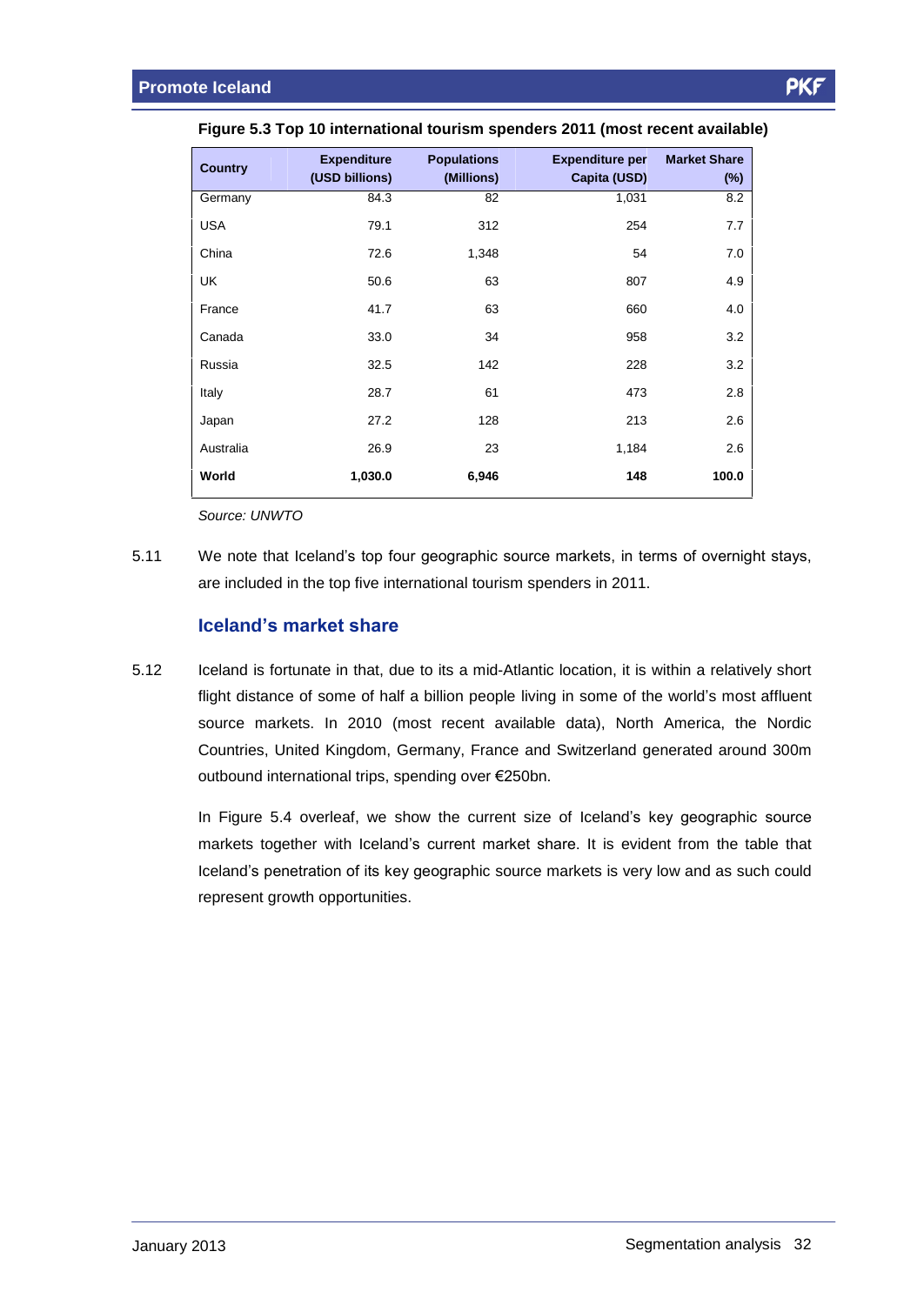Figure 5.4 Current size and market penetration of Iceland's key geographic source markets 2010 (latest available data)

| 2010<br>International tourism |                       |                               |                               |                          |                        |                |                                         |       |  |
|-------------------------------|-----------------------|-------------------------------|-------------------------------|--------------------------|------------------------|----------------|-----------------------------------------|-------|--|
| <b>Country</b>                | <b>Population (m)</b> | <b>Outbound</b><br>travel (m) | Iceland's market share<br>(m) | $(\%)$                   | expenditure<br>(US\$m) | $(\epsilon m)$ | Per capita expenditure<br>(US\$)<br>(€) |       |  |
| Canada                        | 34                    | 26.2                          | $\overline{\phantom{0}}$      |                          | 31,287                 | 24,215         | 912                                     | 706   |  |
| <b>USA</b>                    | 312                   | 60.3                          |                               |                          | 76,425                 | 59,149         | 245                                     | 190   |  |
| <b>North America</b>          | 346                   | 86.5                          | 0.06                          | 0.07                     | 107,712                | 83,364         | 311                                     | 241   |  |
| <b>Denmark</b>                | 6                     | 7.7                           | $\overline{\phantom{0}}$      | $\overline{\phantom{m}}$ | 8,855                  | 6,853          | 1,610                                   | 1,246 |  |
| Finland                       | 5                     | 5.1                           |                               |                          | 4,136                  | 3,201          | 780                                     | 604   |  |
| Sweden                        | 9                     | 13.0                          |                               |                          | 14,553                 | 11,263         | 1,599                                   | 1,238 |  |
| Norway                        | 5                     | 7.6                           |                               |                          | 14,436                 | 11,173         | 3,072                                   | 2,377 |  |
| <b>Nordic Countries</b>       | 25                    | 33.4                          | 0.11                          | 0.34                     | 41,979                 | 32,490         | 1,706                                   | 1,321 |  |
| United Kingdom                | 63                    | 55.6                          | 0.06                          | 0.11                     | 52,422                 | 40,572         | 832                                     | 644   |  |
| Germany                       | 82                    | 85.9                          | 0.05                          | 0.06                     | 77.137                 | 59.700         | 941                                     | 728   |  |
| France                        | 63                    | 25.0                          | 0.03                          | 0.12                     | 37,553                 | 29,064         | 596                                     | 461   |  |
| Switzerland                   | 8                     | 10.0                          | 0.01                          | 0.09                     | 12,440                 | 9,628          | 1,575                                   | 1,219 |  |
| Japan                         | 128                   | 16.6                          | 0.01                          | 0.03                     | 32,247                 | 24,958         | 252                                     | 195   |  |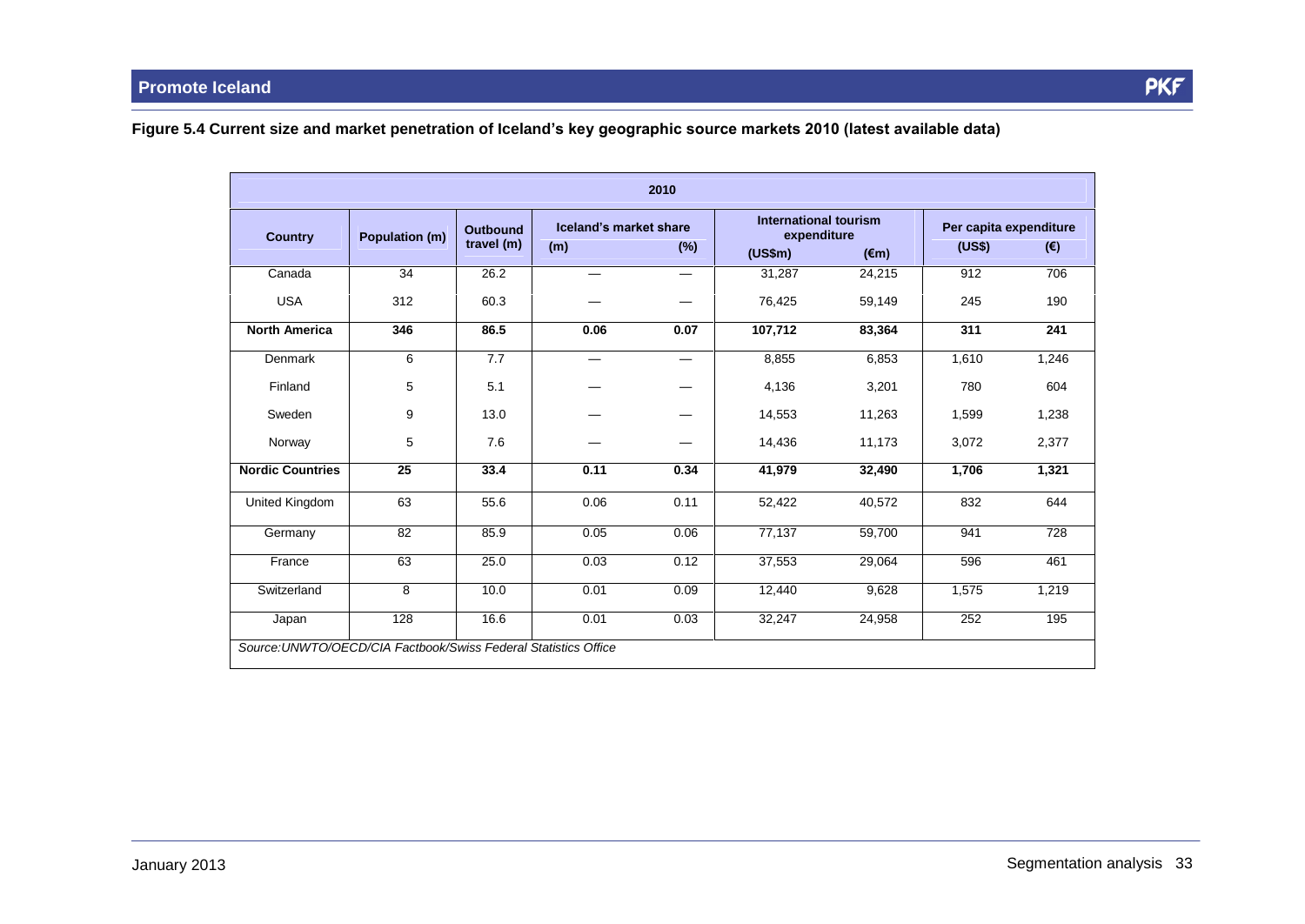# **Current trends in Iceland***ís key geographic source markets*

5.13 In this section we review the trends in Iceland's key international source markets. These are defined as the Nordic countries, North America, United Kingdom, Japan, France, Germany and Switzerland. In 2011 these made up around 70% of total foreign visitors to Iceland, excluding cruise passengers.

#### **Nordic countries <sup>ñ</sup> Denmark, Norway, Sweden and Finland**

- 5.14 With a combined population of around 26m inhabitants the Nordic countries make up the third largest outbound market in Europe after the UK and Germany. Total travel spend is third largest outbound market in Europe after the UK and Germany. Total travel spend is estimated at  $\epsilon$ 15bn per annum and spending per capita is among the highest in the world. Demand is continuing to grow driven by high standards of living and a relatively even distribution of income.
- 5.15 Nordic travellers tend to look for warm climates and cultural experiences when travelling, with package tours and city breaks especially popular. Nordic travellers are increasingly attracted to authentic and sustainable experiences as well as including wellness activities in their travels.
- 5.16 The Nordic countries constitute Icelandís key geographic source market. This is not surprising given the close cultural and historic links combined with good access. In 2011, Iceland attracted a record 127,373 visitors from the Nordic countries, up 13% on the previous year driven by improved access and cheaper prices. Furthermore, Iceland offers a versing and there is necessary to handle them are<br>previous year driven by improved access and cheaper p<br>very different and 'exotic' landscape close to home. **North America <sup>ñ</sup> USA and Canada**

- 5.17 According to Euromonitor, despite the uncertainty surrounding economic recovery in 2011, Canadians sought to take advantage of increasingly favourable exchange rates and increasing number of discounts and deals to travel abroad. The majority of outbound travel continued to be to the US with 21m trips out of a total of 30m trips.
- 5.18 The number of outbound travellers from Canada is forecast to grow by 3% per annum and is expected to reach 34m in 2016. The recovery in outbound travel is expected to be faster than previously anticipated, due in the most part to the strength of the Canadian dollar relative to other currencies, most notable the US dollar and the euro.
- 5.19 Outbound travel from the US totalled 58.7m in 2011 according to the US International Trade Administration, down 3% on 2010. The main destinations for US travellers are Mexico and Canada representing just over half of the total outbound trips. The current outlook remains weak due to the state of the US economy. US consumer confidence has been hit by several factors in recent years including stagnating incomes, rising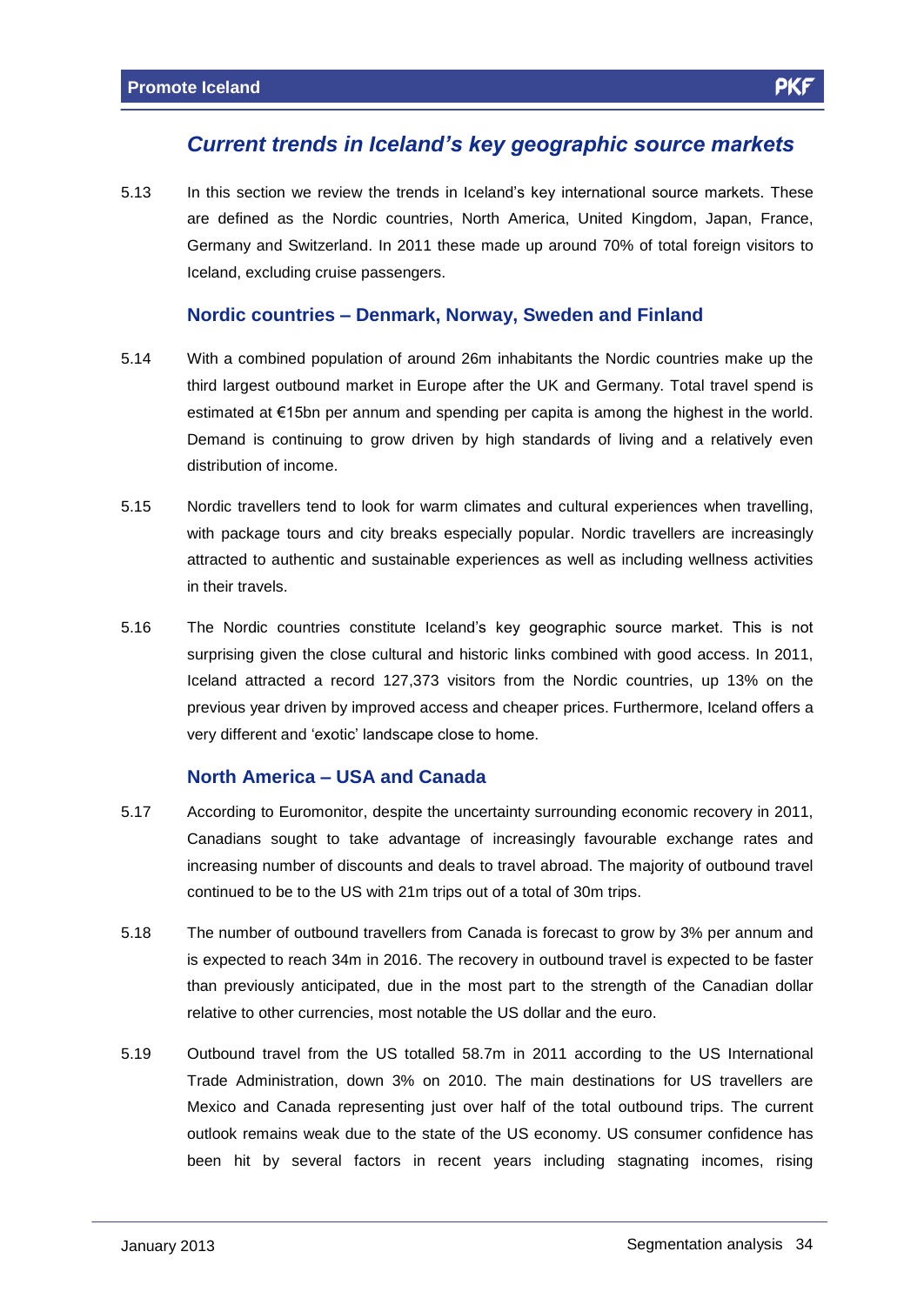unemployment and a weak housing market. As a result Americans are increasingly looking for value for money when they travel and there is also a growing trend towards 'staycations'.

5.20 North America is the second most important source market for Iceland with a record 95,490 visitors in 2011, a massive increase of 48% on the previous year, partly driven by Icelandair increasing flights and routes especially to the US.

#### **Germany and Switzerland**

- 5.21 According to Mintel, German departures increased by 2% from 2010 to reach 90 million trips in 2011, with growth slowing from almost 3% in 2010. After a good start at the beginning of 2011, with growth slowing from almost 3% in 2010. After a good start at the beginning of 2011, Germany's real GDP growth slowed considerably in the second half of the year. This had an impact on consumer economic confidence and resulted in slower growth in outbound travel.
- 5.22 The majority of Germans are, however, unwilling to give up on holidays, with many continuing to have an annual foreign holiday even during the recession. An annual holiday is highly important to most Germans and considered to be remuneration for working hard throughout the year. The relatively high savings ratio in Germany, in comparison with other Western European countries, also enables many to afford holidays during difficult economic times, further contributing to the good performance of outbound tourism.
- 5.23 German outbound travel is expected to remain relatively flat over the next five years due to the less positive economic outlook. This is likely to result in Germans reducing the number of holidays they take as well as the duration of these holidays. Shorter trips such as outbound city breaks are expected to remain popular over the next five years, allowing consumers to escape everyday life even if just for a few days. A declining population will also limit growth in outbound travel over time.
- 5.24 The number of German visitors to Iceland has grown steadily over the past decade increasing from 36,807 in 2003 and peaking at 56,815 in 2011. However, at the present the mainted of Cerman visitors of German visitors at 56,815 in 2011. However, at the present<br>time the majority of German visitors arrive during the summer months – almost 65% in 2011 indicating that there is scope to attract Germans outside this period.

#### **France**

- 5.25 According to the UNWTO France is ranked as the worldís fifth most important outbound tourism market by expenditure. The reasons for this are manifold and include the fact that they have a relatively high level of disposable income, combined with some of the most generous holiday entitlements in Europe.
- 5.26 The value of the French outbound tourism market underlines a cultural shift that has gradually seen the number of people travelling overseas increase. In 2012, France had an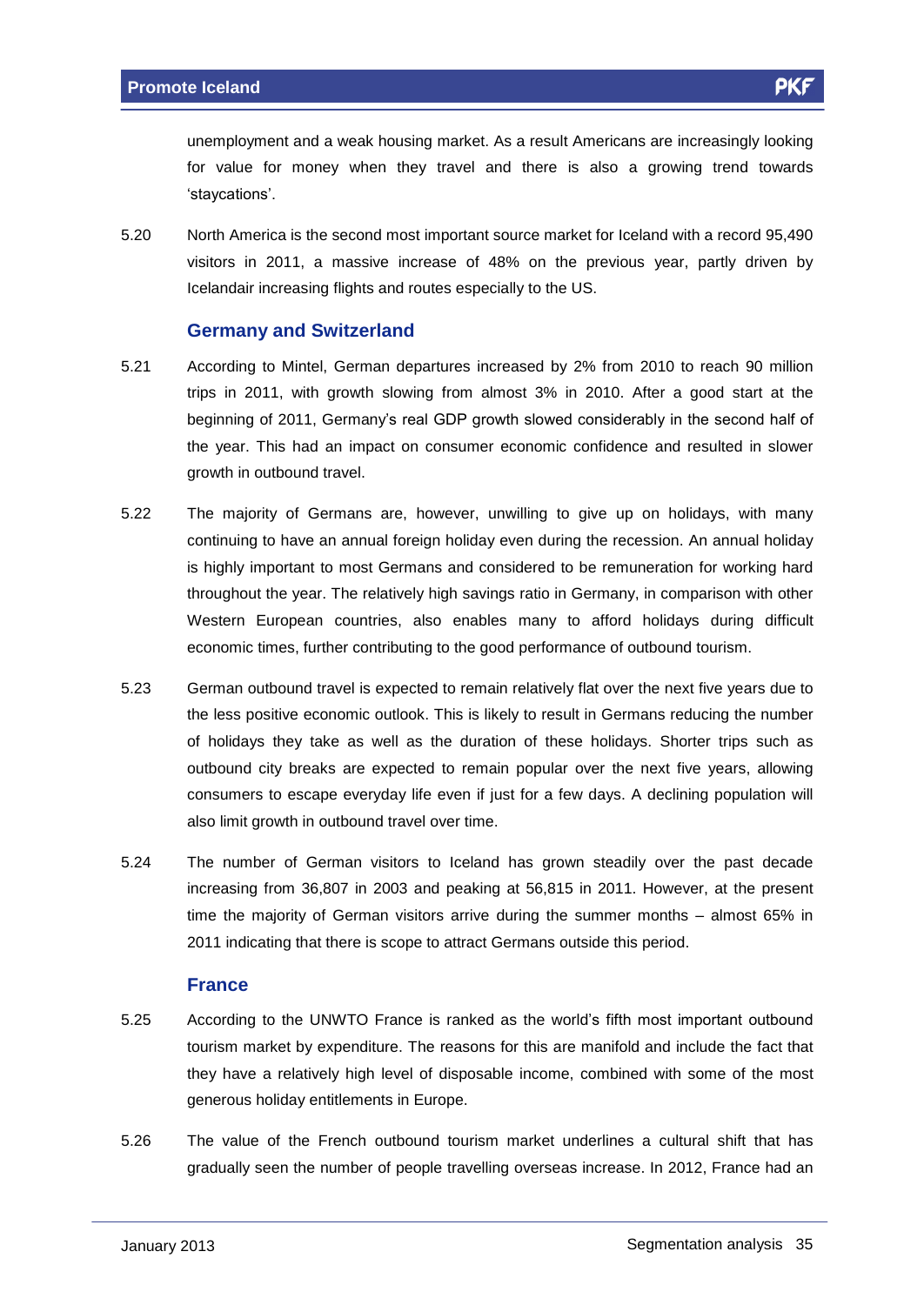estimated population of 65.4 million. Mintel estimates that the volume of outbound travel that year was around 24.6 million trips whilst estimated expenditure was in excess of  $E29$ billion. The French generally look for quality accommodation, food, excursions and other holiday-related experiences. As such, per-trip spending tends to be high.

- 5.27 Recently, the French have cut their holiday expenditure by travelling closer to home, reducing the number of holidays they have in a year, or curtailing the length of stay. However, they want to make as few compromises as possible when it comes to their main holiday. As a result, they are keen to secure a good deal, using price comparison websites and booking late in order to take advantage of last-minute deals and special offers.
- 5.28 In terms of Iceland, the French are attracted to the extensive range of adventure activities that the country offers. Visitor numbers from France reached a peak in 2011 at 35,957 up by 22.9% on the previous year, no doubt boosted by improving access.

#### **Japan**

- 5.29 According to the World Travel & Tourism Council, Japanese outbound departures were just less than 17m in 2011, up 2% on 2010. This means that outbound travel has not only recovered to previous levels, in terms of trips, but also fully recovered from the period during and immediately after the tsunami disaster.
- 5.30 The disaster provided an impetus for change in people's mindsets and lifestyles. They started thinking seriously about their lives and this has led to a focus on quality in value. A reduction in mass consumption, more energy saving, more social and volunteer work, and a shift from spending on assets to spending on experiences, including travel are all emerging social trends.
- 5.31 Recovery in outbound travel is being led by young travellers, following a long period of stagnation. The outbound travel prospects for Japan are more bullish than they have been for some years, driven both by the strong yen and a desire for lifestyle change among Japanese, especially young people. A notable change in the trend is that young males as well as females have started to travel, following a period when the Japanese leisure travel market was dependent on female demand, a typical older demographic profile. Several countries in Europe have benefited from growth in the Japanese outbound market including leading destinations such as Germany and Spain.
- 5.32 In terms of Iceland the Japanese are particularly attracted to the Aurora Borealis which means they tend to visit during the shoulder and low season. The recovery of the Japanese outbound market is reflected in the number of visitors to Iceland which increased by 23.7% from 5,580 arrivals in 2010 to 6,902 in 2011, just slightly below the 2009 peak.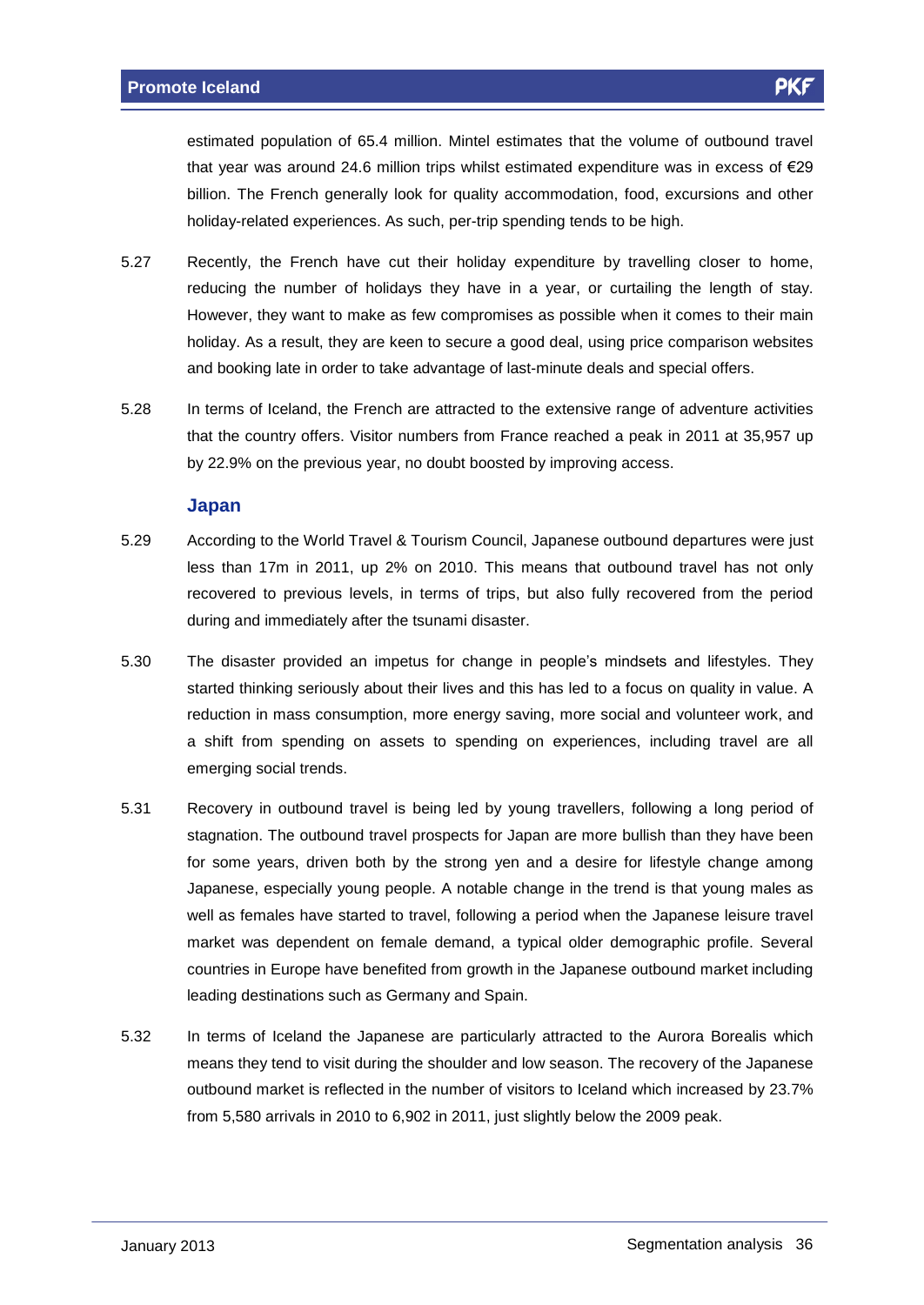#### **United Kingdom**

- 5.33 The uncertainty regarding the UK economy combined with the governmentís austerity measures and rising unemployment continues to create consumer cautiousness about how to spend money on travelling abroad. According to Euromonitor, the number of trips fell by 3% in 2011, but is expected to recover slowly from 2012 onwards. However, there was a small increase in sales values, partially due to consumers spending more smartly, rather than opting for the lowest price, but rather the best value for the price paid.
- 5.34 British consumers are travelling abroad less frequently, but when they do travel, they are opting for the best they can afford. This means choosing more all-inclusive holidays and mid-haul destinations rather than the Eurozone which has traditionally cost less to get to, but will often cost more at the destination in terms of spend on food, drink and entertainment.
- 5.35 In terms of Iceland, the UK market has remained strong recording 67,608 visitors in 2011, albeit still some 8% below the 2007 peak at 73,391 visitors. However, the outlook remains positive with Easyjet recently announcing that it will introduce additional flights from Luton and start new direct flights from Manchester and Edinburgh in March 2013, while Icelandair recently introduced a new route to London Gatwick. **Emerging markets <sup>ñ</sup> China**

- 5.36 According to Mintel, China, with its large population, is poised to radically transform the global tourism market over the next decade. With fewer than 5% of its citizens having ventured abroad, together with the increase in wealth, especially within the middle class, it certainly has the potential to rapidly develop.
- 5.37 Seasoned Chinese travellers are becoming more sophisticated and demanding, and they desire new experiences as well as a more personalised levelof service. As their needs expand, so does the complexity of developing products to meet those desires and demands. According to the UNWTO, China is expected to become the world's fourth<br>demands. According to the UNWTO, China is expected to become the world's fourth largest outbound market by 2020, generating a total of 100 million arrivals.
- 5.38 Between 2004 and 2009, the number of Chinese outbound tourists increased by 64.6% to 47.5 million, a figure estimated to have reached over 50 million by 2010. Hong Kong and Macao are the two main destinations for the Chinese, accounting for some 61% of all Chinese outbound travellers in 2009.
- 5.39 Although short-haul trips remain the most popular among Chinese outbound tourists, significant interest in travel to North America and Europe is on the rise and high on the Chinese list of desirable destinations to visit. As a result, demand for group tour itineraries to these regions is increasing.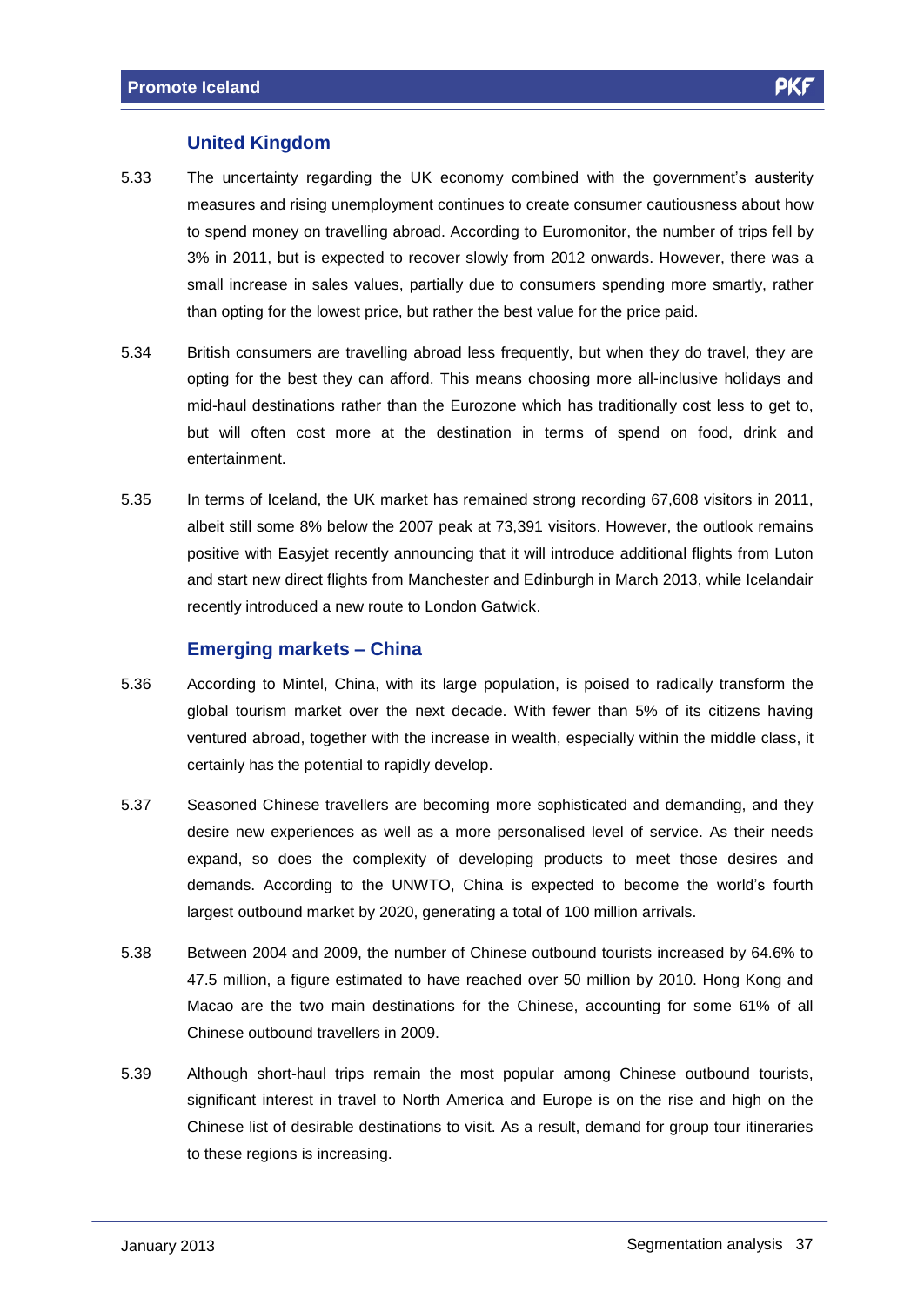5.40 At the present time China remains an emerging but rapidly growing source market for Iceland with 8,784 visitors recorded in 2011 up by 69% on 2010, but still below the 2007 peak of 9,532 visitors.

#### **Demand segments**

- 5.41 As set out in our capsule analysis, the majority of tourists to Iceland come for leisure. However, we expect corporate demand to grow as the country attracts more foreign private sector investment, for example, from technology and energy firms. We expect this trend to continue in the short to medium term and combined with the growing cruise business, are key assumptions in underpinning our sustainable forecasts for visitor arrivals.
- 5.42 During the course of our interview programme and our analysis, and as recommended, we consider that there are a number of niche growth opportunities within the broader demand segments that the country should target to attract high value tourism, for example frequent independent travellers (FITs) who make their own travel arrangements, have a high disposable income and the ability to travel outside the main peak season. The following demand segments have therefore been identified as having significant potential in Iceland: adventure and specialist tourism, MICE, cruise, culture & short-breaks. Within these broad segments we have identified fishing, bird and whale watching, food and gastronomy as well as health and wellness as the special interest niche segments demonstrating the greatest untapped potential. In this section we review the current trends and opportunities within each of these product offerings.

#### **Adventure and Specialist Tourism**

- 5.43 From our research, it is clear that Iceland is an ideal destination for Adventure and Specialist Tourism in its widest sense. Iceland offers a huge range of Adventure and Specialist Tourism products and services ranging from hiking to horse riding and from diving to para-skiing as well as softer high-value niches such as fishing, bird and whale watching.
- 5.44 Research conducted by the Adventure Travel Trade Association indicates that prior to 2007, only 42% of tourist boards recognised the Adventure Tourism sector as of importanceí while this figure had increased to 89% in 2011. The <sup>2010</sup> Adventure Tourism Study estimated that 27% of travellers engage in adventure activities Adventure Tourism Study estimated that 27% of travellers engage in adventure activities<br>while on holiday and valued Adventure Tourism as a €69bn industry. Adventure Tourism has proven to be resilient even during the ongoing global economic crisis with an estimated 150m adventure trips being taken in 2011 by European, North and Latin American travellers. The study went on to rank Switzerland, Iceland and New Zealand as the top three Adventure Tourism destinations in the developed world.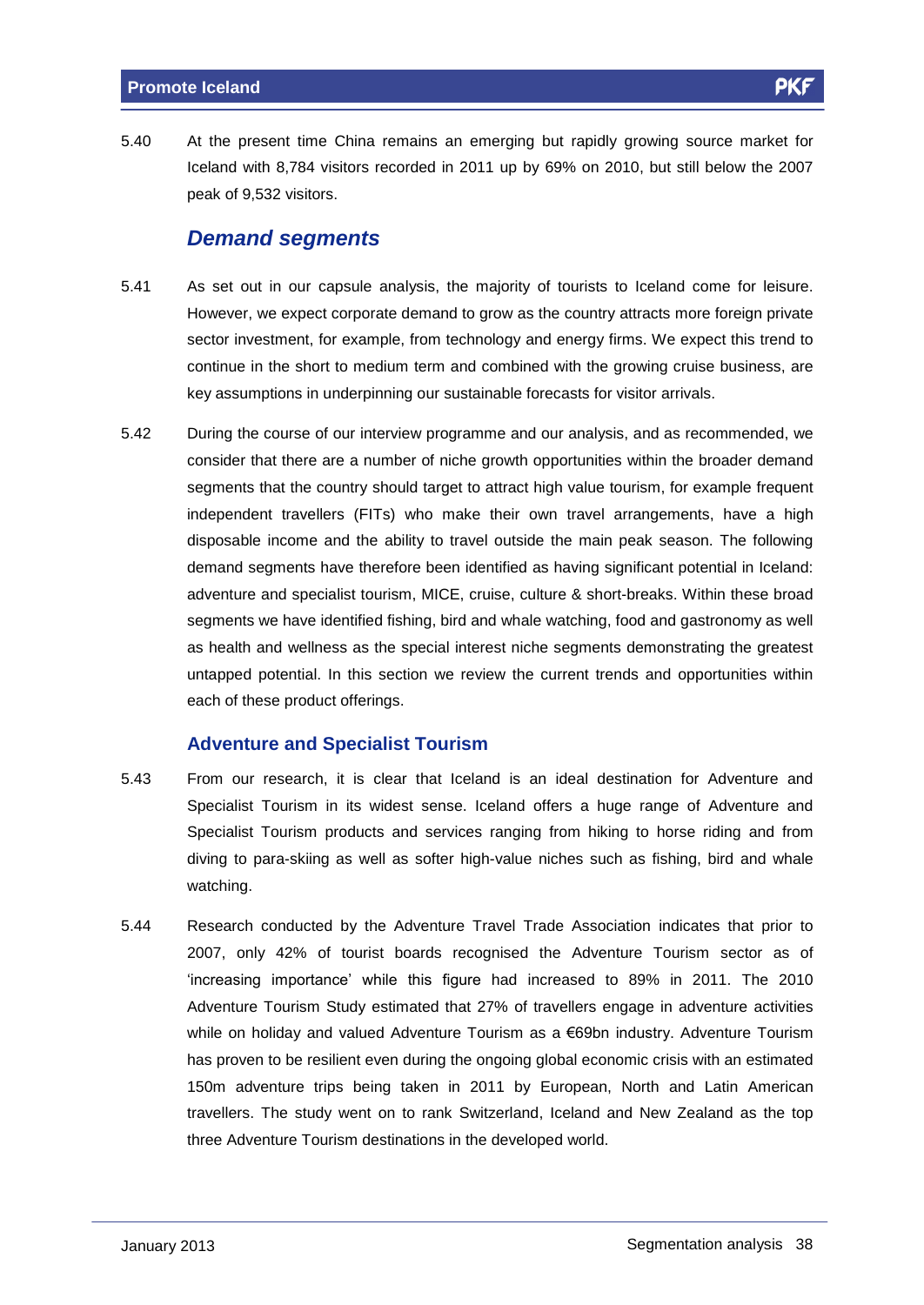- 5.45 Adventure, as a way of travel, is increasingly appealing to travellers, allowing for a deeper cultural exchange and an appreciation of the fragility of destinations, and is more often viewed as a 'guilt-free' holiday option given that the money spent can directly benefit local<br>viewed as a 'guilt-free' holiday option given that the money spent can directly benefit local communities thereby contributing to socio-economic welfare. This is especially true in Iceland, where Adventure Tourism services tend to be provided by locally-owned entrepreneurial micro businesses.
- 5.46 The main source markets for Iceland in terms of Adventure Tourism are considered to be The main source markets for Iceland in terms of Adventure Tourism are considered to be<br>Germany, Switzerland, France and North America. It is worth noting that 'soft' adventure travellers, e.g. those who participate in activities such as fishing, bird watching and horse riding, spend the most per trip.
- 5.47 Typically, an adventure traveller is between 35 and 47 years old, highly educated, have high average household incomes and place importance on exploring new places, time to be in nature, as well as meeting and engaging with local cultures while on holiday. The internet is the most important source of information together with suggestions from friends and family. Finally, adventure travellers tend to be early adopters and are thus more likely to go to a new destination or try new products before most people.
- 5.48 It is clear that Adventure and Specialist Tourism demand is growing, placing Iceland in a favourable position given its vast product offering to all of these specialist markets. However, Iceland could benefit from focusing some of its marketing efforts on attracting high-value soft adventure/specialist niches such as fishing, bird and whale watching.

#### **Case Study**

**An increasing number of destinations across the world have started to recognise the economic potential of bird watching tourism in response to growing awareness and demand. There is also a growing trend among bird tour operators to practice sustainable and socially responsible tourism, while relying on local goods and services or supporting local conservation projects.**

**On the Isle of Mull in Scotland, the reappearance of white-tailed eagles have delivered huge benefits to people, both through direct enjoyment and through the impacts the birds have within the local economy. Visitors are drawn to Mull from all over the UK and overseas to see these charismatic birds.**

**They spend money, which supports significant additional income and jobs on the island. In 2010, the Royal Society for Protection of Birds commissioned an independent series of surveys on Mull to investigate the extent of the economic benefits local businesses gain from this tourism. The main findings of this study were: ï£5 million of tourist spend on Mull is attracted every year by white-tailed eagles**

- **<sup>110</sup> jobs are supported by this spend each year** ● £5 million of tourist spend on Mull is attracted every year<br>● 110 jobs are supported by this spend each year<br>● £2.4 million of local income is supported each year
- **· 110 jobs are supported by this spend each year**
- 

 **economic benefits delivered by white-tailed eagles on the Isle of Mull have more than trebled since 2005.**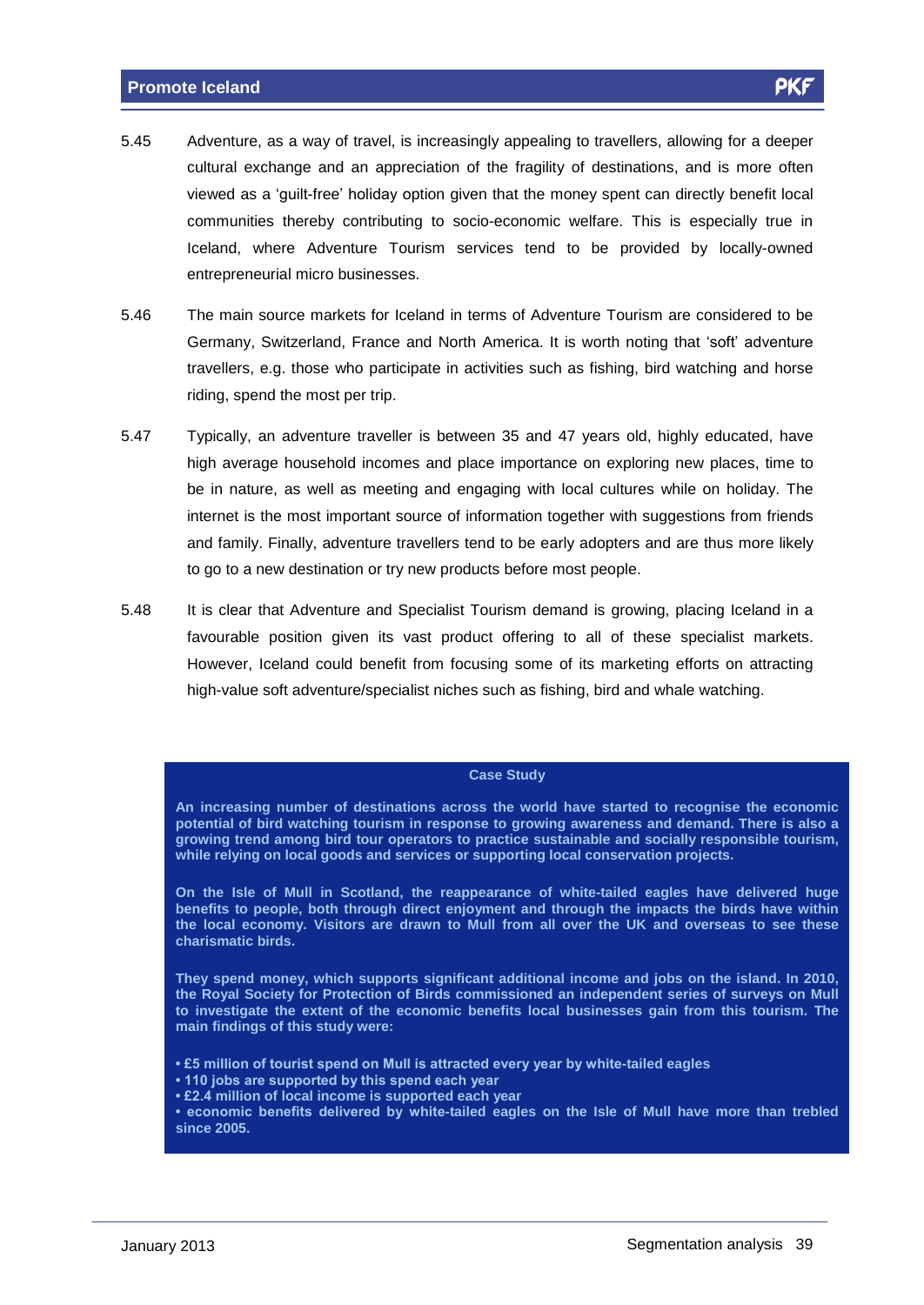#### **MICE**

- 5.49 The MICE segment is generally considered to attract high-spending visitors who tend to come during Icelandís shoulder season. Typically March to June, and September to November are the most popular periods. According to the Scandinavian Chapter of International Congress and Convention Association (ICCA), the Nordic countries hosted a total of 673 events in 2011. This makes the region the second most popular in the world behind the USA with 759 events, but ahead of Germany with 577 events**.**
- 5.50 This is impressive when considering that the five Nordic countries (Denmark, Finland, Iceland, Norway and Sweden) have a relatively small combined population of 26m compared with Germany's 82m and the US's 312m respectively.<br>Compared with Germany's 82m and the US's 312m respectively.



**Figure 5.5 ICCA Events per Country (2002-2011)**

Source: ICCA

- 5.51 From Figure 5.5 above, it is evident that, within its competitive context, Iceland remains a relatively small player hosting 37 international association events in 2011, of which 33 were held in Reykjavik. This demonstrates that there is significant untapped potential especially in view of the recently opened Harpa Concert Hall and Conference Centre. Interestingly, Iceland is performance is very similar to that of New Zealand when it comes to international<br>Iceland's performance is very similar to that of New Zealand when it comes to international events.
- 5.52 According to Meeting Professionals Internationalís business barometer, which forecasts industry trends, meeting and event budgets have started to rise slowly again and an increase in the number of meetings and delegates is expected in 2013, despite the unstable economic and political environment.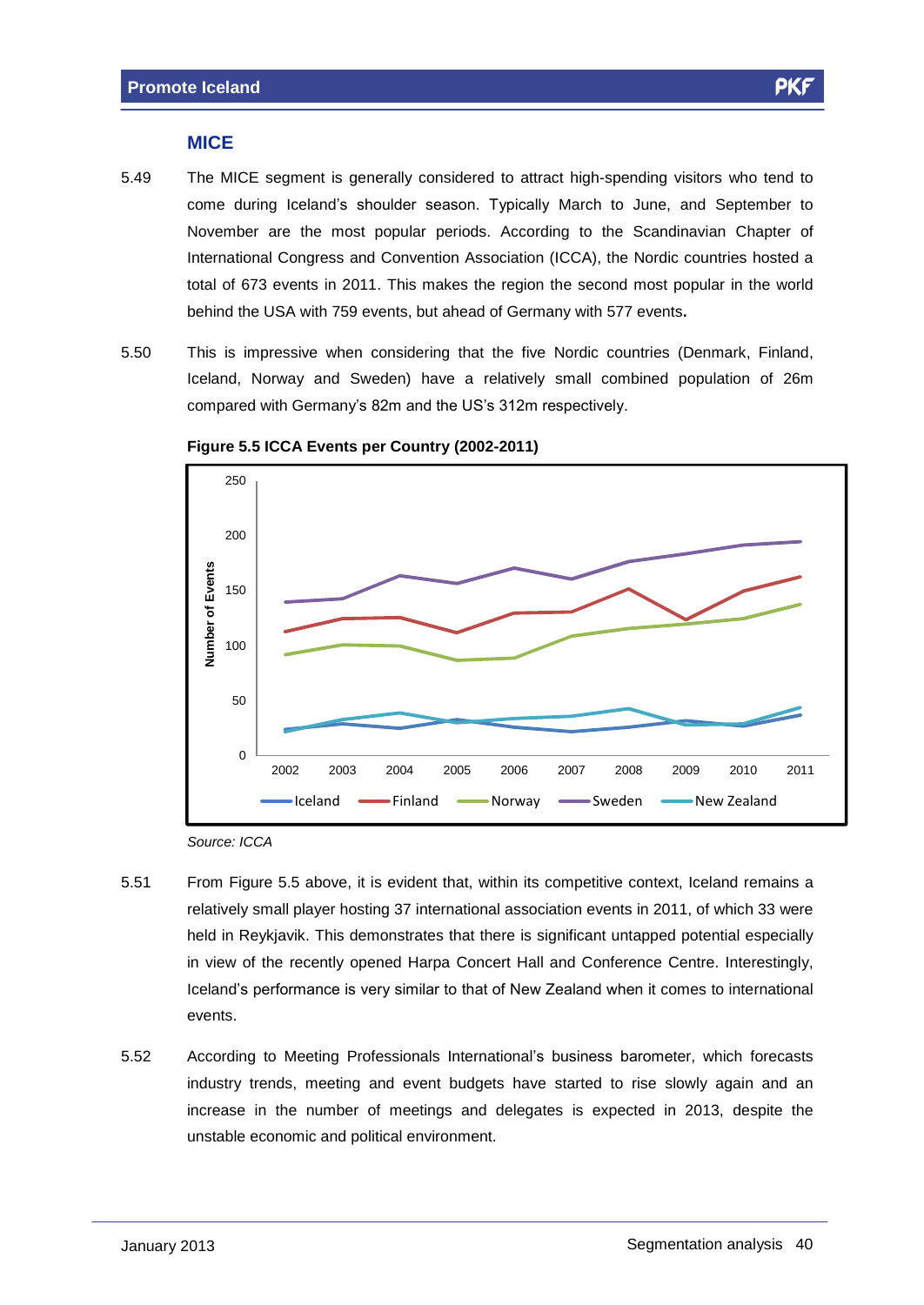- 5.53 The continuing economic uncertainty in Europe is making clients more risk-adverse and less likely to enter into contracts in the long term. This has resulted in shorter lead times and more complex contract negotiations. Furthermore, meetings and events are changing to accommodate delegates who cannot be away from the office forextended periods of time resulting in shorter events and different types such as weekend meetings.
- 5.54 Other trends driving the MICE industry include a preference for hosting meetings and events closer to home in order to keep costs down and an increasing number of clients require or request hotels and venues to have 'green' credentials.
- 5.55 It is clear that Iceland has the opportunity to become a more important player within the MICE segment due to its mid-Atlantic location and relatively short flight distance from a number of key geographic source markets. Indeed, the Tourism Strategy for the City of Reykjavík 2011-2020 identifies MICE as one of the most important opportunities facing<br>Reykjavík 2011-2020 identifies MICE as one of the most important opportunities facing Reykjavík 2011-2020 identifies MICE as one of the most important opportunities facing Reykjavík and goes on state that 'by 2020 Reykjavík shall be one of the most popular<br>venue cities for conferences and events in Northern Europe'. Furthermore it is recognised that in order to succeed the MICE sector must be developed on a sustainable basis.
- 5.56 However, according to the 2012 Scandinavian Sustainable Destination Index, significant However, according to the 2012 Scandinavian Sustainable Destination Index, significant<br>effort is required to achieve this with Reykjavík being ranked 14th out of 16 Scandinavian effort is required to achieve this with Reykjavík being ranked 14th out of 16 Scandinavian<br>cities. Reykjavík performs well in terms of 'hardware' which indicates the sustainability commitment of the city government and performance of the infrastructure in terms of, for example, climate change commitment, recycling availability and renewable energy supply. Example, climate change commitment, recycling availability and renewable energy supply.<br>However, when it comes to 'software' Reykjavík comes second last. The 'software' indicators relate to the sustainability commitment and performance of the local meetings industry including hotels, venues and convention bureau, destination marketing organisations and, for example, the percentage of certified hotels, existence of a sustainability policy and communication of sustainability initiatives to support client planners.
- 5.57 This compares with Copenhagen where 46% of hotels are now certified largely due to the COP15 effect. In 2009, Copenhagen hosted COP15, the United Nations climate change summit, which was certified as the world's first sustainable political international summit piloting the ISO 20121 for sustainable events. The rise in the number of certified hotels is largely due to that event as all hotels had to be certified in order to be approved as suppliers.
- 5.58 In Figure 5.6 overleaf, we show top ranked Gothenburgís framework for green meetings: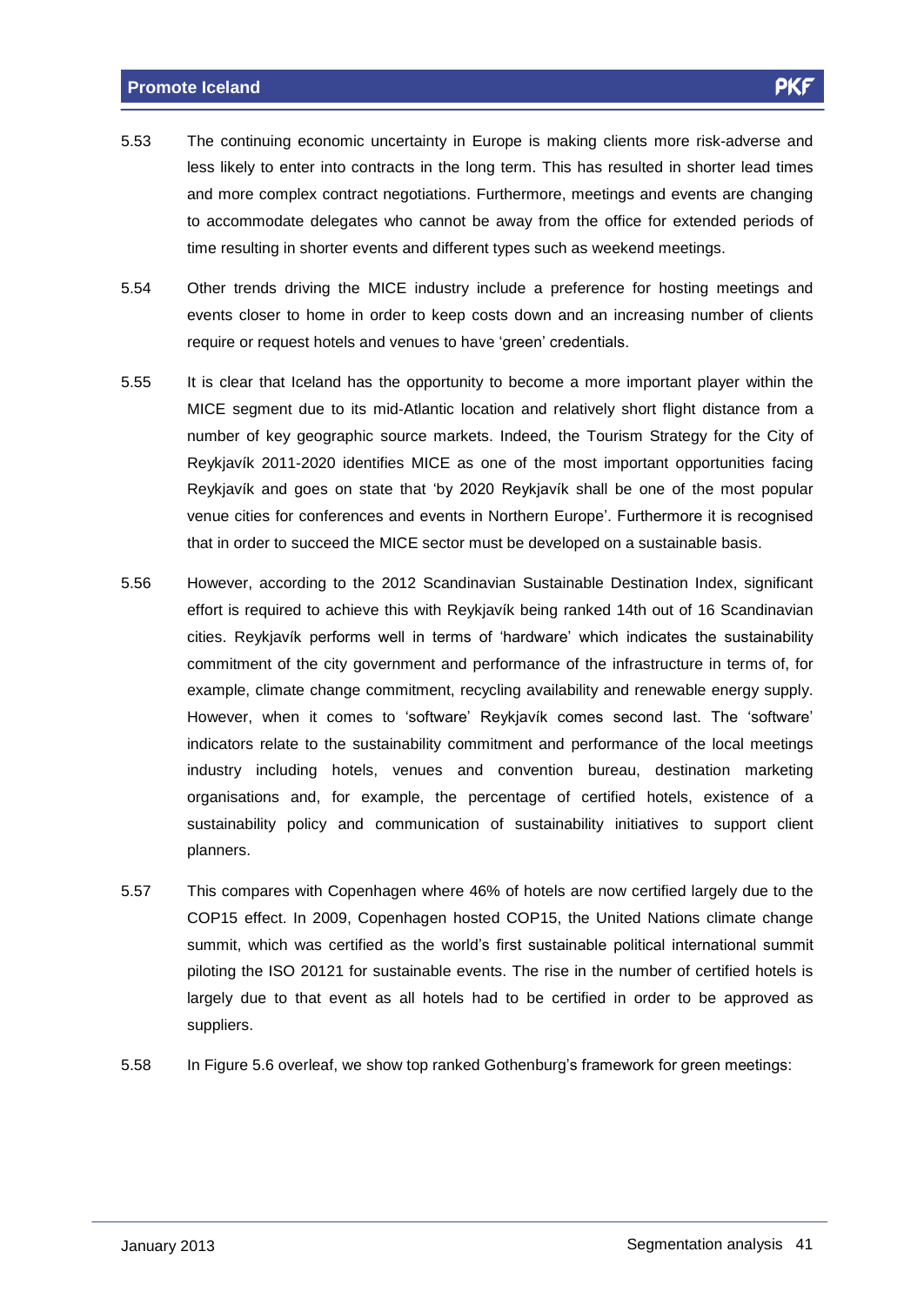#### **Figure 5.6 Gothenburg green meetings framework**





#### **Cruise**

- 5.59 According to the European Cruise Council, the cruise industry has grown rapidly over the past three decades with 1.4m cruise passengers, mainly North American, recorded in 1980. By 2011 this figure had increased to 19.6m with a compound annual growth rate (CAGR) of 8.9%. During this time the industry has changed significantly and become truly global in terms of attracting passengers not only from North America and Europe, but increasingly from China, Australia and South America, especially Brazil.
- 5.60 North America and Europe continue to dominate as the main sources for cruise tourism and currently make up around 90% of the market. To put this into perspective only 3% of the US population booked a cruise in 2011 compared with just 1% of Europe's population.<br>the US population booked a cruise in 2011 compared with just 1% of Europe's population. In Europe the main cruise generating markets are the UK and Germany. In the future it is anticipated that other source markets will become more prominent with countries such as Brazil, Australia and China growing rapidly, bringing the total number of annual cruise passengers to an estimated 30m by 2025. Thus it is not surprising that cruise tourism is passengers to an estimated 30m by 2025. Thus it is not surprising that cruis<br>considered to be the fastest growing sector of the world's tourism market.
- 5.61 The most popular destinations for cruise passengers are the Caribbean and Europe. The European cruise market is estimated to have expanded by about 65% between 2006 and

**PK**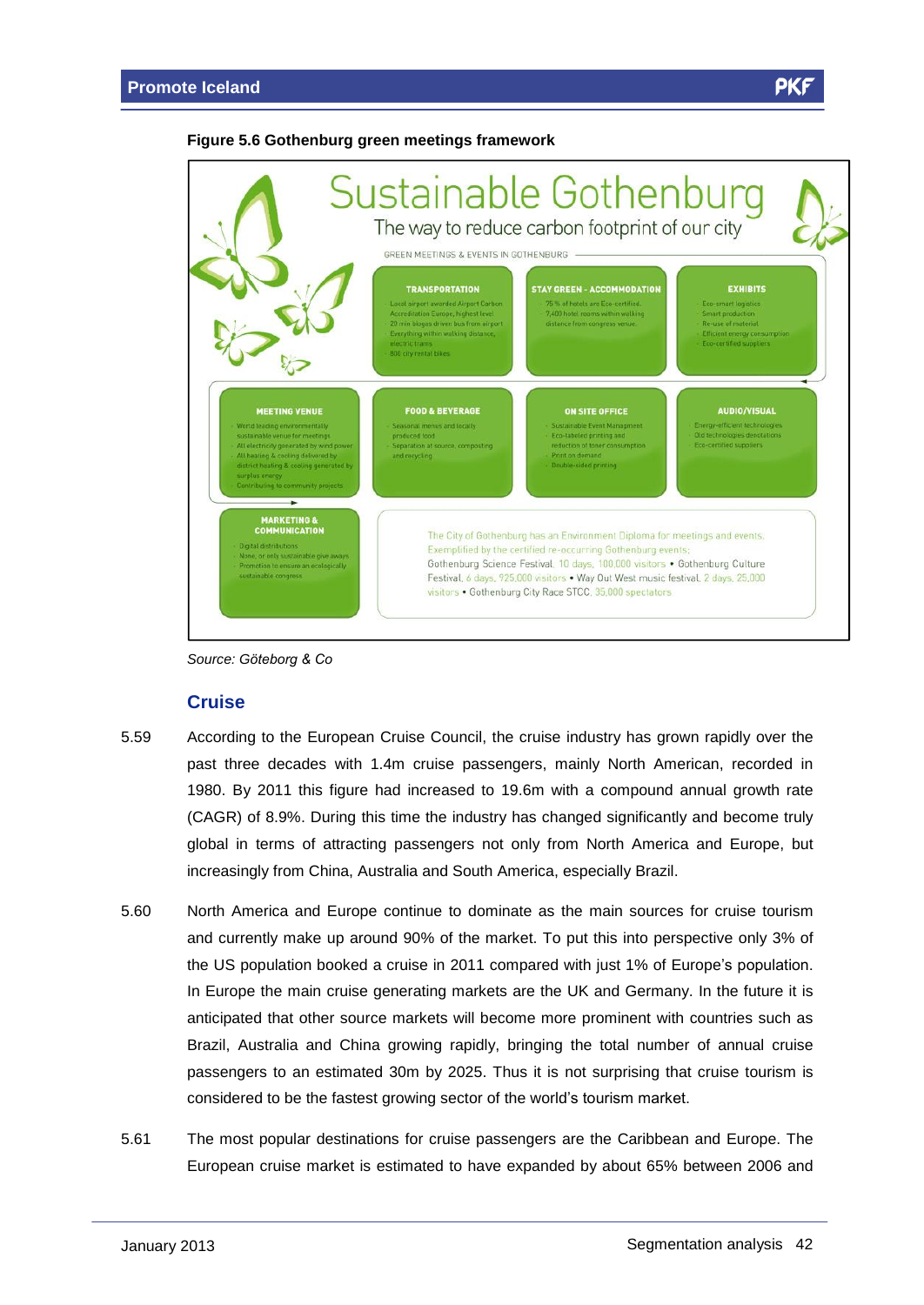2011 with Scandinavia showing the fastest growth. If the current trend continues then 2011 with Scandinavia showing the fastest growth. If the current trend continues<br>Europe will become the world's most popular area for cruise passengers by 2014.

- 5.62 A key trend in the cruise industry is the increasing size of modern ships. A trend which is driven by the need to reduce costs in order for cruises to remain price competitive compared with other types of holiday products. Many destinations are able to absorb large volumes of visitors quite easily, but this is not the case when it comes to destinations such as Iceland which has a relatively small host population. Key challenges facing the cruise industry include the high price of fuel as well as the introduction of environmental regulations covering emissions.
- 5.63 From Figure 5.7 below, it is evident that Iceland has benefitted from the rapid growth in cruise tourism over the past decade.



**Figure 5.7 Reykjavik Cruise Calls & Passengers (2001-2011)**

Source: Statistics Iceland and Cruise Iceland

- 5.64 However, with over 100,000 cruise passengers forecast for 2011, overcrowding has started to occur at key sites in Iceland, especially when multiple calls occur at the same time. Thus there is an urgent need to adopt a strategic approach to segmentation and management of cruise passenger flows so that pinch points and congestion can be avoided e.g. through staggering ships and ports in order to minimise any negative impact and maximise the potential economic contribution e.g. through the looking at how excursions and the supply chain can be improved to bring more local benefits.
- 5.65 Other options include introducing a per head cruise passenger tax as is the case in Other options include introducing a per head cruise passenger tax as is the case in<br>Greenland (DKK 525/ €80) and Alaska (USD 34.50/€27) or an environmental fee as is the Greenland (DKK 525/  $\epsilon$ 80) and Alaska (USD 34.50/ $\epsilon$ 27) or an environmental fee as is the case in Svalbard. The (NOK 150/ $\epsilon$ 20) Svalbard environmental fee goes towards the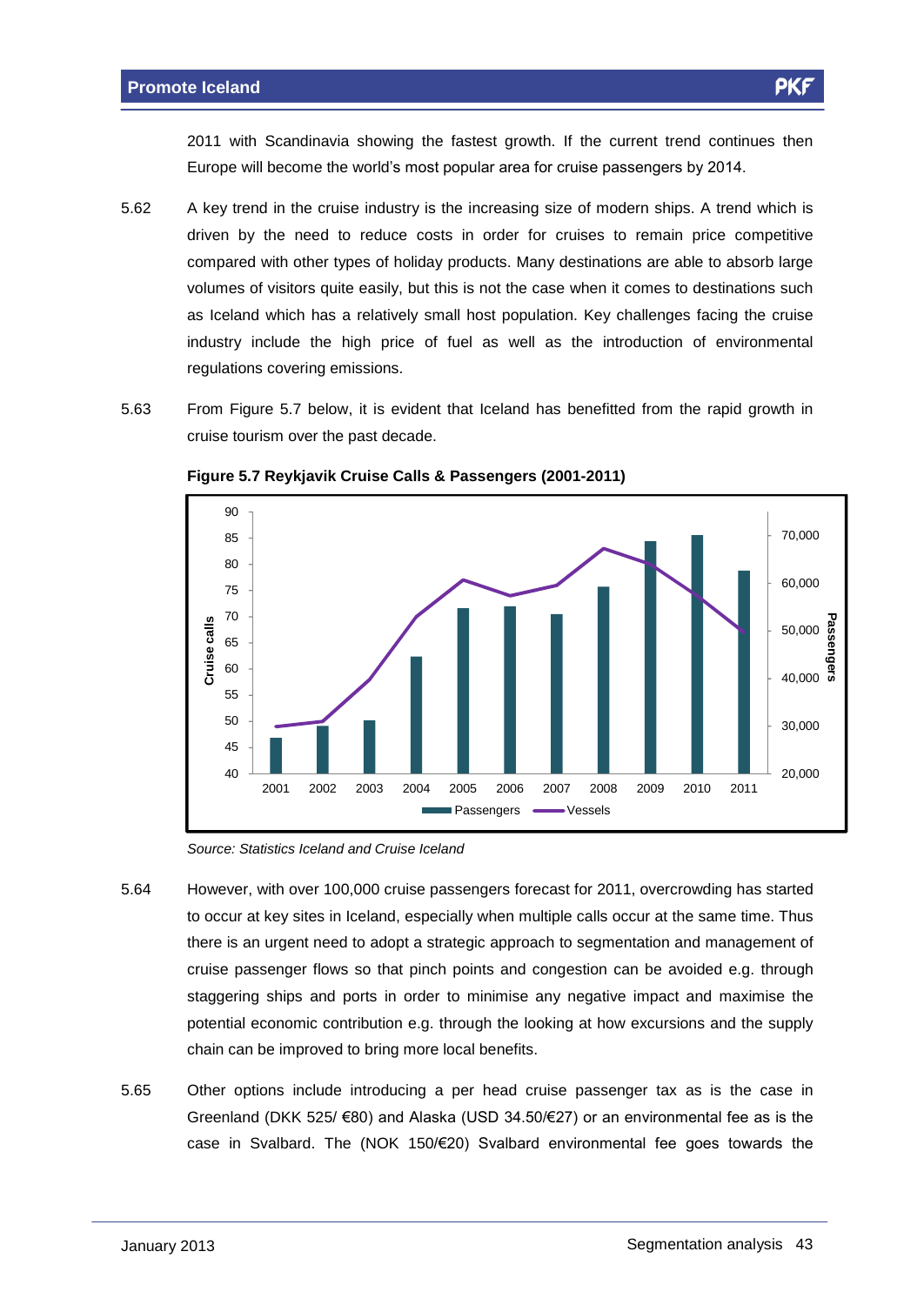Svalbard Environmental Protection Fund which invests in initiatives which protect the natural and cultural heritage of Svalbard.

5.66 Small-scale cruises and expedition type cruises, such as those operated by Compagnie du Ponant and Hurtigruten among others, remain an opportunity for Iceland and its neighbouring Arctic destinations. It is worth noting that, although cruise passengers tend to be low spenders, often a cruise can act as a 'taster' for a destination and that a proportion of cruise passengers are likely to return for a longer visit in the future.

#### **Case Study**

**Venice is a UNESCO World Heritage site, but cruise ship tourism is threatening to overwhelm the sinking city. Each day, more than 60,000 people visit Venice <sup>ñ</sup> more than the entire population of the city. Of those, an increasing number are from cruise ships, with a 439 percent increase in cruise calls over the past 15 years, according to statistics from the Venice Passenger Terminal.**

**It is feared that the sheer number of visitors are causing irrevocable damage to the city. UNESCOís main concern is obviously the protection of heritage, but it has to collaborate** It is feared that the sheer number of visitors are causing irrevocable damage to the city.<br>UNESCO's main concern is obviously the protection of heritage, but it has to collaborate<br>with the tourism industry as Venice's econ ships in Venice are particularly damaging because of the fragile structure of the city. The<br>ships cause tides that erode the foundations of buildings, contribute to pollution and have<br>an impact on the cityscape and local r **ships cause tides that erode the foundations of buildings, contribute to pollution and have**

5.67 Iceland needs to collaborate with its Arctic partners in order to ensure that cruise tourism is developed in a sustainable manner e.g. through working closely with the Association of Arctic Expedition Cruise Operators (AECO). AECO was founded in 2003 and is an international organisation for expedition operators, who are dedicated to managing respectable, environmentally-friendly and safe expeditions in the Arctic. The members agree that expedition cruises and tourism in the Arctic must be carried out with the utmost consideration for the vulnerable natural environment, local cultures and cultural remains, as well as challenging safety hazards on sea and on land. The current members of AECO operate over 20 vessels in the Arctic with sizes ranging from small sailing yachts to expedition cruise ships with up to 280 passengers.

#### **Case Study**

**The Svalbard environmental fee for visitors was introduced in 2007 to ensure sustainable management of Svalbardís unique natural areas and cultural environments. The fee is** The Svalbard environmental fee for visitors was introduced in 2007 to ensure sustainable<br>management of Svalbard's unique natural areas and cultural environments. The fee is<br>based on the principle that the 'agent of environ **positive contribution from visitors in exchange for the experience of Svalbard as one the based** on the principle that the 'agent of en-<br>positive contribution from visitors in exchal<br>world's best managed wilderness areas. **The income from the fee is added to Svalbardís environmental fund which can only be**

**used for initiatives designed to protect the environment and cultural heritage. Resources** The income from the fee is added to Svalbard's environmental fund which can only be<br>used for initiatives designed to protect the environment and cultural heritage. Resources<br>from the fund can be used to pave the way for ex **cultural environment, among other things, by establishing initiatives for looking after a natural state orcultural monument which is exposed to natural or human influence. Now in its fifth year the fund is distributing a record NOK13m for initiatives ranging from restoring environmental degradation to providing visitor interpretation.**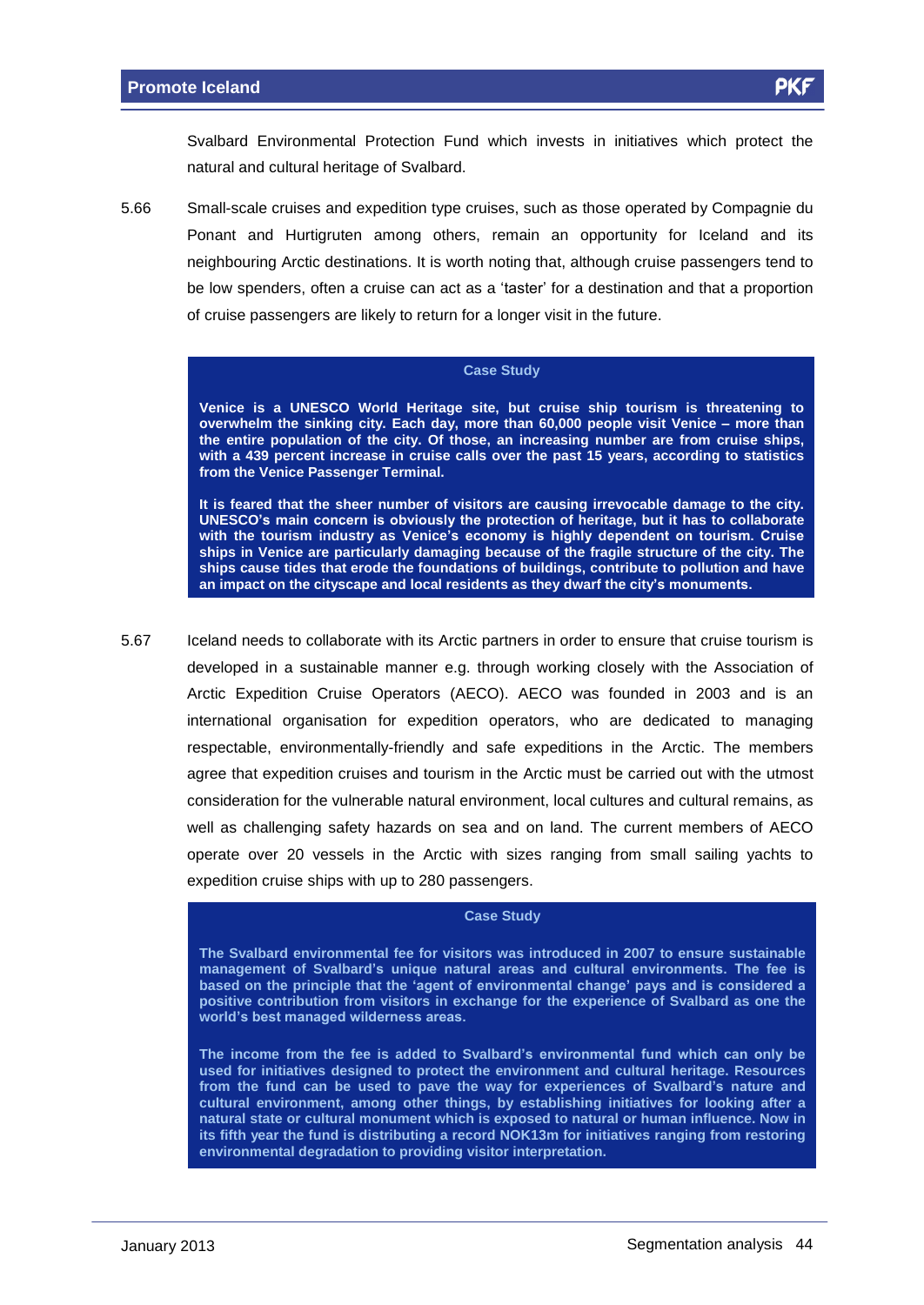#### **Culture & short-breaks**

- 5.68 According to the EU, it is estimated that cultural tourism in its broadest sense accounts for around 40% of all European tourism in line with the trend for visitors looking for authentic experiences and getting to know other people and cultures. Much emphasis is placed on Experiences and getting to know other people and cultures. Much emphasis is placed on<br>Iceland's abundance of natural attractions which means that the destination's cultural offer, Information and goining to the reader proper and candidates indentified<br>Iceland's abundance of natural attractions which means that the de-<br>with the exception of Reykjavík, has tended to take a backseat.
- with the exception of Reykjavík, has tended to take a backseat.<br>5.69 Cultural City is one of the four themes of Reykjavík's tourism strategy which emphasises Cultural City is one of the four themes of Reykjavík's tourism strategy which emphasises<br>the city's role as the country's main cultural hub due to its concentration of most of the the city's role as the country's main cultural hub due to its concentration of most of the country's main cultural institutions such as the Reykjavík Art Museum, National Gallery of Iceland, Culture House, Settlement Exhibition Reykjavík Art Museum, National Gallery of<br>Iceland, Culture House, Settlement Exhibition Reykjavík 871+2, Living Art Museum and the Iceland, Culture House, Settlement Exhibition Reykjavík 871+2, Living Art Museum and the<br>National Museum of Iceland as well as Harpa. This combined with the city's range of cultural events, gastronomic culture and design offer makes it an ideal destination for culture and short-breaks.
- 5.70 There is an opportunity to build on the success of the Saga Trails Associationís work to develop sensitive, informed and locally-based products incorporating living history. In develop sensitive, informed and locally-based products incorporating living history. In<br>addition there is significant scope to explore 'Food & Gastronomy' and 'Health & Wellness' as the key drivers in the key drivers of Icelandís cultural tourism product.<br>as the key drivers of Iceland's cultural tourism product.

#### **Food and gastronomy**

- 5.71 According the Organisation for Economic Co-operation and Developmentís (OECD) recently published 'Food and the Tourism Experience', food is an increasingly important part of tourism experiences, and food cultures around the world are a rich source of cultural, economic and social diversity. Food experiences for tourists form a vital part of the tourism supply chain linking local food products and suppliers with cultural and tourism entrepreneurs. Importantly, visitor expenditure on food often comprises around 30% of total expenditure, and this money is regularly spent directly with local businesses. According to the UNWTO the primary demand for food and wine travel is estimated at 600,000 trips per annum, while secondary demand is estimated at 20m trips a year.
- 5.72 As discussed earlier, tourists are increasingly seeking local and authentic experiences linked intrinsically to the places they visit. High-quality food experiences have the potential to become one of the unique elements of the 'overall' visitor experience and help create distinctiveness.
- 5.73 In recent years, the Nordic countries have placed a particular emphasis on stimulating innovation to create new and engaging food experiences. The success of Nordicinfluenced restaurants, such as Noma in Copenhagen, Fäviken in Sweden and the Icelandic owned Texture in London, demonstrates the growing demand for novel and authentic food experiences. Iceland is no exception as evidenced by the growing number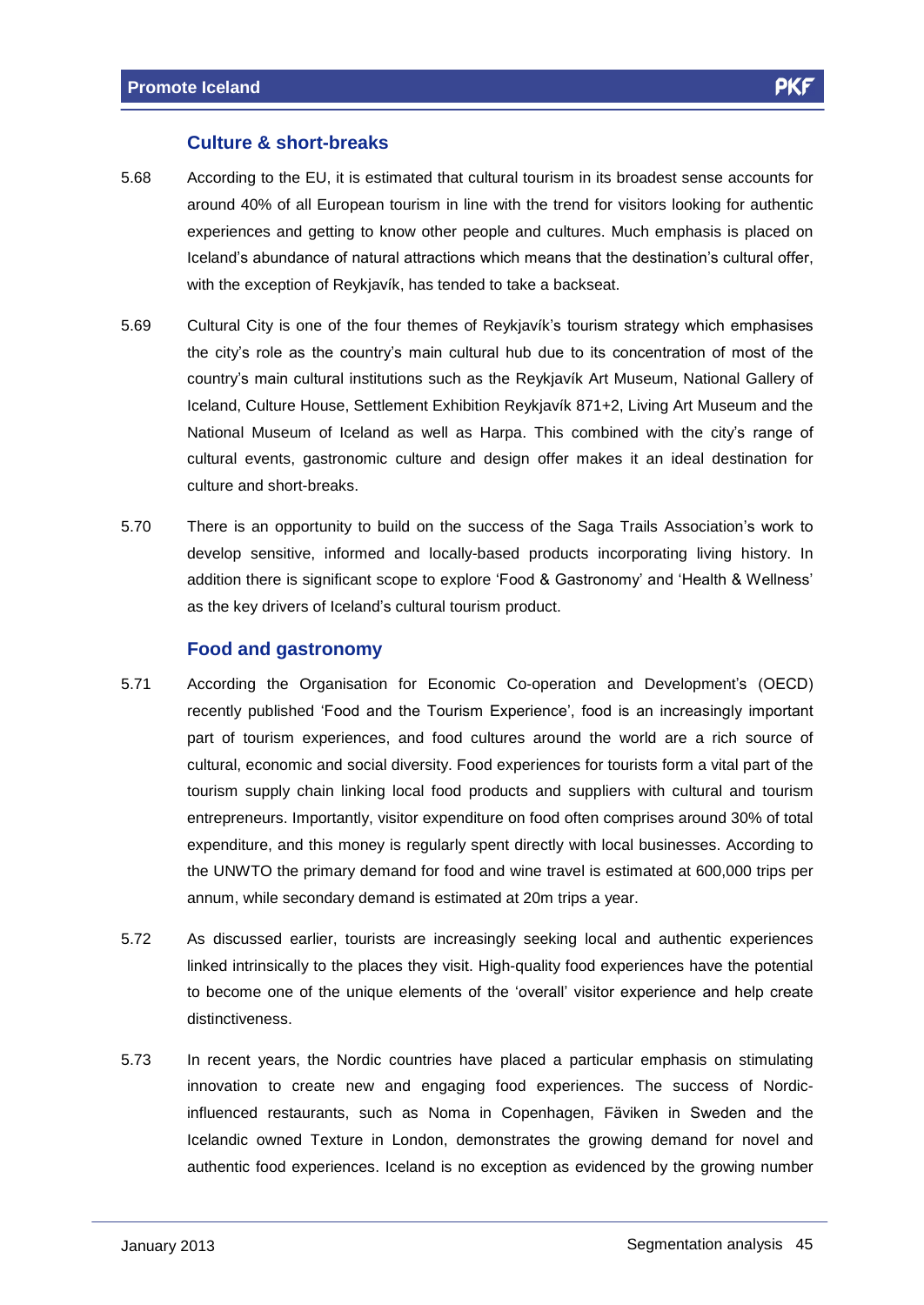of restaurants offering authentic and innovative Icelandic cuisine, as well as the high quality ingredients found throughout the country including responsibly caught fish and organic lamb. Although, food tourism is already being promoted in Iceland we consider there to be significant potential to be explored further both in product development and marketing terms e.g. through linking food with health and wellness.

#### **Health and wellness**

- 5.74 Iceland has strong traditions in the fields of health and wellness with numerous hot springs with mineral waters situated throughout the country and these form an integral part of Iceland the culture. Most notably the Blue Lagoon which is the country's key man-made<br>Icelandic culture. Most notably the Blue Lagoon which is the country's key man-made visitor attraction. Other facilities include the recently opened Laugarvatn Fontana Spa and the Myvatn Nature Baths.
- the Myvatn Nature Baths.<br>5.75 According to Wellness Tourism Worldwide's report '4WR: Wellness for Whom, Where and According to Wellness Tourism Worldwide's report '4WR: Wellness for Whom, Where and<br>What? Wellness Tourism 2020', wellness tourism is already worth more than €1.5tn year and expected to be one of the fastest growing forms of international and domestic tourism over the next decade. Wellness tourism is more than a spa. It is focused on travelling to achieve a state of health which comprises an overall sense of wellbeing.
- 5.76 In the increasingly global marketplace, there is a surprising amount of imported/exported wellness treatments, concepts and products. However, in order to be successful in the wellness tourism sector and satisfy visitors, destinations need to develop distinctive, placelinked wellness treatments, products which provide experiences that connect with the place. Iceland is well poised to provide authentic place-based wellness experiences given its strong traditions and abundant sources of hot and cold water as wellas its healthy local and organic food. The current trend towards hot/cold contrast treatments is clearly an opportunity for Iceland including ice fountains and ice/snow rooms oreven Arctic ice rooms and snow showers. Furthermore, Iceland has a number of internationally-recognised emerging skincare and beauty brands including the Blue Lagoon, Sóley, Villimey and EGF, some of which are already used in spa treatments.

#### **Opportunities for growth**

5.77 One of the key weaknesses of Icelandís current promotional model and approach is the lack of detailed market intelligence. Despite an abundance of visitor statistics ranging from airport arrivals to accommodation and from business statistics to visitor surveys there is a clear lack of in-depth analysis of visitor trends and preferences both by geographic source market and special interest segments. There is therefore an urgent need for better market intelligence, focusing on specific segments and geographic source markets in order to set and refine targets for these.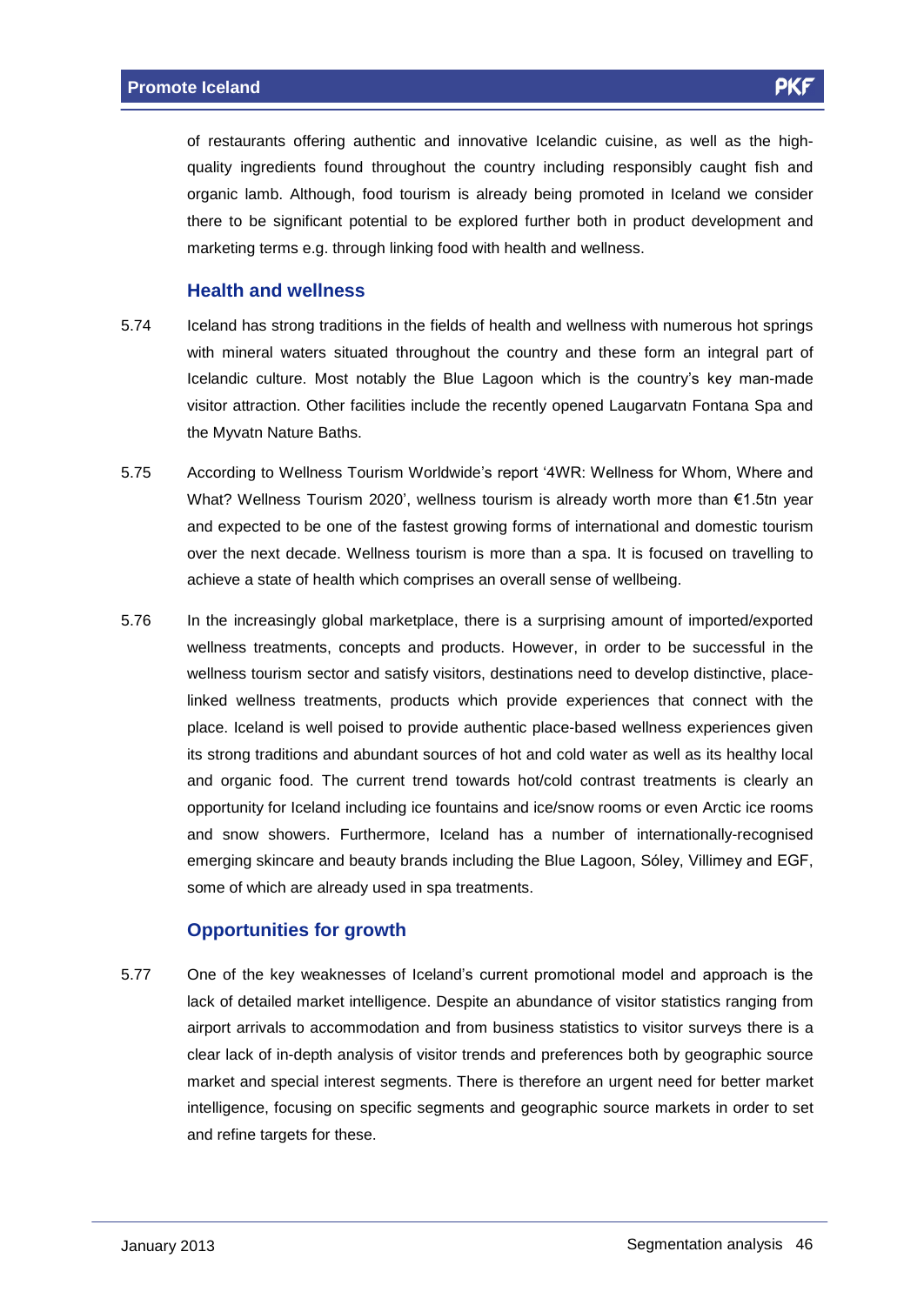#### **Figure 5.8 Evaluation of Icelandís geographic source markets and segments**

| <b>Geographic source</b>    | <b>Visitors to Keflavik</b><br>2010<br>(actual) | <b>Outbound</b><br>market<br>size<br>(m) | <b>Current</b><br>market<br>penetration<br>$(\%)$ | <b>Access</b>           | <b>MICE</b>             | <b>Adventure</b>        | <b>Fishing</b>          | <b>Bird</b><br>watching | <b>Culture &amp;</b><br><b>Short</b><br>breaks | Health &<br><b>Wellness</b> | Food &<br><b>Gastronomy</b> | <b>Cruise</b>           |
|-----------------------------|-------------------------------------------------|------------------------------------------|---------------------------------------------------|-------------------------|-------------------------|-------------------------|-------------------------|-------------------------|------------------------------------------------|-----------------------------|-----------------------------|-------------------------|
| <b>Key Markets</b>          |                                                 |                                          |                                                   |                         |                         |                         |                         |                         |                                                |                             |                             |                         |
| Nordic Countries            | 112,757                                         | 33.4                                     | 0.07                                              | $\bullet\bullet\bullet$ | $\bullet\bullet\bullet$ | $\bullet\bullet\bullet$ | $\bullet\bullet$        | $\bullet\bullet$        | $\bullet\bullet\bullet$                        | $\bullet\bullet\bullet$     | $\bullet\bullet\bullet$     | $\bullet\bullet$        |
| North America               | 64,613                                          | 86.5                                     | 0.34                                              | $\bullet\bullet\bullet$ | $\bullet\bullet$        | $\bullet\bullet\bullet$ | $\bullet\bullet$        | $\bullet\bullet\bullet$ | $\bullet\bullet\bullet$                        | $\bullet\bullet\bullet$     | $\bullet\bullet\bullet$     | $\bullet\bullet\bullet$ |
| <b>United Kingdom</b>       | 60,326                                          | 55.6                                     | 0.11                                              | $\bullet\bullet\bullet$ | $\bullet\bullet\bullet$ | $\bullet\bullet\bullet$ | $\bullet\bullet\bullet$ | $\bullet\bullet\bullet$ | $\bullet\bullet\bullet$                        | $\bullet\bullet\bullet$     | $\bullet\bullet\bullet$     | $\bullet\bullet\bullet$ |
| Germany & Switzerland       | 63,540                                          | 95.9                                     | 0.07                                              | $\bullet\bullet\bullet$ | $\bullet\bullet$        | $\bullet\bullet\bullet$ | $\bullet\bullet\bullet$ | $\bullet\bullet$        | $\bullet\bullet\bullet$                        | $\bullet\bullet\bullet$     | $\bullet\bullet\bullet$     | $\bullet\bullet\bullet$ |
| France                      | 29,255                                          | 25.0                                     | 0.03                                              | $\bullet\bullet\bullet$ | $\bullet\bullet$        | $\bullet\bullet\bullet$ | $\bullet\bullet$        | $\bullet\bullet$        | $\bullet\bullet$                               | $\bullet\bullet\bullet$     | $\bullet\bullet$            | $\bullet\bullet$        |
| Japan                       | 5,580                                           | 16.6                                     | 0.03                                              | $\bullet$               | $\bullet$               | $\bullet$ $\bullet$     | $\bullet$               | $\bullet$               | $\bullet$                                      | $\bullet\bullet\bullet$     | $\bullet\bullet$            | $\bullet$               |
| <b>Other Markets</b>        |                                                 |                                          |                                                   |                         |                         |                         |                         |                         |                                                |                             |                             |                         |
| Central & Southern European | 39,210                                          | —                                        |                                                   | $\bullet\bullet$        | $\bullet$               | $\bullet\bullet\bullet$ | $\bullet\bullet$        | $\bullet\bullet$        | $\bullet\bullet$                               | $\bullet\bullet$            | $\bullet\bullet$            | $\bullet\bullet$        |
| Rest of the World           | 83,971                                          | $\hspace{0.1mm}-\hspace{0.1mm}$          |                                                   | $\bullet$               | $\bullet$               | $\bullet$ $\bullet$     | $\bullet$               | $\bullet$               | $\bullet$                                      | $\bullet\bullet$            | $\bullet$                   | $\bullet$               |
| <b>Total</b>                | 459,252                                         | $\hspace{0.1mm}-\hspace{0.1mm}$          |                                                   |                         |                         |                         |                         |                         |                                                |                             |                             |                         |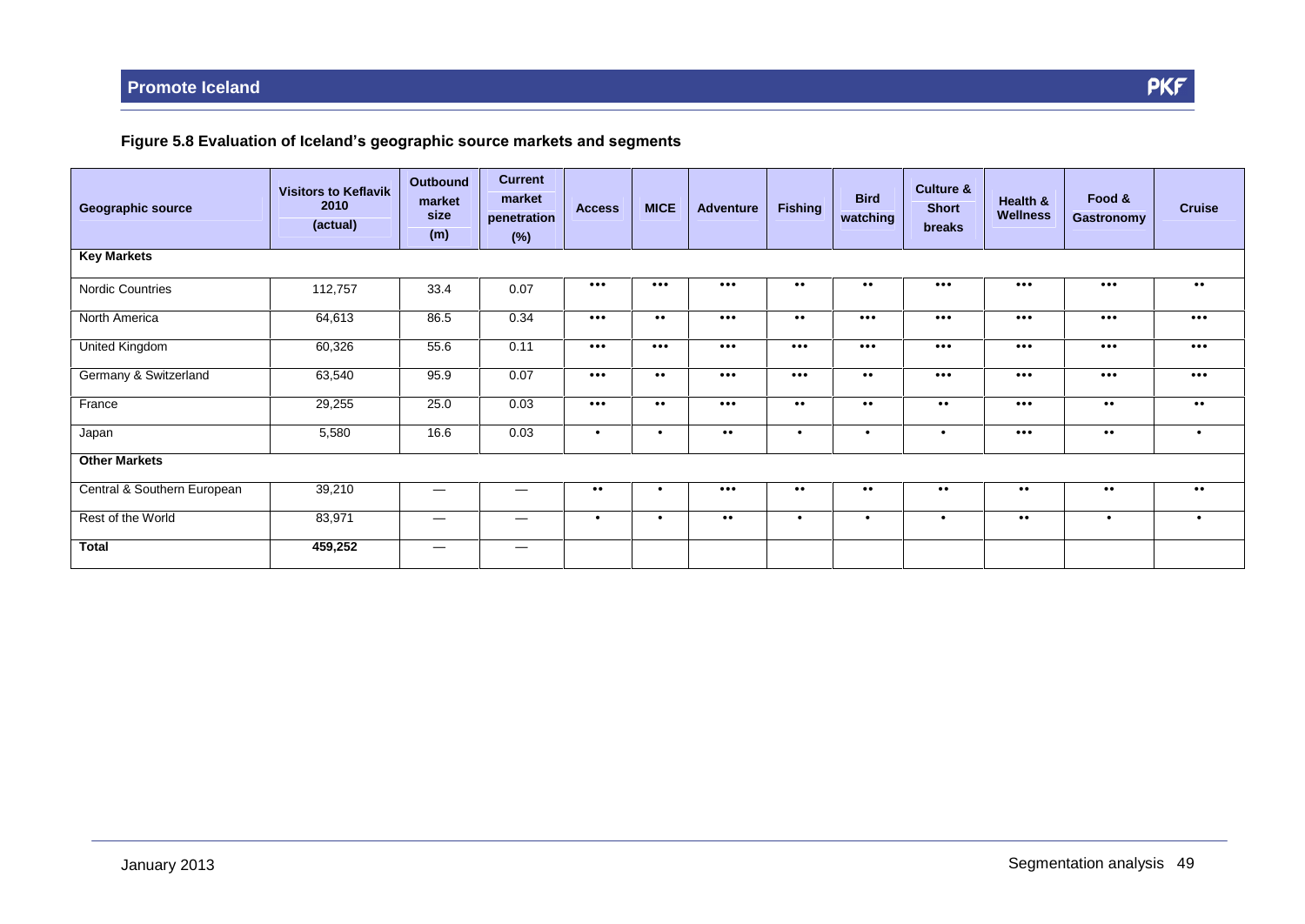#### **Objective 1: Sustainable tourism and the green economy** ï

- Maximise the economic contribution of the tourism sector through green and<br>sustainable growth.
- Create an enabling environment for sustainable investment with a unified approach.

#### ï**Objective 2: Market focus and segmentation**

- Simplify and consolidate brands in order to ensure a consistent image and messages across all channels. <sup>ï</sup>messages across all channels.<br>• Attract a balance of volume and 'high yield' 'low impact' visitors year round.
- 

#### **Objective 3: Product development and investment** ï

- Create alternative circuits to the Golden Circle in order to distribute visitor flows better and accommodate sustained growth year round.
- Promote investment through public private partnerships jointly and individually.
- Make sustainability a core development and investment criteria.

#### ï**Objective 4: Organising the industry for success**

- Introduce a tourism strategy group to facilitate collaboration, consensus building<br>and an integrated approach to tourism development at central government level.
- Improve industry collaboration through an improved institutional framework, further development of clusters and establishing regional champions. <sup>ï</sup>
- Provide clear zoning and policy documents for each region with engagement at both local and central government level.

#### **Strategic targets**

#### **Visitor forecast**

- 8.12 Our evaluation of the potential of sustainable tourism to Iceland given current and recommended strategies culminates in a visitor forecast for tourism in Iceland to 2030. This draws on our experience and trends in a visitor forecast for tourism in Iceland to 2030. This<br>draws on our experience and trends in 'similar' destinations and does not imply a ceiling but draws on our experience and trends in 'similar' destinations and does not imply a ceiling but a 'stabilised' position acknowledging peaks and troughs in the cycle.
- 8.13 It is clear that Iceland's current penetration of its key source markets is low at 0.11% illustrating the country's niche and emerging status within a global tourism context.
- 8.14 Having reviewed current demand for Iceland within a global tourism context as well as having conducted interviews with both a selection of visitors and tour operators we show overleaf our visitor forecast to Iceland to 2030.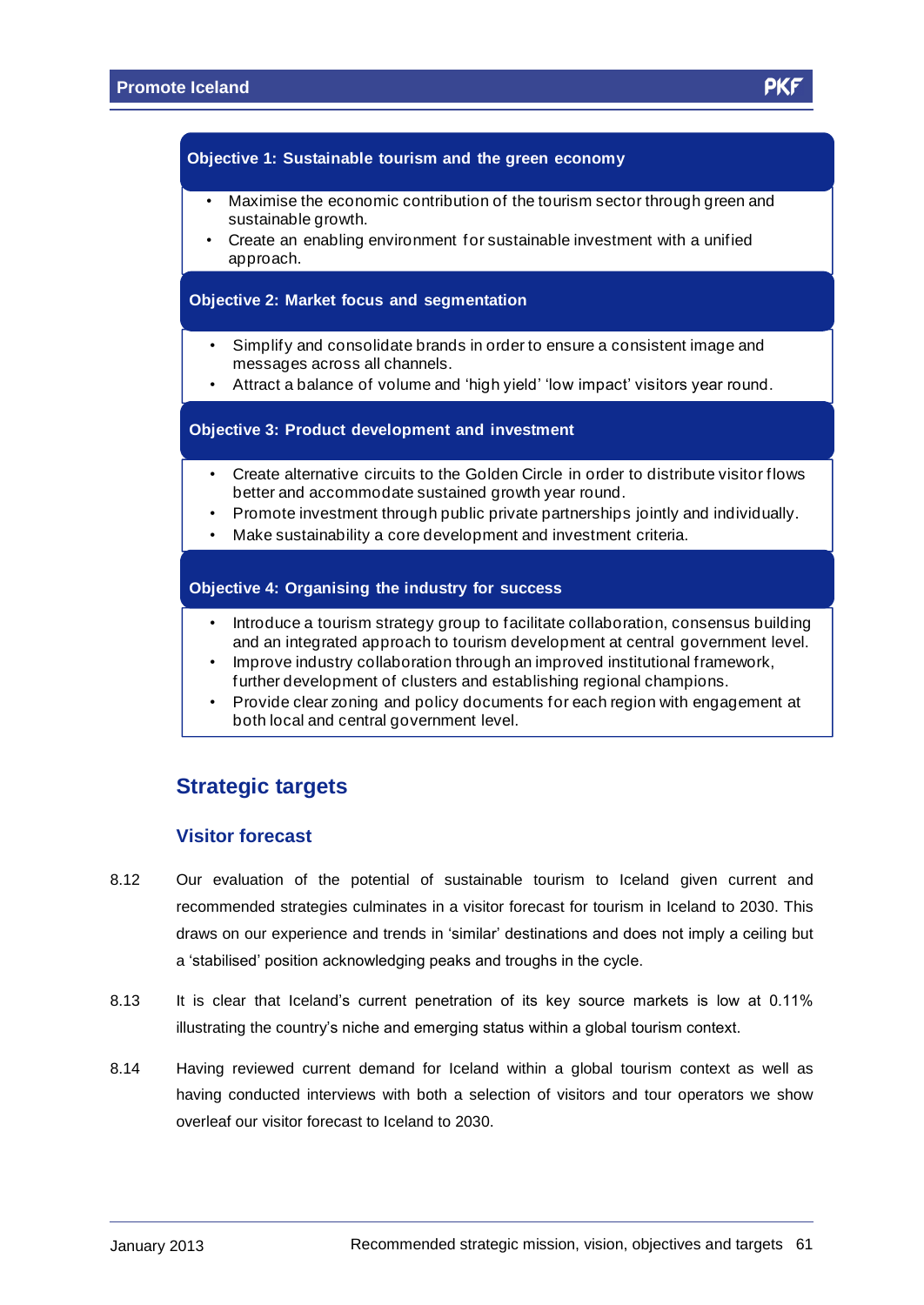



Source: PKF research & UNWTO

- 8.15 We note the following with regard to the Figure 4.8 shown above:
	- The UNWTO does not prepare forecasts for individual destinations or source markets as growth is highly dependent on the extent to which a destination taps into its potential and the effort put into developing tourism and attracting visitors.
	- According to the UNWTO worldwide international tourist arrivals are forecast to increase by 3.3% on average from 2010 to 2030, albeit at a much slower rate of 1.8% in Northern Europe. This represents 43m more international tourist arrivals every year reaching a total of 1.8bn by 2030.
	- It is expected that Northern Europe's market share will reduce from 7.4% in 1980 to 4.5% in 2030 as emerging destinations grow. Within this context, Iceland can be regarded as an emerging high-end specialist Adventure Tourism destination.
	- With respect to the forecast in visitor numbers to Iceland arriving by air and ferry, we have assumed that the average growth between 2010 and 2020 will be 10.3%, resulting in an estimated 1.3m visitors by 2020. This takes into account that Iceland is still an emerging destination and its level of growth, especially in recent times, is likely to significantly outweigh the average growth rate forecast for more mature destinations in Northern Europe. From 2020 to 2030 we have assumed an average annual growth rate of 3%, assuming that growth will level out as the destination matures, to reach an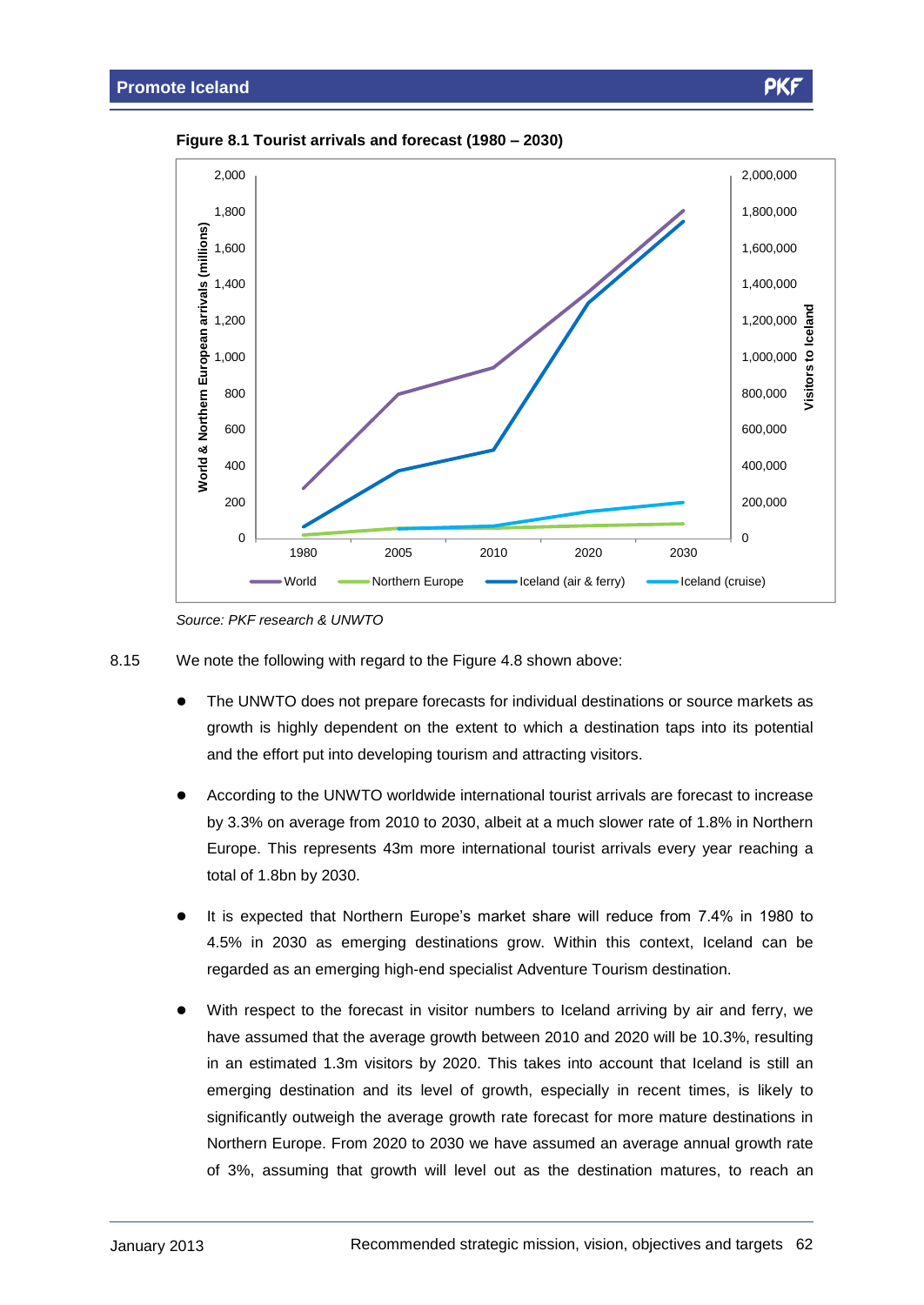estimated 1.75m visitors by 2030. This compares with the UNWTO average estimated growth rate of 4.4% for emerging destinations.

- We therefore consider circa 1.75m the level of visitors that the country should be able to sustain which will enable it to balance its mix of markets and maximise economic benefit both socially and financially whilst preserving its product and rich cultural heritage.
- Should the current high rates of growth continue, we consider that the target of 1.3m (2020) and 1.75m (2030) visitors could be reached earlier. However, we caution that should no action be taken to mitigate the risks involved with such high growth rates, in the short term, this is likely to place strain on an already extended offering.
- We have therefore carried out a sensitivity analysis assuming a higher annual growth rate. Assuming a 15% annual growth rate, 1.3m visitors could be reached as early 2015 and 1.75m by 2019. However, we consider, as with other emerging destinations, it is more than likely that these growth rates will slow and therefore become unsustainable, at least in the medium term, as the necessary pace of investment lags and the destination matures and reaches its critical point.
- In view of the fact that pinch points are starting to occur we would strongly advocate that Iceland aims to achieve balanced rather than continued accelerated growth in visitor numbers in order to avoid more serious negative environmental impacts and social tensions.
- In terms of cruise passengers and in line with trends for the industry we have assumed an annual growth rate of 7.7% between 2010 and 2020. This results in an estimated 150,000 cruise passengers by 2020. Between 2020 and 2030 we have assumed a growth rate of 3.0% per annum resulting in a total of 200,000 cruise passengers by 2030. In reality the growth rate is likely to exceed 3.0% per annum. If this were the case we would recommend capping the number of cruise passengers once the 200,000 volume is reached.
- In view of the above forecast, Iceland's penetration of the Northern European market would increase from 0.84% in 2010 to 2.14% by 2030. This suggests that Iceland will remain a niche player even within a Northern European context.
- 8.16 In view of the strategic objectives and our analysis of the Icelandic tourism product, Iceland's competitive environment, current market position and global tourism trends, we present overleaf the overall strategic targets for the medium to long term.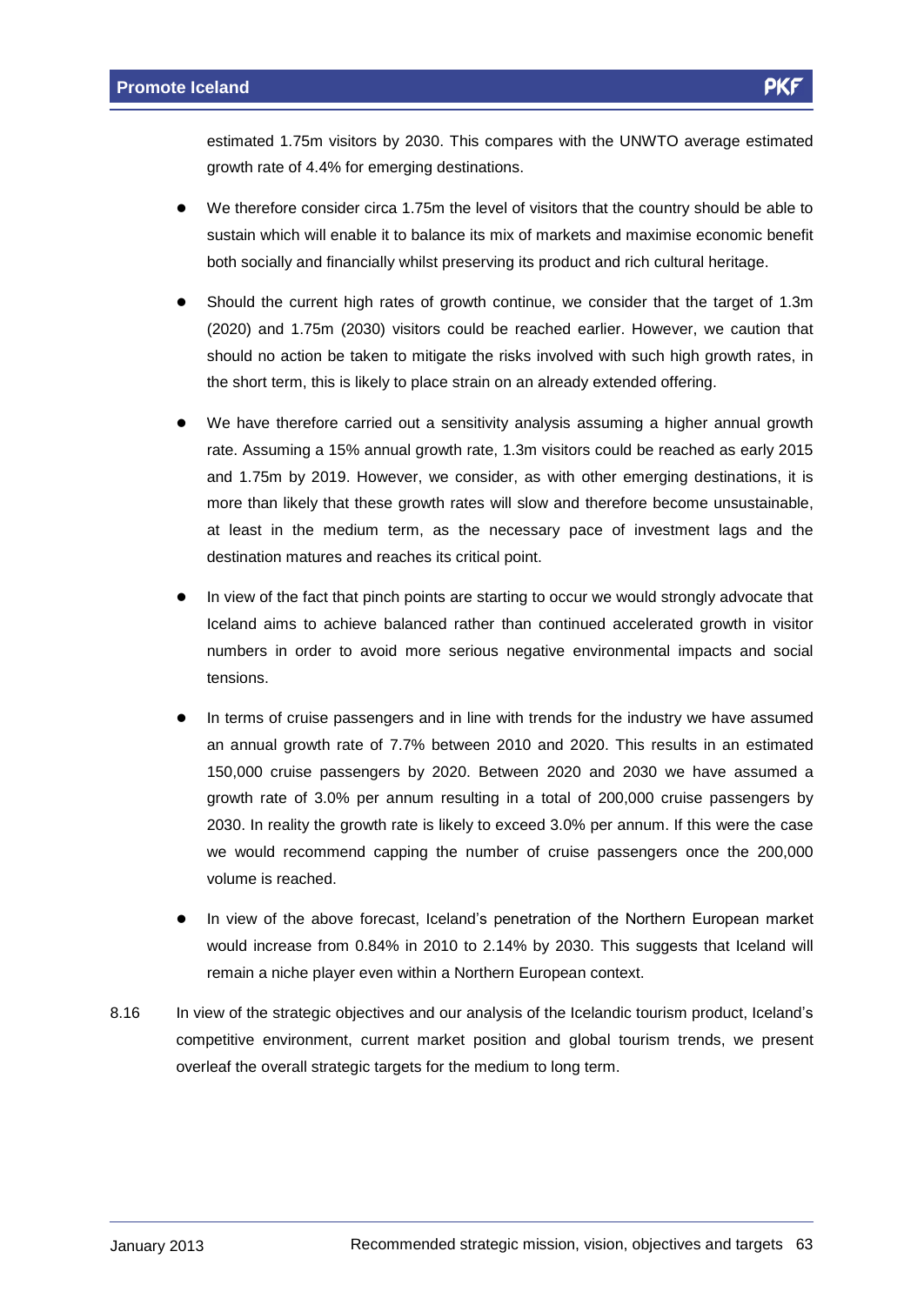#### **Strategic targets**

- Attract 1.3m foreign visitors by 2020 increasing to 1.75m by 2030. ï
- Attract 150,000 cruise passengers by 2020 increasing to a maximum of 200,000 by 2030. ï
- Increase international tourism receipts from ISK133bn in 2011 to in excess of ISK325bn by 2020.
- $\cdot$  Increase hotel and guest house room occupancy from 46% in 2011 to 60% in 2020, at the same time reducing the effects of seasonality.
- Increase international events hosted to at least 50 per annum by 2020.
- Attract FDI in five of the ten priority tourism investment projects. ï
- Maintain a high degree of visitor satisfaction in line with the current 90%.
- Stimulate greater regional and annual dispersion of visitors through investment in improved access and visitor-related infrastructure combined with more focused marketing and promotional efforts.
- 8.17 Whilst we consider the above targets to be ambitious, they are realistic and achievable provided Iceland takes the recommended strategic priorities and actions on board. The strategic targets outlined above are compatible with building on the recent success of the Icelandic tourism industry but on a sustainable basis.
- 8.18 It should be noted that the forecast international tourism receipts are based on the Icelandic Tourist Board's 2011 total figure of ISK133bn equivalent to ISK234,994 per international visitor as reported in *ëTourism in Iceland in Figures, April 2012í* report. We have allowed for <sup>a</sup> slight increase to ISK250,000 per international overnight staying visitor which would generate ISK325bn based on 1.3m foreign visitors in 2020.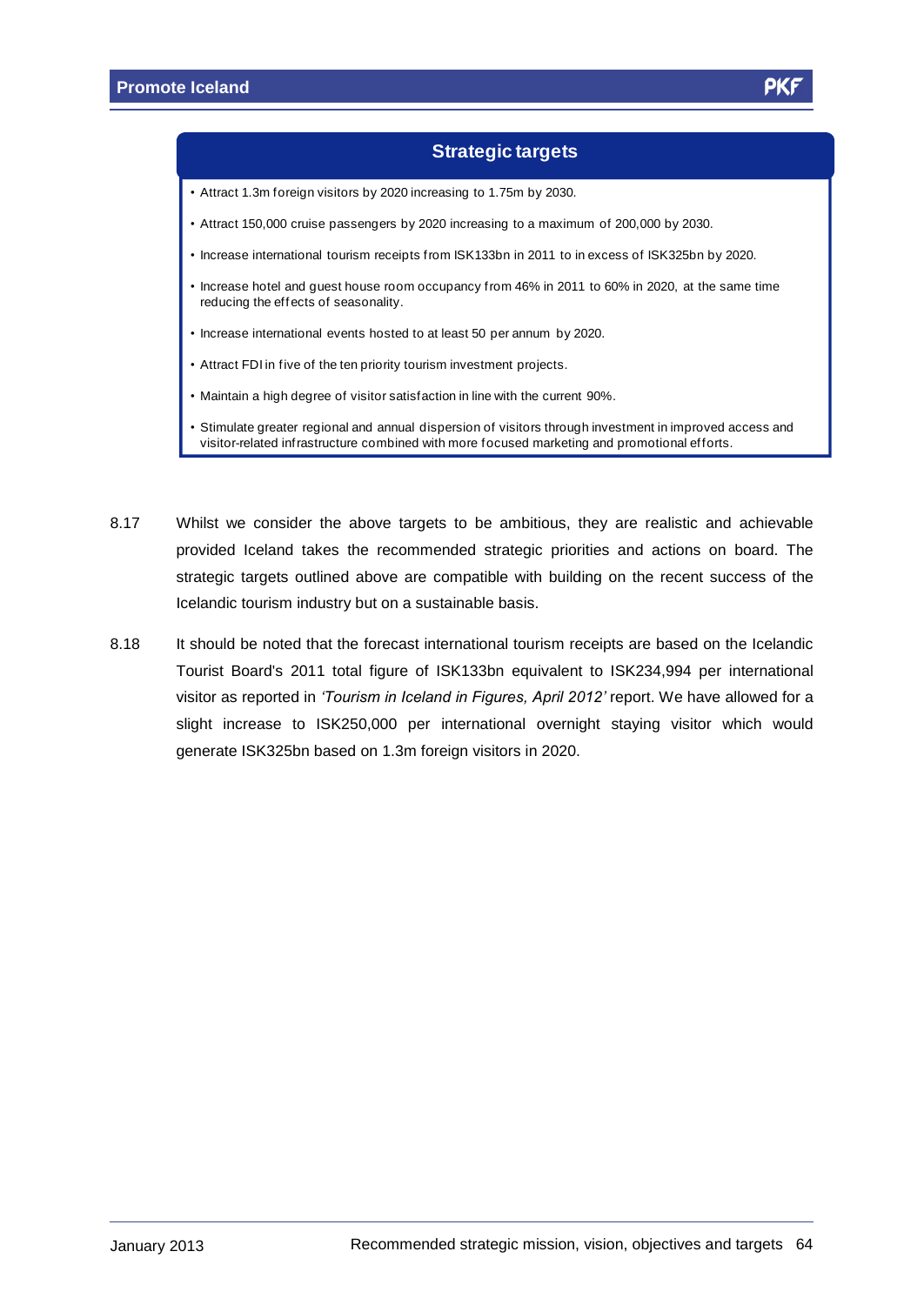## **11 Objective 3: Product development and investment**

- 11.1 From our research and analysis it is clear that Iceland needs to invest in its tourism-related infrastructure, if it is to achieve balanced growth in visitor numbers throughout the country. Year-round access must be improved, especially during peak periods and the winter season in order to achieve this.
- 11.2 Furthermore, there is scope to diversify the range of accommodation in the regions in order to facilitate future growth. In our capsule situation analysis, we identified that accommodation is well served in the lower and mid-market segments, but there is a requirement for more upscale boutique/lodge-style accommodation outside Reykjavík. This view was supported by<br>upscale boutique/lodge-style accommodation outside Reykjavík. This view was supported by the results of our visitor and international tour operator surveys.
- 11.3 Rural accommodation is often lacking in character with poor build quality (prefabs) and site planning. A design code and guidelines do exist, but would appear not to be followed rigidly. In view of this we would recommend that a best practice guide on planning for sustainable tourism is introduced to assist planners and developers in the future.
- 11.4 Key visitor sites, in particular those in the Golden Circle, are increasingly at risk of saturation and therefore urgently require better site management and planning in order to ensure they are enhanced and preserved. Land ownership issues are sometimes a barrier to this. This is also true at Landmannalaugar where poorly designed and laid out visitor facilities detract from the quality of the natural environment.
- 11.5 If a Conservation Fund were to be introduced, some of the proceeds could be allocated to site management and environmental protection in order to ensure the long-term sustainability of the most popular visitor destinations as well as opening up new destinations to visitors.
- 11.6 In order to spread the benefits of tourism and avoid saturation in the South, there is a need to create alternative circuits to the Golden Circle which can operate as destinations in their own right offering a critical mass of accommodation, attractions and services year-round. For example, the Diamond Circle and the Yulelads have the potential to be developed further and offer an alternative to Lapland in winter. This will require improved year-round access to Akureyri through supporting airlines and road clearing.
- 11.7 With regard to cultural tourism there is an opportunity to build on the success of the Saga With regard to cultural tourism there is an opportunity to build on the success of the Saga<br>Trails Association's work and the Settlement Centre in Borgarnes to develop sensitive informed and responsible locally-based products including living history.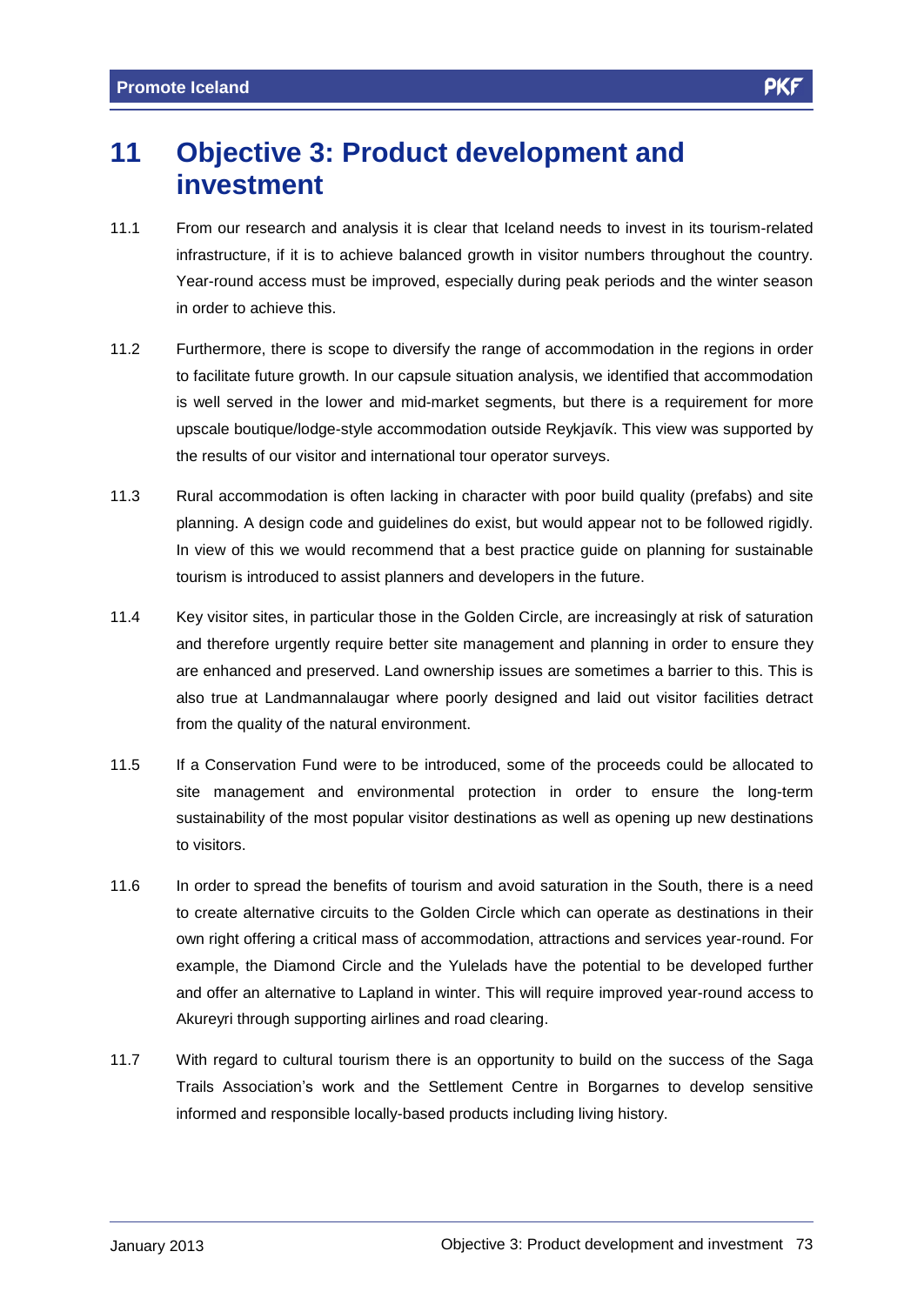- 11.8 Thus sustainability should be at the core of all new developments both from a development Thus sustainability should be at the core of all new developments both from a development<br>and building perspective as well as operationally. Ultimately, this will help facilitate Iceland's transition towards a green economy.
- 11.9 One of the key aims of the master mapping project is to attract investment and FDI in the tourism sector. In order to achieve this there is a need to identify and masterplan five to ten priority projects with the potential to achieve transformational change.
- 11.10 During our initial visit to Iceland we were introduced to a range of projects with the potential to appeal to the international investment community, albeit they are not yet all of sufficient scale and quality to be considered 'investment ready'.
- 11.11 In Figure 11.1 below, we present the five projects which we consider might offer the greatest potential in terms of achieving transformational change in the short to medium term. **Figure 11.1 <sup>ñ</sup> Priority investment projects**

| <b>Region</b>                                   | Location                | <b>Project description</b>                                                                                                                                                | <b>Timescales</b>             |
|-------------------------------------------------|-------------------------|---------------------------------------------------------------------------------------------------------------------------------------------------------------------------|-------------------------------|
| <b>Akureyri &amp; the Northeast</b>             | Outskirts of Húsavik    | Sjóböd spa & wellness hotel. Designed<br>by Basalt Architects. To include 500m <sup>2</sup><br>spa with option to develop hotel later?                                    | To be confirmed               |
| <b>Snæfellsness &amp; West</b><br><b>Fjords</b> | Asgardur near Borgarnes | Mythical River spa. 400 person capacity<br>spa and restaurant with option to build<br>hotel at a later date. Designed by Basalt<br>Architects. Option on land until 2013. | 2015/2016 to be<br>confirmed. |
| <b>Capital - Reykjavík</b>                      | Adjacent to Harpa       | 4- or 5-star internationally-branded 270<br>bedroom hotel adjacent to Harpa<br>possibly Marriott.                                                                         | 2015/2016 to be<br>confirmed. |
| <b>Golden Circle &amp; the South</b>            | Skálabrekka resort      | 60 bedroom upscale resort hotel and spa<br>on 445 hectare site adjacent to<br>Thingvellir National Park.                                                                  | To be confirmed               |
| Vatnajökull, Skaftafell &<br><b>Jökulsárlón</b> | To be determined        | Resort-style spa hotel adjacent to<br>Jökulsárlón glacial lagoon.                                                                                                         | To be confirmed               |

Source: PKF research

- 11.12 In total we identified over 15 projects many of which have the potential to offer attractive investment propositions in the medium to long term. We would recommend that the government considers entering into public/private partnerships to secure the development of key strategic projects especially those that have the strongest potential to open up new destinations. This not only signals the government's confidence in the sector but provides a<br>destinations. This not only signals the government's confidence in the sector but provides a platform of confidence for private investors.
- 11.13 This will require significant funding commitments in order to support pre-development enabling works and possibly land acquisition which could potentially be funded by say a Conservation Fund were it to be introduced.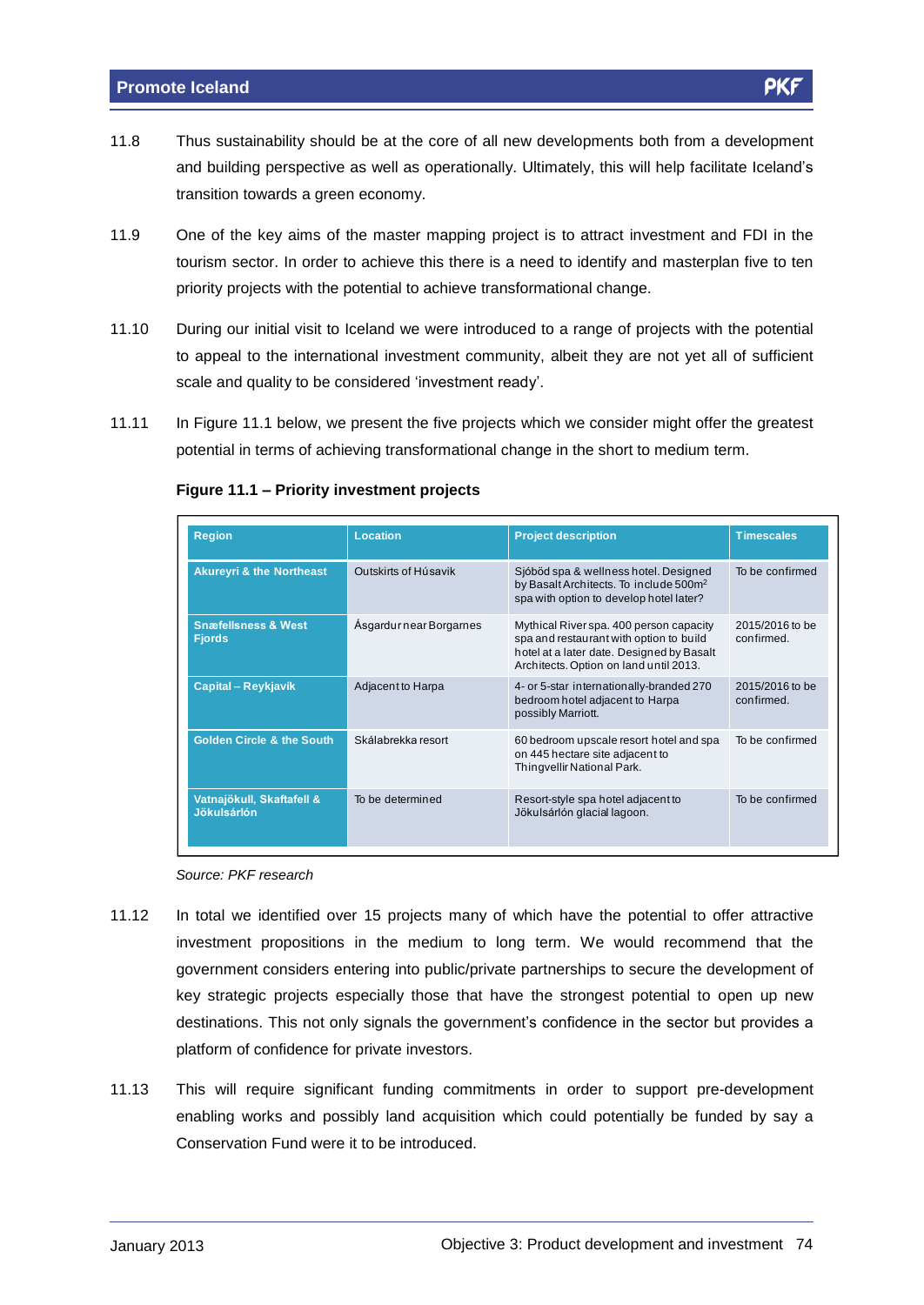## **12 Objective 4: Organising the industry for success**

- 12.1 In our capsule situation analysis, we highlighted that there is currently a lack of common goals and targets that the tourism industryís key stakeholders are signed up and committed to. The Icelandic tourism industry is characterised by, on the one hand, a small number of very influential stakeholders. On the other hand, there is a large number of smaller stakeholders, who are often private sector micro or SME businesses who tend to have much less influence. However, they are crucially important in terms of providing services to visitors. Thus, there is scope to work in a more collaborative manner that ensures effective stakeholder engagement in order to achieve consensus.
- 12.2 In this section we present our recommended institutional framework for the Icelandic tourism industry with a view to encouraging tourism-related investment and effective public-private sector collaboration in order to realise the industry's economic growth potential.

## **Recommended institutional framework and tourism policy requirements** Recommended institutional framework and tourism policy requirements<br>12.3 In 2008, the OECD's 'Riva del Garda Action Statement for Enhancing Competitiveness and

- In 2008, the OECD's 'Riva del Garda Action Statement for Enhancing Competitiveness and<br>Sustainability in Tourism' recommended that governments wishing to take full advantage of the potential for tourism development should develop strong public sector management capabilities and a multi-actor system of governance. For an institutional framework to effectively contribute to sustainable tourism it must:
	- Establish a comprehensive policy framework complete with land zoning;
	- Promote a coherent policy framework through a whole-of-government approach;
	- Encourage a culture of co-operation among tourism actors; and
	- Implement evaluation and performance assessment of government policies and programmes affecting tourism development.
- 12.4 Given the inherent complexity of the tourism industry in Iceland, there is an urgent need to adopt an integrated and joined-up approach to tourism. This will enable Iceland to effectively manage the sector in a constantly changing business and policy environment as well as supporting balanced and sustainable tourism growth.
- 12.5 As a result of the recent restructure the governmental responsibility for tourism now sits within the new Ministry of Industries and Innovation. In Iceland part of the challenge is to ensure that tourism policy is linked across ministries. Therefore, in order to ensure that the interests of the tourism industry is represented fairly and understood across government, it is recommended that a Tourism Strategy Group is set up in order to replace the Tourism Council.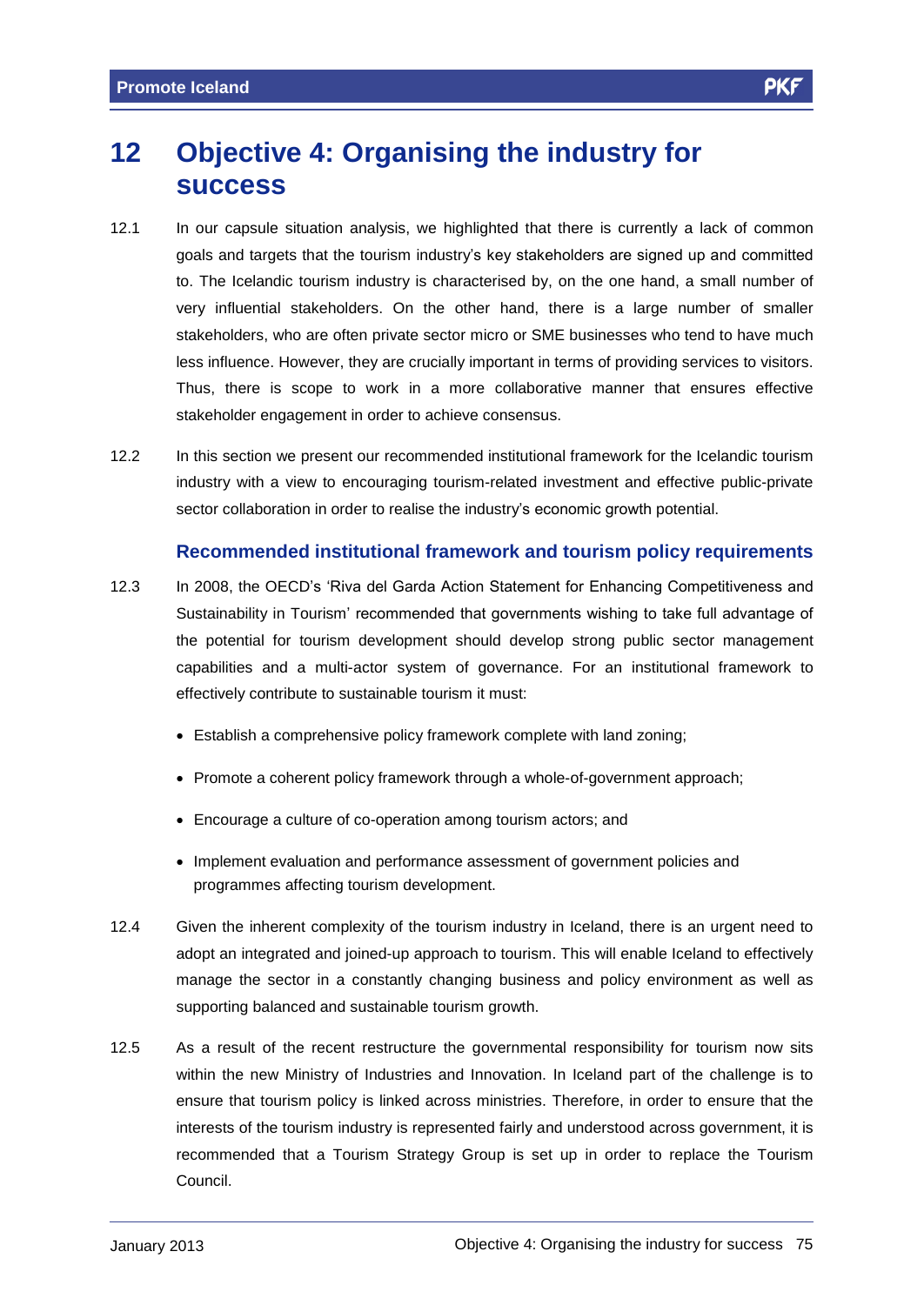12.6 The aim of the proposed Tourism Strategy Group would be to facilitate a 'whole-of-<br>12.6 The aim of the proposed Tourism Strategy Group would be to facilitate a 'whole-of-The aim of the proposed Tourism Strategy Group would be to facilitate a 'whole-of-<br>government' approach, better co-ordination of tourism policy and stakeholder collaboration. We envisage that the proposed Tourism Strategy Group would comprise both public and private sector stakeholders and meet at least on a quarterly basis. One of the advantages of this approach is that it facilitates the prioritisation of tourism within other economic development activities, but without tourism getting 'lost' within government.

#### **Case Study**

**In 2010, the New Zealand Ministry of Tourism was integrated into the Ministry of Economic Development under a new Tourism Strategy Group. This move was designed to position** In 2010, the New Zealand Ministry of Tourism was integrated into the Ministry of Economic<br>Development under a new Tourism Strategy Group. This move was designed to position<br>tourism policy within the government's broad **framework. It recognised that tourism can play a significant role in growing a high-value, productive economy.**

**The Tourism Strategy Group provides policy advice to the Minister of Tourism and works with other government departments on key tourism policy issues, and tourism research and statistics. Furthermore, the Group evaluates government investments in tourism and is responsible for developing a tourism policy framework, including such issues as international aviation linkages, tourism sector productivity, infrastructure requirements, managing here opportunities consider in the consideration consider is an about the consider the considered international aviation linkages, tourism sector productivity, infrastructure requirements, managing the op and brand attributes.**

- 12.7 In addition to the above, Promote Iceland and the Icelandic Tourist Board will need to provide strategic advice and guidance on tourism product and infrastructure development requirements to inform regional and localgovernment as well as to potential private sector investors.
- 12.8 The establishment of a tourism strategy group for the tourism sector in Iceland is considered an important step towards achieving consensus across the industry and implementing a joined-up approach to tourism development which meets the needs of both the public and private sectors.
- 12.9 In Figure 12.1 overleaf, we present the recommended institutional and policy framework. The figure illustrates how the proposed tourism strategy group will act as a conduit between the main public and private sector stakeholders involved in the Icelandic tourism industry. The aim is to create a single voice for the industry across government and ensure that the private sector's views and proced constructions<br>sector's views are represented fairly.
- 12.10 It furthermore, highlights the importance of working with the tourism industry service providers such as Statistics Iceland, Innovation Iceland and the Icelandic Tourism Research Centre in order to ensure that the research and analysis carried out provides maximum benefit to tourism industry as a whole.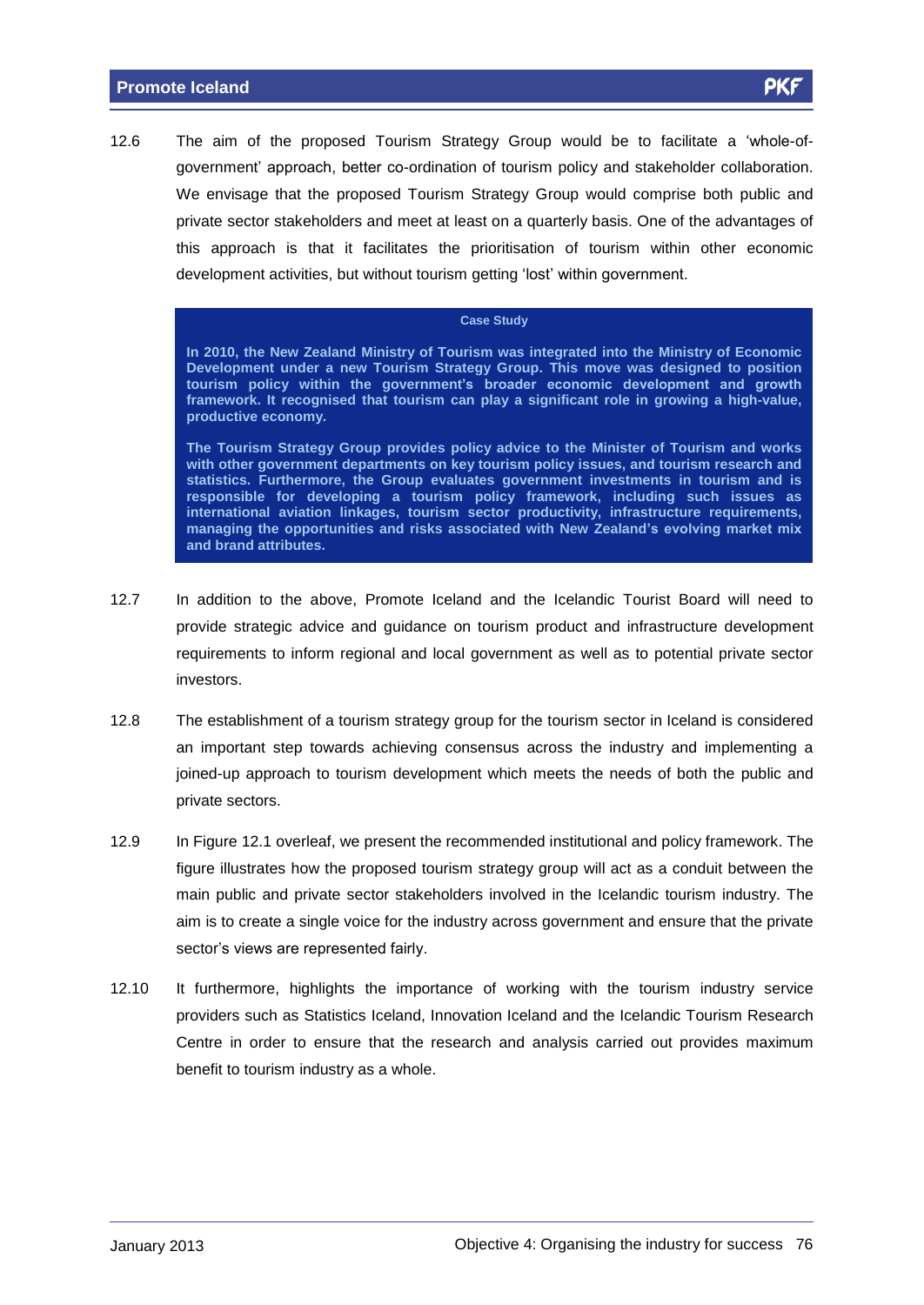13.1 In Figure 13.1 we summarise the strategic mission, targets, objectives and anticipated outcomes as outlined in the previous sections of this report:

#### **Figure 13.1 Strategic mission, targets, objectives and outcomes**



13.2 In the following we set out the recommended action plan foreach of the four strategic objectives together with the anticipated outcomes and associated monitoring and performance indicators. The action plan contains 23 strategic priorities and associated actions together with timescales and lead organisation/s responsible for each action.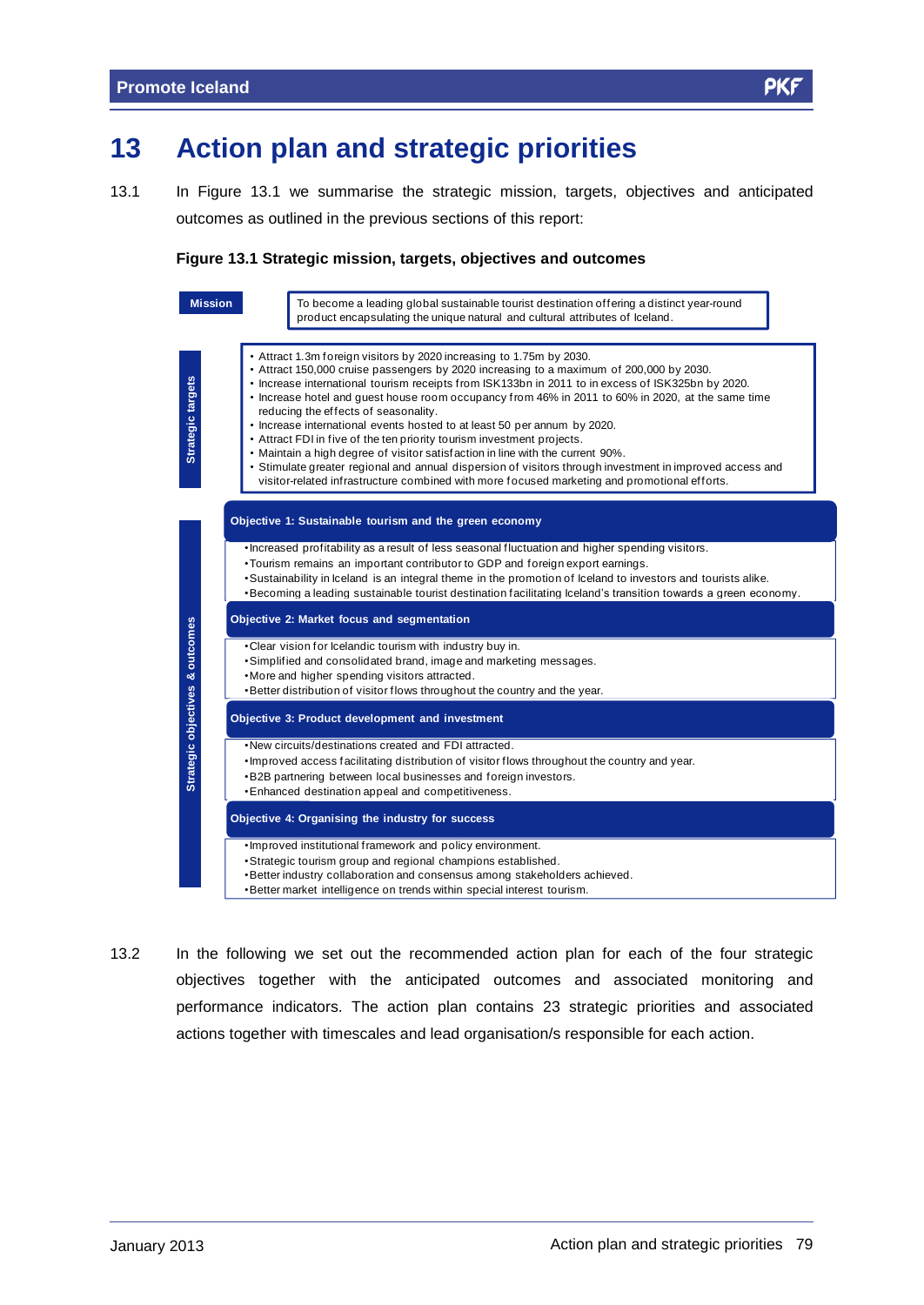## **15 Indicative financial resourcing**

- 15.1 In this section we briefly setout the proposed budget for the marketing of tourism. This is the annual amount that would be required to successfully promote the destination and is over and above any one-off costs required to initially deliver the promotions. Our initial estimate is based on current levels of expenditure when compared to 'similar' destinations, and will be subject to change following a more in-depth discussion with key stakeholders.
- 15.2 The current annual budget for Promote Iceland is ISK835m, of which Visit Icelandís public funding is approximately ISK200m. In addition the Inspired by Iceland campaign is 50/50 public/private funded with the public element capped at ISK300m per annum. The Iceland Naturally campaign is 60/40% public/private funded with the public element equating to ISK74m. The annual budget of the Icelandic Tourist Board was ISK308m in 2011. This makes up a total of ISK882m/€5.4m.<br>makes up a total of ISK882m/€5.4m.
- 15.3 As an emerging destination it is crucial that Iceland has sufficient funds allocated to tourism marketing and promotion, market intelligence, investment in infrastructure as well as product development and sustainability. It is essential that long-term consistent and dependable funding is available if Iceland is to maintain and improve its competiveness in the global tourism marketplace on a sustainable basis. In our view core public sector funding for tourism sector development, market research and intelligence as well as marketing and promotion needs to be in the region of €7.5m **-** €10m per annum if the aspirations for the promotion needs to be in the region of €7.5m **-** €10m per annum if the aspirations for the promotion needs to be in the region of  $\epsilon$ 7.5m -  $\epsilon$ 10m per annum if the aspirations for the industry are to be fulfilled on a sustainable basis. This works out at circa  $\epsilon$ 5 -  $\epsilon$ 7 per arrival by 2030. On top of that there is a requirement for investment in tourism-related infrastructure some of which could be also funded by the proposed Conservation Fund.
- 15.4 At the present time the core Visit Iceland funding is insufficient to make an impact with its At the present time the core Visit Iceland funding is insufficient to make an impact with its<br>annual budget less than a third of that of 'Inspired by Iceland'. As suggested we recommend that the present and the series that of that of 'Inspired by Iceland'. As suggested we recommend<br>that 'Inspired by Iceland' becomes the umbrella brand for Iceland and that the current functions of Visit Iceland are incorporated into this.
- 15.5 Should Promote Iceland take on the recommended extended remit associated with implementing the long-term strategy successfully then it will require additional secure core funding, which part of a conservation fund could well provide.
- 15.6 Additionally we have identified the need for the development of a market intelligence framework and destination toolkit which will require an initial upfront investment as well as ongoing funding. In New Zealand approximately €5m is spent annually on policy advice and research which includes the destination toolkit. It is clear that a significant amount will need to be invested in order to provide the robust market intelligence required to inform future marketing and promotional efforts with a view to maximising the return on investment.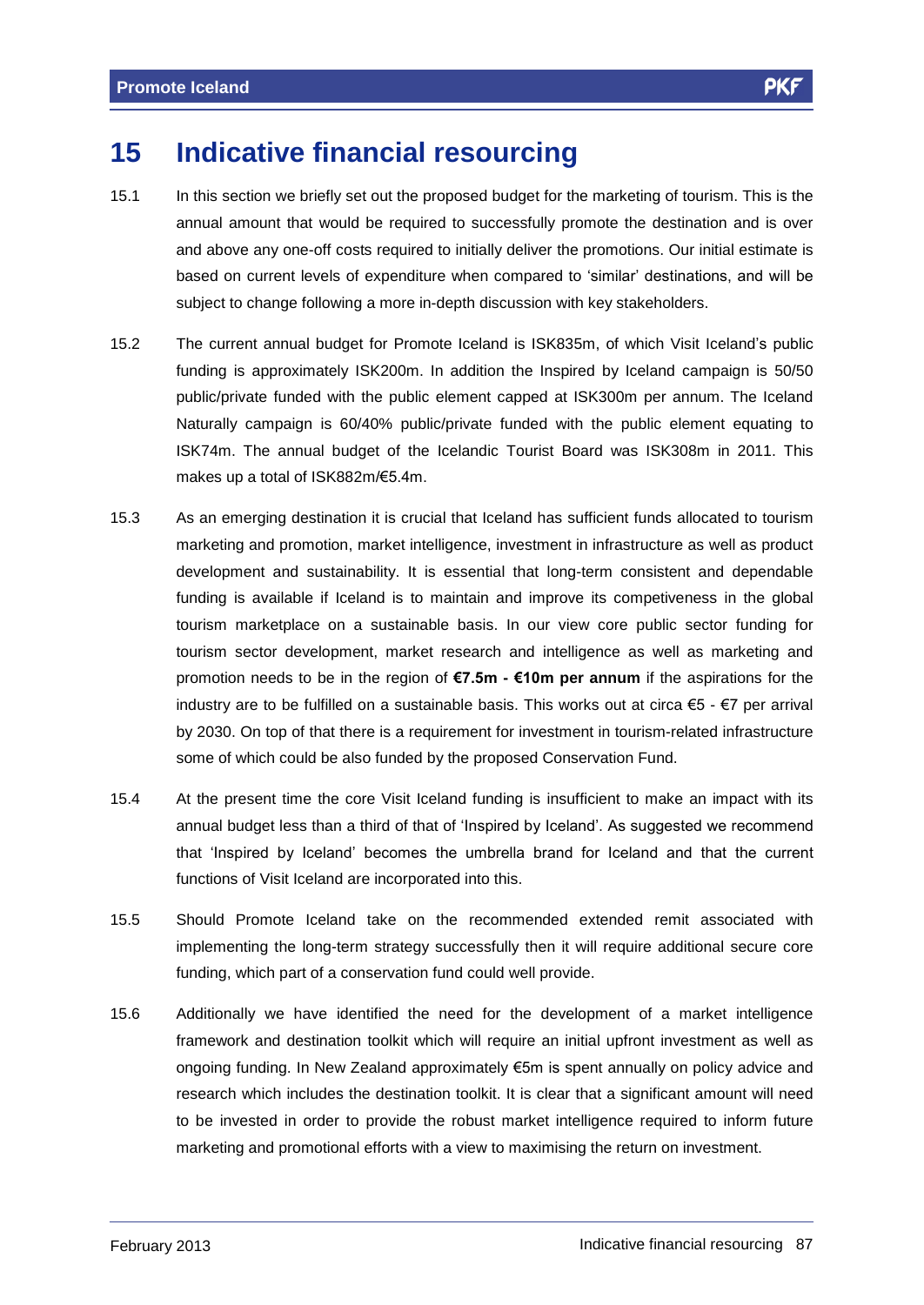- 15.7 Finally, there is the need to invest in the sustainable development of the tourism industry in terms of the best practice planning guide for sustainable tourism, a cruise industry management plan, site management plans for the ten most visited natural attractions as well as the investment in tourism-related infrastructure including the preparation of masterplans for priority projects. This will require substantial public sector investment which could be funded by the Conservation Fund. We note the 2013 to 2015 government allocation of ISK500m annually towards the development of tourist destinations, and the ISK250m to improve the infrastructure of national parks and nature reserves. This is a good start but can be further supported by a specific tourism sector fund, as it is likely that future expenditure is likely to exceed these allocations.
- 15.8 As discussed, there is already a precedent for charging visitors, for example, in Greenland cruise passengers are charged DKK600/approximately  $\epsilon$ 80 and in the Galapagos Islands there is a USD100 approximately  $\epsilon$ 80 national park service fee to visit the islands. Similarly, Brace paceingers are enarged entirecterpprominately accurating to enargergies related.<br>there is a USD100 approximately €80 national park service fee to visit the islands. Similarly,<br>Bhutan charges a USD65 approximately €5 poverty and subsidising education and healthcare for the country's residents.<br>poverty and subsidising education and healthcare for the country's residents.
- 15.9 If a Conservation Fund were to be considered then it will require a detailed feasibility study on its modus operandi including fee tariff, collection mechanism, fund management, allocation and governance. However, on a broad basis, assuming a Conservation Fund is introduced at €50 per international visitor and cruise passenger arrival, this could generate<br>introduced at €50 per international visitor and cruise passenger arrival, this could generate introduced at  $€50$  per international visitor and cruise passenger arrival, this could generate an estimated  $\epsilon$ 72.4m by 2020 and  $\epsilon$ 97.5m by 2030 based on our visitor forecast. In Figure 15.1 below show an indication of how a Conservation Fund's resources might be allocated.



**Figure 15.1 Indicative illustration of Conservation Fund resource allocation**

Source: PKF research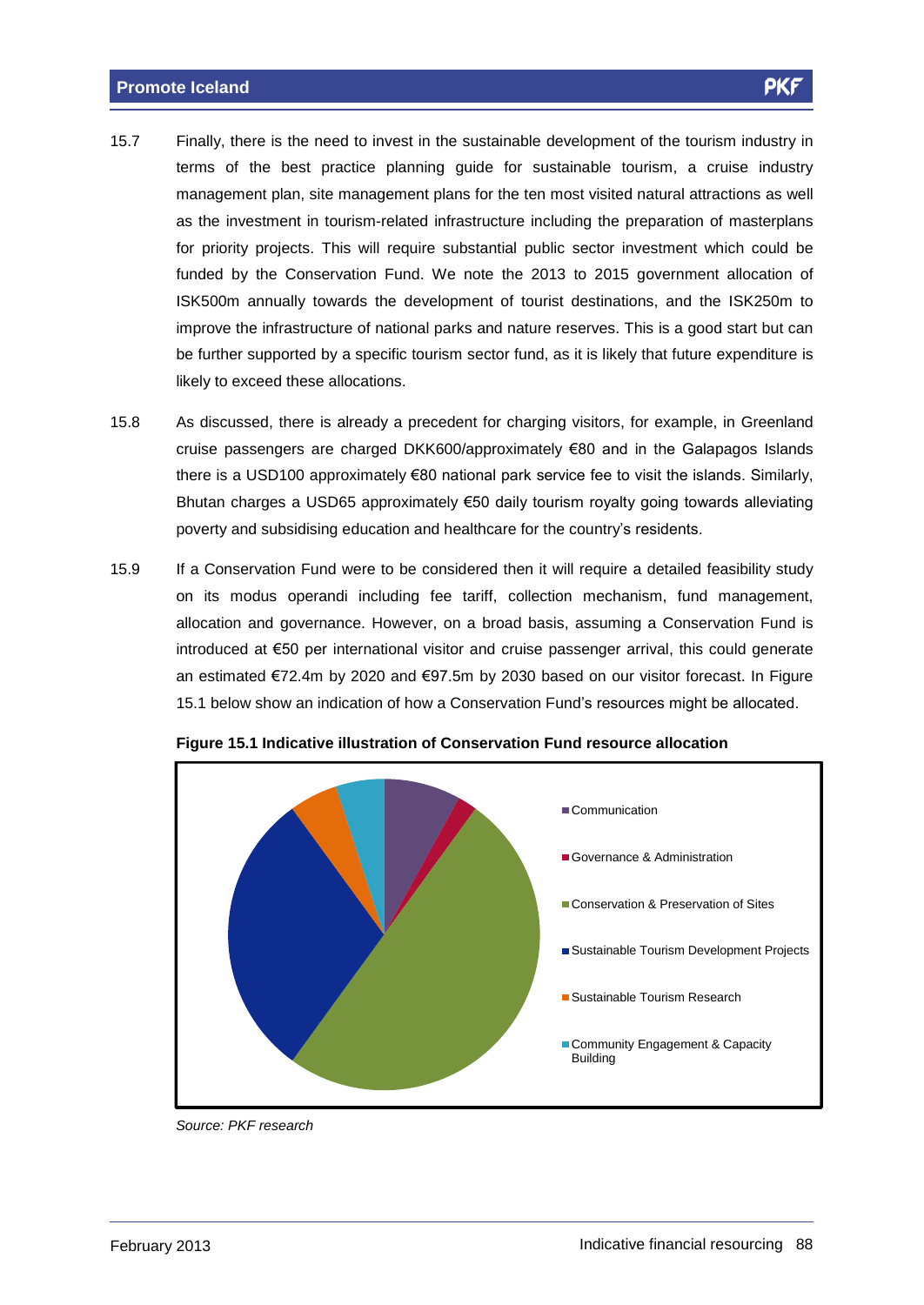15.10 It is envisaged that the Conservation Fund would come under the remit of the tourism strategy group and be subject to an annual audit by the Icelandic national audit office to ensure maximum transparency and use of funds.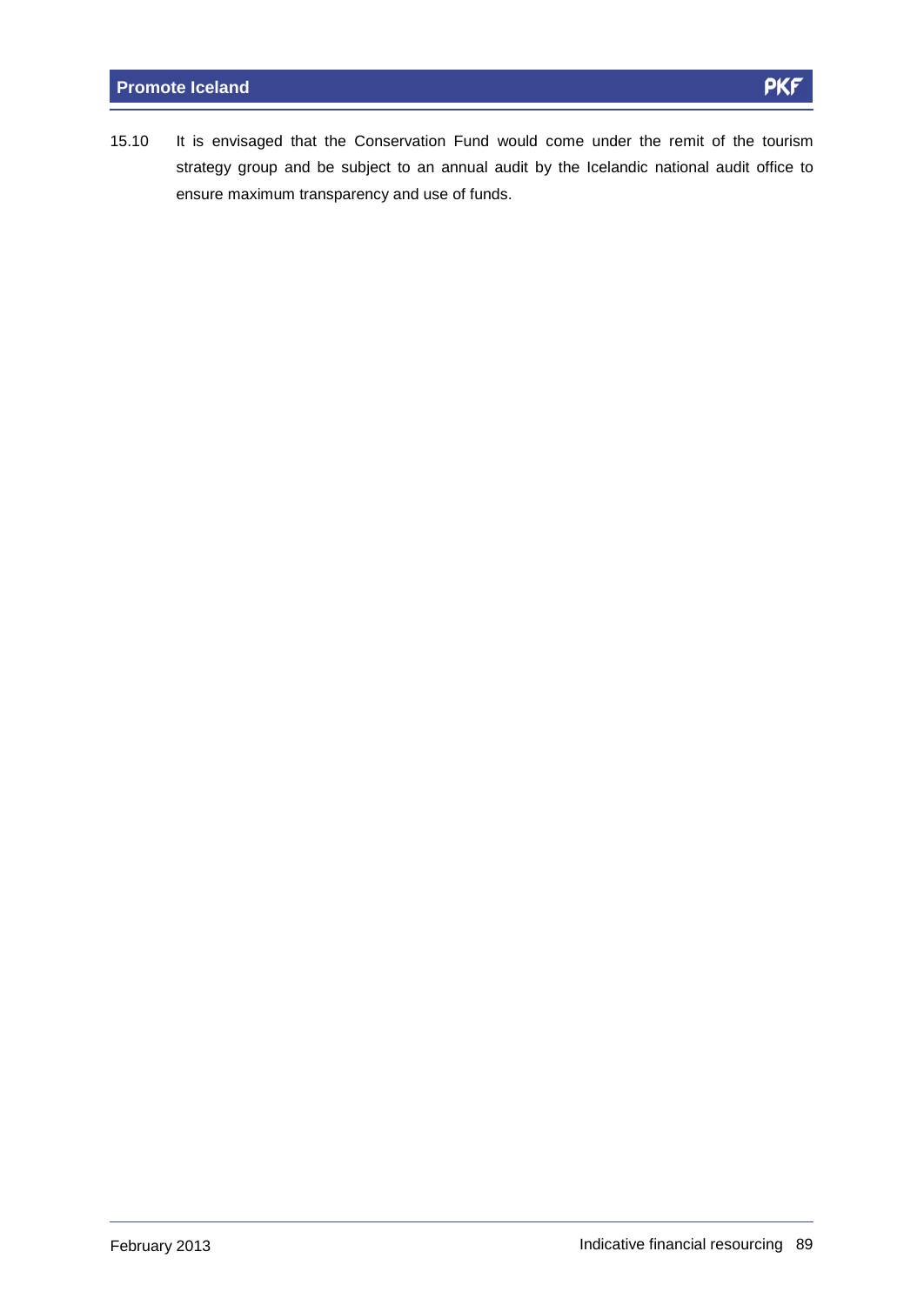## **16 In summary**

- 16.1 Over the past decade Iceland has experienced rapid expansion of its tourism industry. The country is now at a crossroads where as the destination matures the focus of tourism policy needs to shift away from focusing purely on increasing visitor numbers and international tourism receipts towards the creation of a sustainable destination that will remain competitive in the long term.
- 16.2 The rapid growth in visitor numbers, particularly cruise passengers, has started to cause some friction and congestion at key visitor sites within the Golden Circle. Thus there is a need for urgent action and sustained responsibility in regard to the preservation of both the natural environment and local culture.
- 16.3 Key visitor sites are increasingly at risk of saturation and therefore urgently require better site management and planning in order to ensure they are enhanced and preserved. If a Conservation Fund were to be introduced some of the proceeds could be allocated to site management and preservation in order to ensure the long-term sustainability of these as well as opening up new destinations to visitors.
- 16.4 Like elsewhere, the Icelandic tourism industry is complex in nature and as such it requires co-ordination of government at all levels as wellas of the private sector businesses that both compete and co-operate with one another. At the present time there is a lack of consensus among many of these stakeholders and thus we recommend that a tourism strategy group is introduced in order encourage better stakeholder alignment and co-operation.
- 16.5 At this stage a clear and cohesive approach is therefore required in order to maximise the financial and socio-economic benefits that such a unique and much desired product deserves. A long-term strategy that is supported by all key stakeholders is consequently needed to provide focus and combined with a top down approach; there is no question that the desired outcomes can be delivered in protecting the product whilst ensuring its sustainability for generations to come.
- 16.6 It is clear that if Icelandic tourism is to continue to prosper there is a need to invest in the on going development of the sector in terms of market intelligence, investment in tourismrelated infrastructure as well as marketing and promotion.
- 16.7 Whilst throughout this report we make certain observations and recommendations, these will ultimately have to be tailored during the implementation phase. Nevertheless we consider that they ultimately provide a platform from which a final strategy can be produced.
- 16.8 In this section we set out a summary of the key messages which are contained within this report. It is the intention to discuss these further with stakeholders before a final strategy can be produced and budgets etc agreed in principle. Ultimately though it is the stakeholders